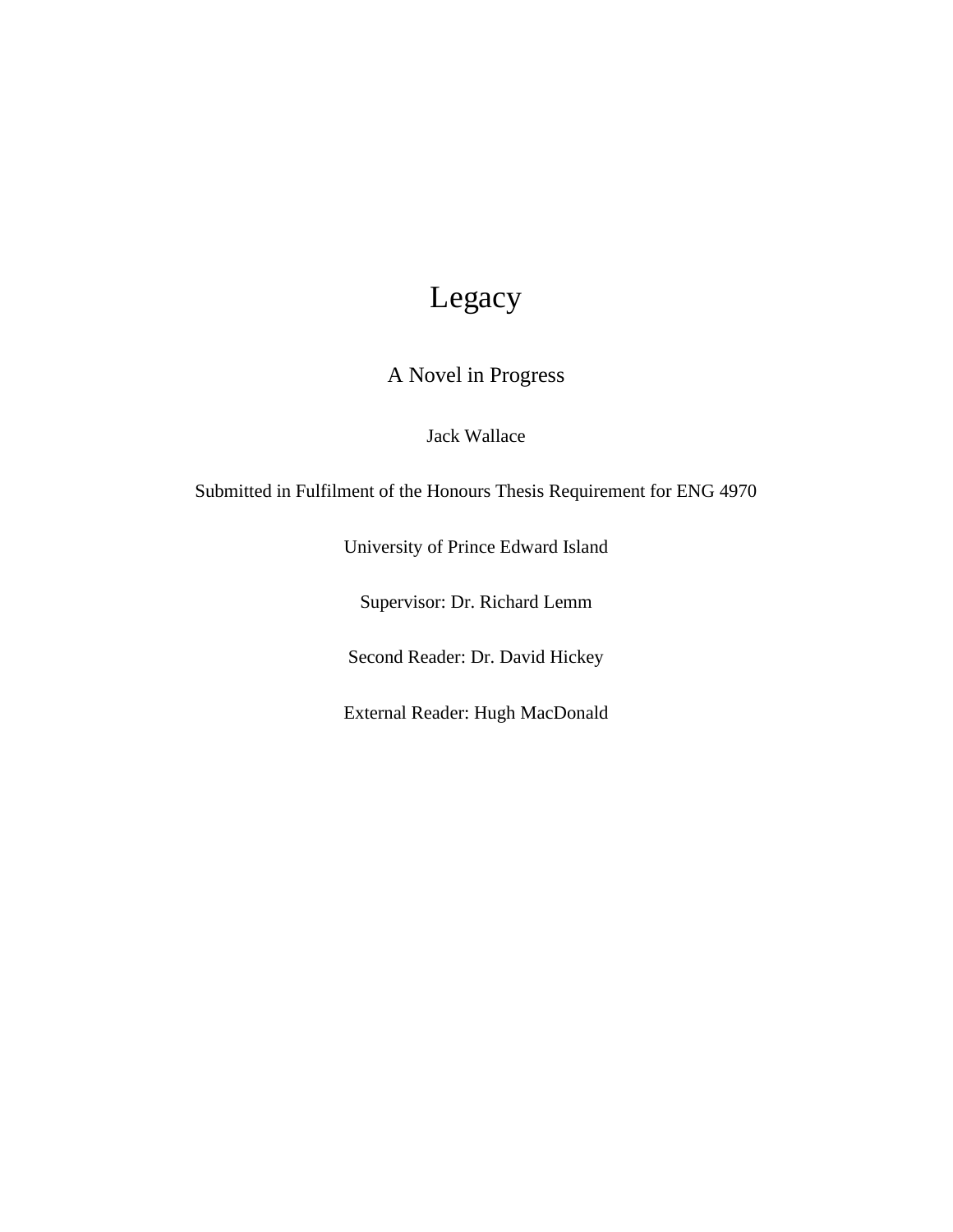## Chapter 12

# Lacey Heightman

"That's why they call me Mr. Fahrenheit," I half-sang, half-hummed to myself. Queen's "Don't Stop Me Now" was playing through an earbud while I finished typing up a report of the previous mission. I tapped my feet to the music as I worked.

I heard someone step through the office doorway with my other ear and turned to see Hailey and Jake sit down at a pair of computers on the other side of the room. Hailey smiled at me when she saw me look, while Jake stared at the blank screen and didn't seem to register my presence. I pulled out my phone to pause the song, took out my other earbud, and pushed away from my desk, sending my chair swiveling towards them.

"How did it go today?" I asked.

Jake turned at the sound of my voice and looked at me with hollow, reddish eyes. His mouth twisted into a weak smile.

"We were successful," Hailey said apprehensively.

"Was anyone hurt?"

"Just one of the enemies." At this, Jake's smile vanished as he turned back to the blank computer screen and closed his eyes. "He's okay now," Hailey continued.

"What about him," I mouthed, nodding to Jake.

Hailey responded only by biting her lip nervously.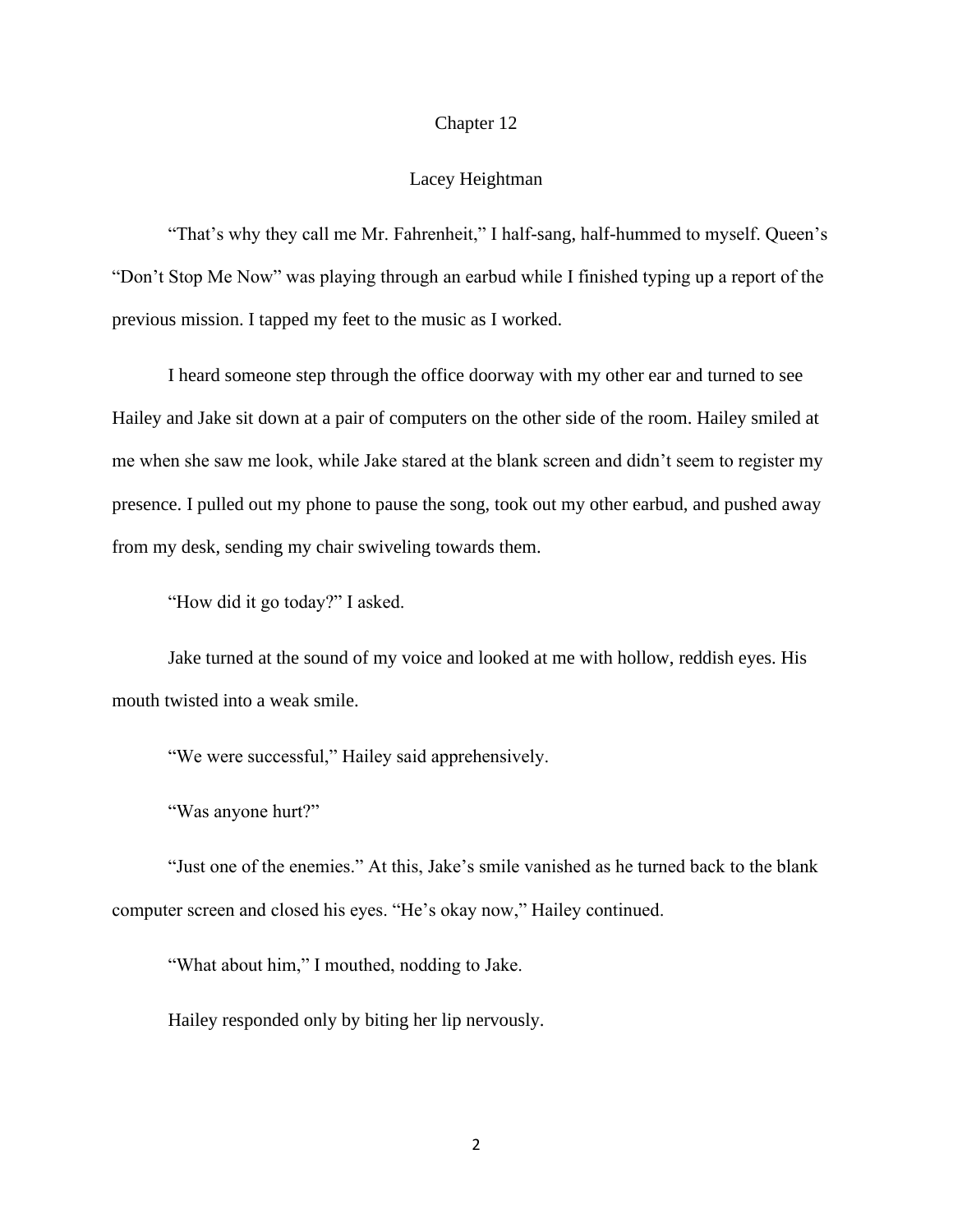*This is ridiculous,* I thought. *I told him to talk to Gabriel about not being ready for this kind of action just yet. What happened to that? I guess I'll need to do something myself.* As Jake and Hailey booted up their respective computers, I rolled my chair back over to my deck and quickly typed the last couple of sentences of my report. When I was done, I said my goodbyes and left the room. I walked directly across the building and up the stairs to Gabriel's office. I knocked on the door and waited; after a couple of seconds passed, the door swung open and Adrien walked out. "Evening," he said, nodding, and walked down the hall.

Gabriel was sitting behind his mahogany desk, looking at me with anticipation.

"Heightman," he greeted me, "what brings you here?"

I walked into the room and pulled out the seat opposite him.

"May I?" I nodded towards the chair.

"Of course."

I sat, taking a deep breath in as I did.

"We both know Jake shouldn't be here," I started.

Gabriel removed his elbows from his desk and leaned deep into the leather of his chair.

"Sure, he perhaps isn't the most suited to this line of work, but he's all we have. And I would say he's showing remarkable improvement, wouldn't you?"

"He didn't look very 'improved' when I saw him, just now."

I barely noticed Gabriel's eyebrows as they rose for a brief moment.

"He didn't get blown up again, did he?"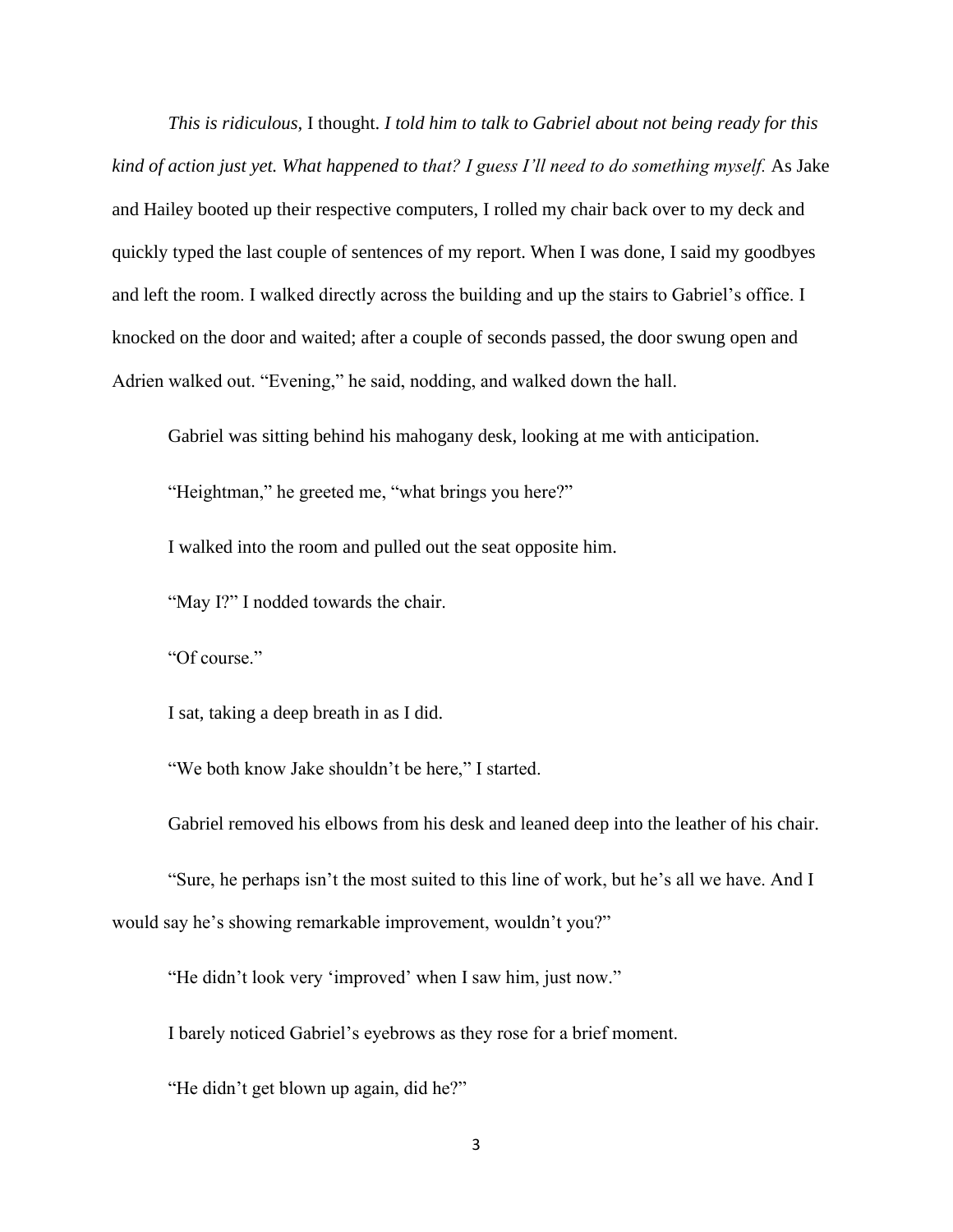"What? No, he's not hurt, he just-"

"Well, that sounds like improvement to me, wouldn't you say?"

I took a moment to process Gabriel's words. *How can he say all of this so casuall*y?

"You know what I mean, Gabriel. He's suffering."

"And what do you suggest I do about it?"

"What do you mean?" I blurted out. "Let him go. He's not even American, let him go back to Canada."

Gabriel leaned forward again, staring at me intensely.

"You realize that would put you and every other member of the team in more danger, right?"

"Yes, I realize that." I barely held myself from telling him I wasn't stupid.

Gabriel threw his hands up to feign defeat.

"I just can't risk all of you for the sake of one person."

"Well, if he breaks, what will you do then?"

"I'd certainly prefer that he overcomes his difficulties and continues to improve himself, but if the worst were to happen... Well, I'd cross that bridge when it comes, I suppose."

"Well, the bridge is coming up."

Gabriel released a drawn-out sigh and said nothing for a moment. Then, he said, "I'll give him one week. We'll see where we're at then."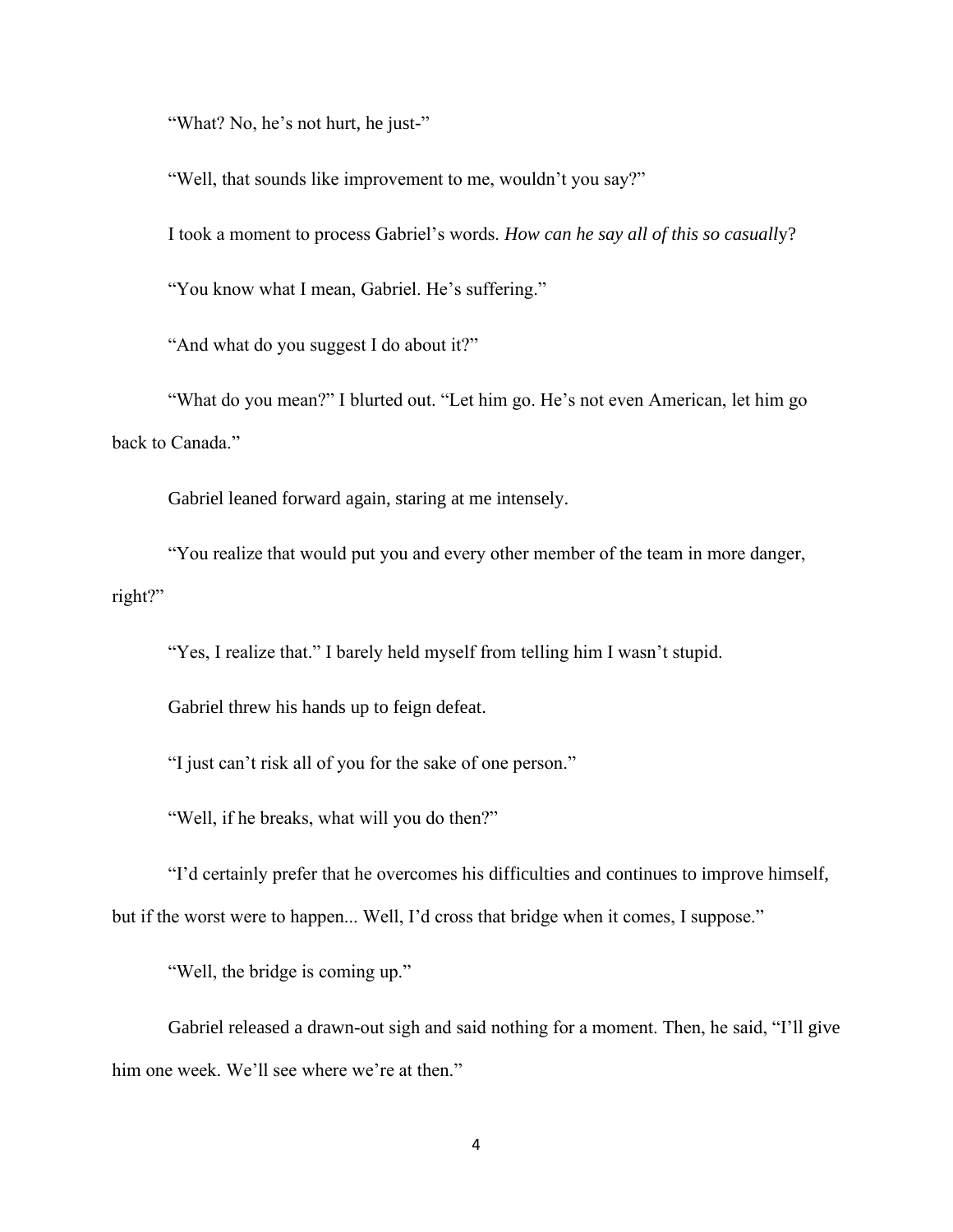*A half win, but I'll take it.* 

"Thank you. I'm sure Jake will appreciate it, and he'll come back to perform better than ever."

I grabbed the arms of the chair and pushed myself to my feet. I turned to walk away, but hesitated for a moment, then turned back to face Gabriel.

"Can I ask you a question?"

"Go right ahead," he replied, combing his fingers through his jet-black hair.

"What's your endgame, here?"

His forehead scrunched up into layers of wrinkles. "My endgame? This is my job. It's what I was assigned to do."

"Well, yeah," I pushed the chair into the desk and leaned against it. "But there must be something you want to accomplish with your position. Why are you doing this? What drives you? What's the point of any of this?"

Gabriel stared at me, meticulously scrutinizing my face. Suddenly uncomfortable, I averted my gaze and looked at a bookshelf against the wall to my left. I read a few of the titles: *The Art of War, The Selfish Gene,* and *Operation Paperclip*.

Finally, he answered. "My goal is to prevent death. As much death as possible. Do you know how many normal officers it would have taken to accomplish what Adrien, Jake, and Hailey accomplished today? And how many would have lost their lives? Even the most experienced, well-trained officers with the best protective equipment that money can buy stand a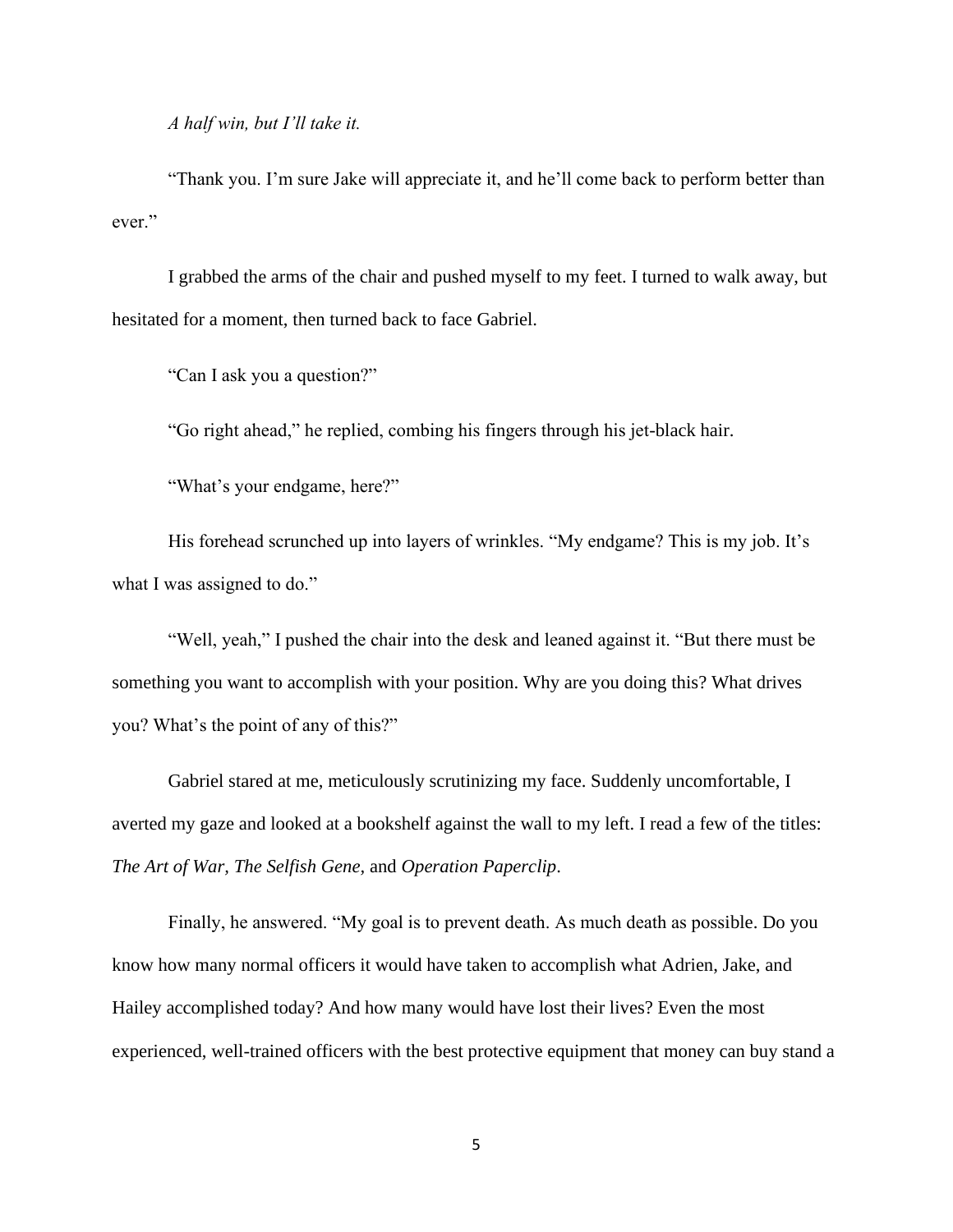higher risk of dying than the lot of you. I want to support all of you and minimize the risks for all of you, but at the same time, the more you risk yourselves, the less others have to."

"How noble," I pushed off the chair and stood straight, trying to mask my sarcasm. "Well, thanks for your honesty."

One side of Gabriel's mouth twisted into a grin. "I always try to be as forthcoming as possible."

*Right.*

I waved goodbye to Gabriel and made my way back down to the communal office space, humming to myself along the way. Upon my return, I noticed that Hailey was alone, typing up her report.

"Where's Jake?" I asked.

Hailey's blond ponytail swung through the air as she turned to the sound of my voice.

"He said he was gonna go train." She leaned in and lowered her voice slightly. "I don't think he wants to write the report because of what happened."

I took the seat next to her, the one Jake had been sitting in. "What *did* happen?"

"I think he stabbed someone." She looked down at her lap and shook her head. "That's what the wound looked like. I don't know. I wasn't in the room."

"And I don't imagine he said anything about it. Did Adrien?"

She looked back up at me and shook her head. The motion was slow, and I thought her eyes held a faint mix of fear and sorrow.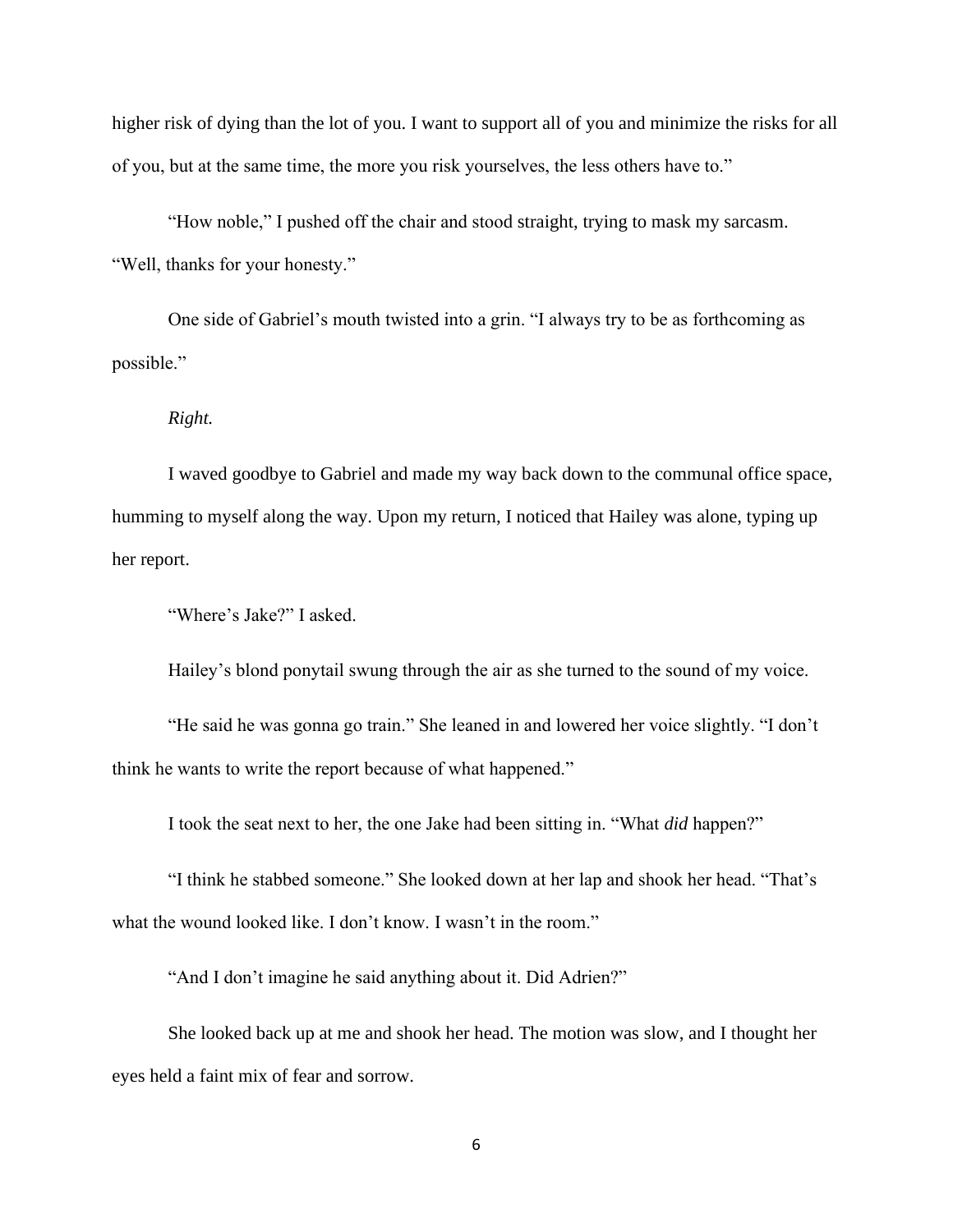*This poor girl,* I thought. *She's not even old enough to drink and Gabriel has her doing this shit. Jake isn't the only one I need to look out for.* I reached out and put a hand on her knee, rubbing it through the polyester of her pants.

"How are you doing? Are you adjusting to all of this?"

"It's hard," she admitted, although not with the level of emotion I had expected. "I really don't like seeing all of these injuries, but it makes me happy that I can do something about it. I guess I'm adapting okay."

"Wow, you're a lot tougher than you look," I thought aloud. Hailey smiled at this.

"My mom always says I had to grow up faster than the other kids."

*Had to?* I wondered what she meant by that. I knew her family weren't well-off and I didn't think her father had been in the picture, but to what extent did she have to grow up so fast?

"I guess there is one thing about all of this that bothers me," Hailey said before I could think of a follow-up question.

"What's that?"

"I just..." She paused to find the words. "I guess I don't understand why we aren't using our powers to help more people, you know? Like, we haven't saved anyone's lives or anything, we've just been going to hunt down drug-dealers and petty thieves."

"You know," I took my hand from Hailey's knee and brought the tip of my index finger to rest against my chin. "I never thought about it that way. That's incredibly interesting, because guess what Gabriel just told me?"

"What?"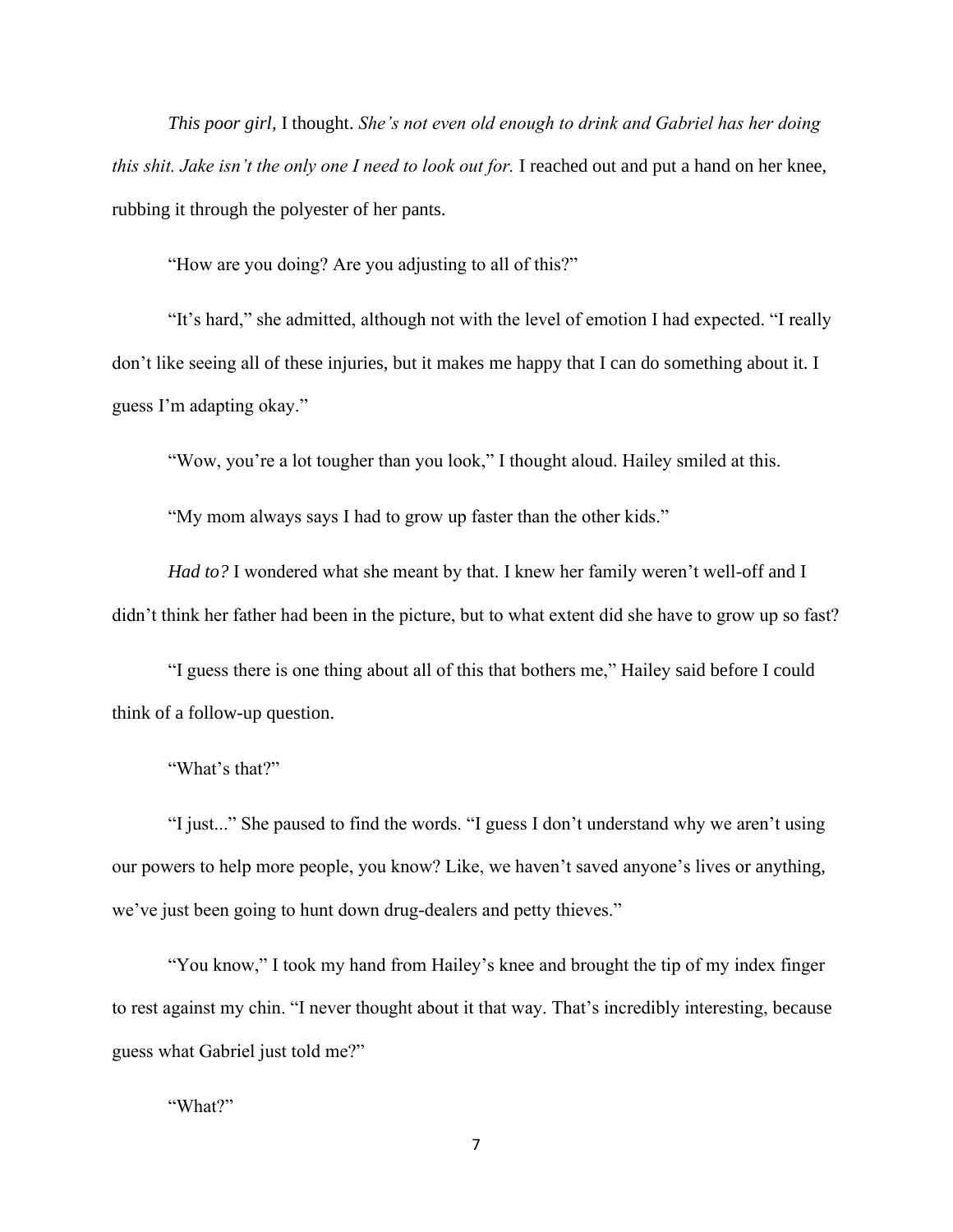I gave my best Gabriel impression. "My number-one top priority, the reason I do all of this, is saving lives. I want to save as many lives as possible."

Hailey looked at the screen of her computer, where the cursor of her text document was blinking impatiently, waiting for her next keystroke. Her eyebrows were lowered as she processed my words.

"Maybe there's nothing that dangerous happening right now? No hostage situations or active shooters, or anything like that going on?"

I let a puff of air pass through my nose at that.

"In the whole country? Unlikely. If Gabriel really wanted to, he could have us shipped to any disaster zone in America in a matter of hours. I know we've only been at this officially for not even two weeks, but we haven't even 'saved' a single life, yet. All we've done is put our own at risk."

"Maybe he's testing us?" Hailey suggested. "Y'know, to see if we could handle that kind of thing."

"Maybe." *But if that's the case, it seems like he could've chosen some easier tests.* "Well, anyways, I shouldn't bother you any longer."

"You're not a bother," Hailey exclaimed as I pushed myself from my chair. As I looked at the genuine concern in the girl's face, concern that I would consider myself a bother, a warm feeling enveloped my chest and I couldn't have held back my smile if I'd tried.

"Say, if I can convince Jake to do something fun tonight, do you wanna come with?"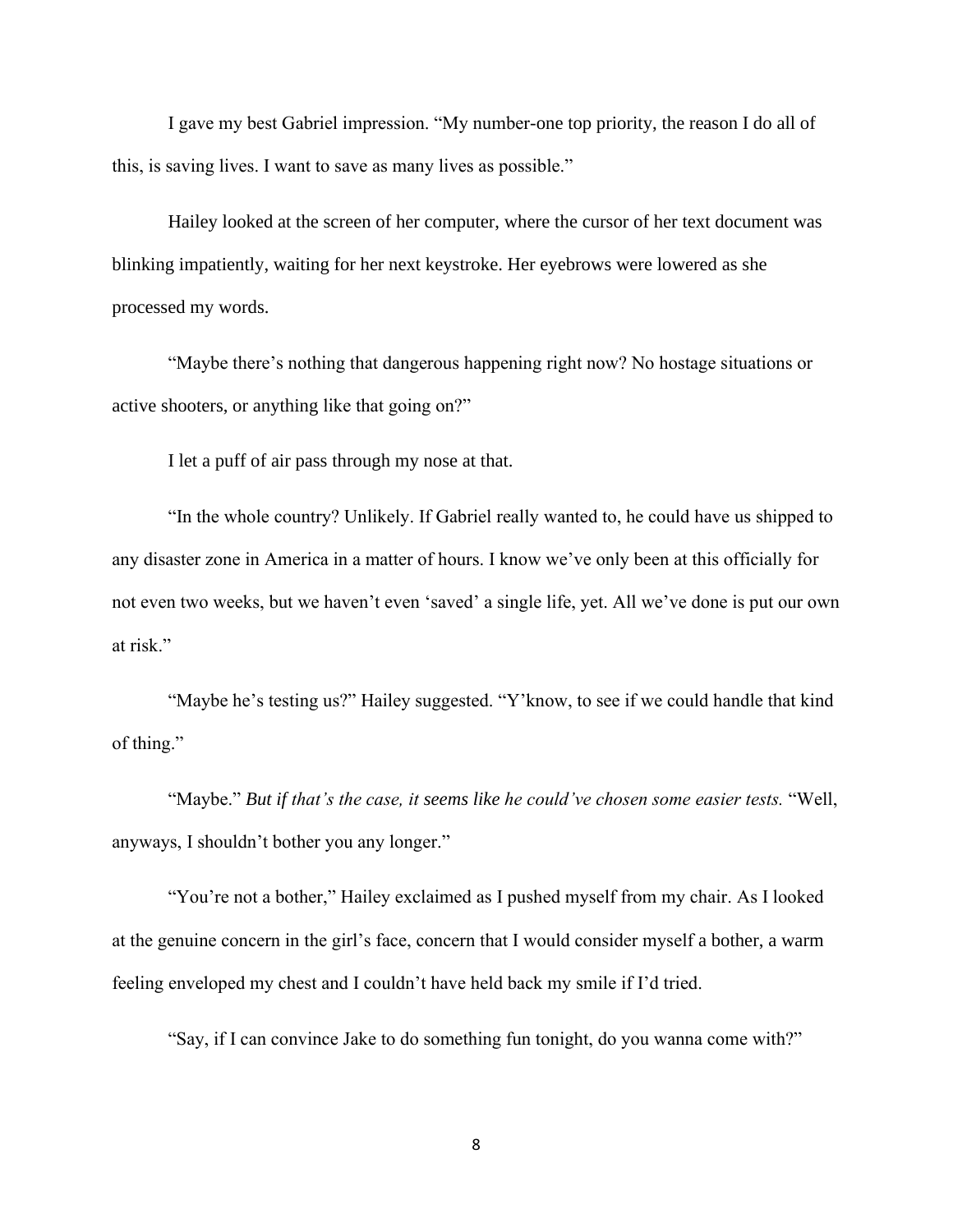At my offer, the worried expression was swept away by excitement. "Of course! You know I'm always down for some fun!"

"For sure," I said, starting to leave. "I'll be back soon."

I wandered through the halls to the training hall. On the far side of the large, empty room, in a section where they built the ceiling lower, a trio of punching bags hung from a series of chains. Jake was standing across from them, holding the tip of a blue dagger between his fingers. After a moment, he flung the blade towards the hanging sacks. By the time his arm finished its arc, another knife had appeared in his hand, and in the same motion, he launched it in the same direction as the first. Again, the moment the dagger left his hand, another materialized in his hand, which soon followed the same path as its predecessors. Finally, he put his surprisingly fluid motions to an end and examined the results of his efforts: the first dagger plunged into the middle of the leftmost punching bag, the second dug itself into the middle bag towards the bottom, but the third hit its target with the handle instead of the blade, bouncing against the rightmost punching bag and into the cement floor underneath, shattering into grains of light upon impact.

"Impressive," I said. He jumped at my voice. "What are you doing?"

Jake looked towards the hanging bags, then back to me. "Training."

"Since when have you trained in knife-throwing?"

"Since I realized that no matter what weapon I use, axe, spear, sword, or whatever, I need to get up close to people to be able to do anything, unless I want to use my gun."

"Which you don't."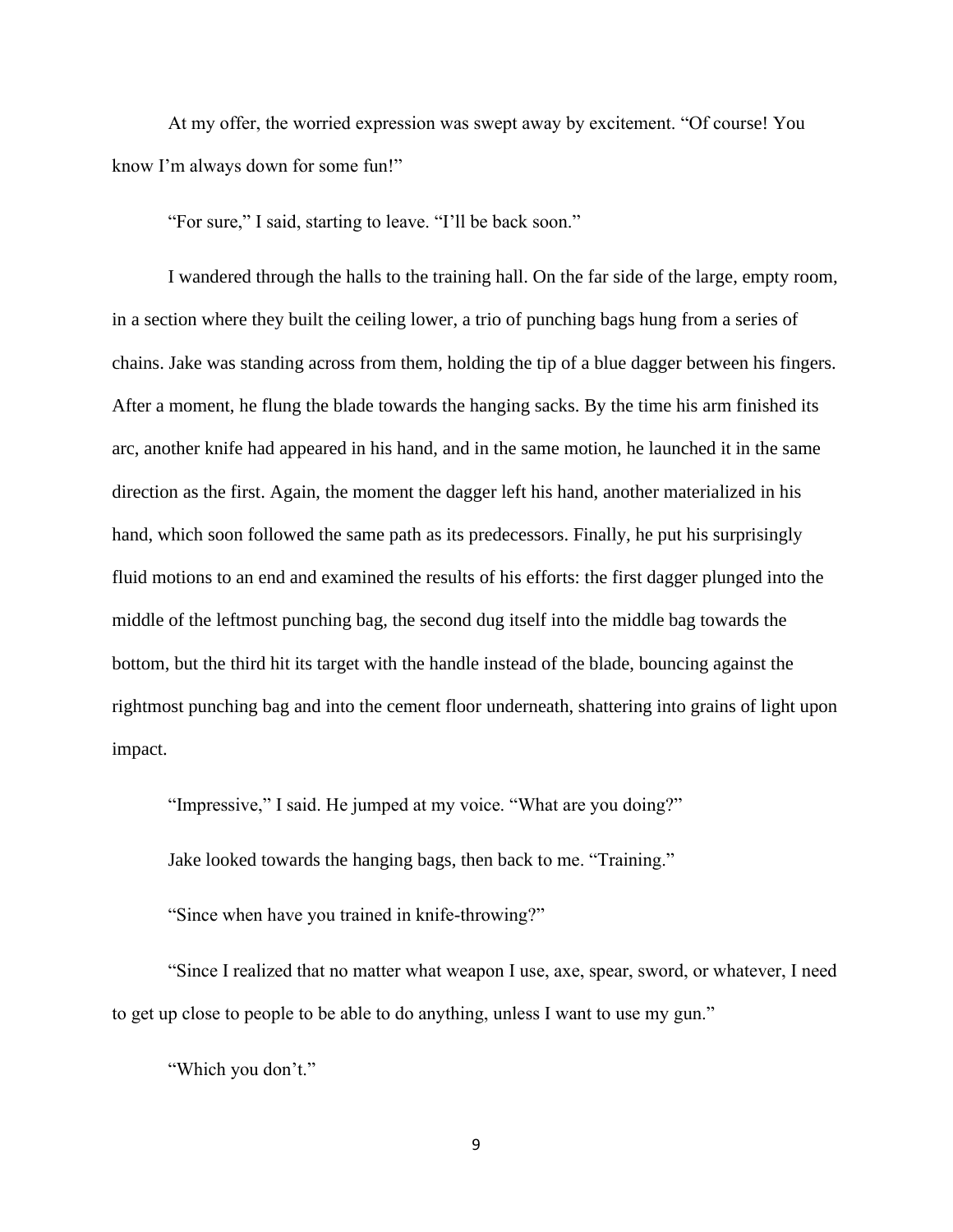Jake nodded.

"Fair enough," I cocked my head to the side. "But throwing knives still seems pretty lethal, not to mention difficult. You can't summon, like, a bow and arrow, or a slingshot, or something?"

He shook his head. "I can make a bow, and I can make an arrow, but it doesn't seem like I can create anything elastic, like a bow string. I can control how sharp or dull the knives are, though, so they shouldn't kill anyone."

"I see... it must be because of that glassy stuff that everything you make is made of."

He nodded. After a moment, he asked, "so, what's up?"

"Well, that's what I'm wondering. Are you okay?"

"Sure," he nodded again, but wouldn't make eye contact. "I'm fine."

*Is this pride? Or is he trying to protect me, somehow, from the bleakness of his situation? Yeah, cause I'm the one who needs protecting.* 

"Right, well, I'll be honest. You didn't look too fine when you got back from that job. What happened?"

"I... I don't think I want to talk about it," he told me, casting his gaze downwards.

I reached out and touched his upper arm, lightly.

"That's fine, but you'll have to talk about it sometime. You can't bottle that up."

He clenched his mouth. "I know."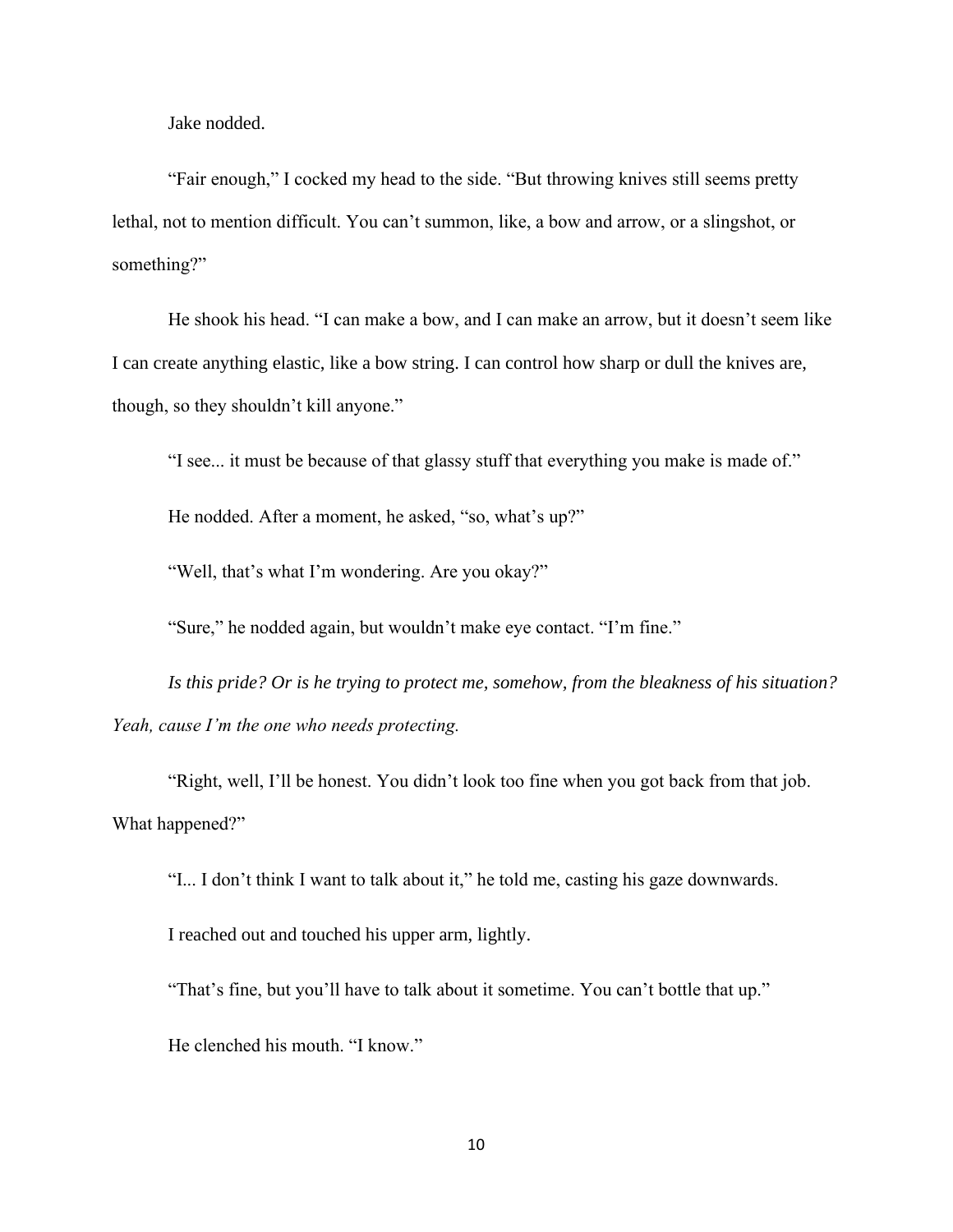"Well, good. You have the next week off, so you should try to... steady yourself for whatever happens next."

Finally, he looked me in the face, his eyes quickly darting between mine, trying to decide if he can believe me. "What?"

"I talked to Gabriel. You've got a week to yourself."

"But," he stuttered. Suddenly, his lips were trembling. "But..."

I cleared my throat. "I think the word you're looking for is 'thanks.'"

Jake took a breath and smiled weakly. "Thank you."

I tightened my grip on his arm. "C'mon, let's go do something to take your mind off of all of this."

His smile grew a little more genuine.

"Thank you," he repeated.

Hailey, Jake and I climbed into my SUV, a boring black, like all the others, and started south on US Highway 1 towards Fredericksburg.

"I'm learning how to drive," Hailey said.

"That's exciting," I mimicked her enthusiasm.

"I know. I'll be the first one in my family to learn."

"Really?"

"We're really not too well off. None of the family can afford to own a car."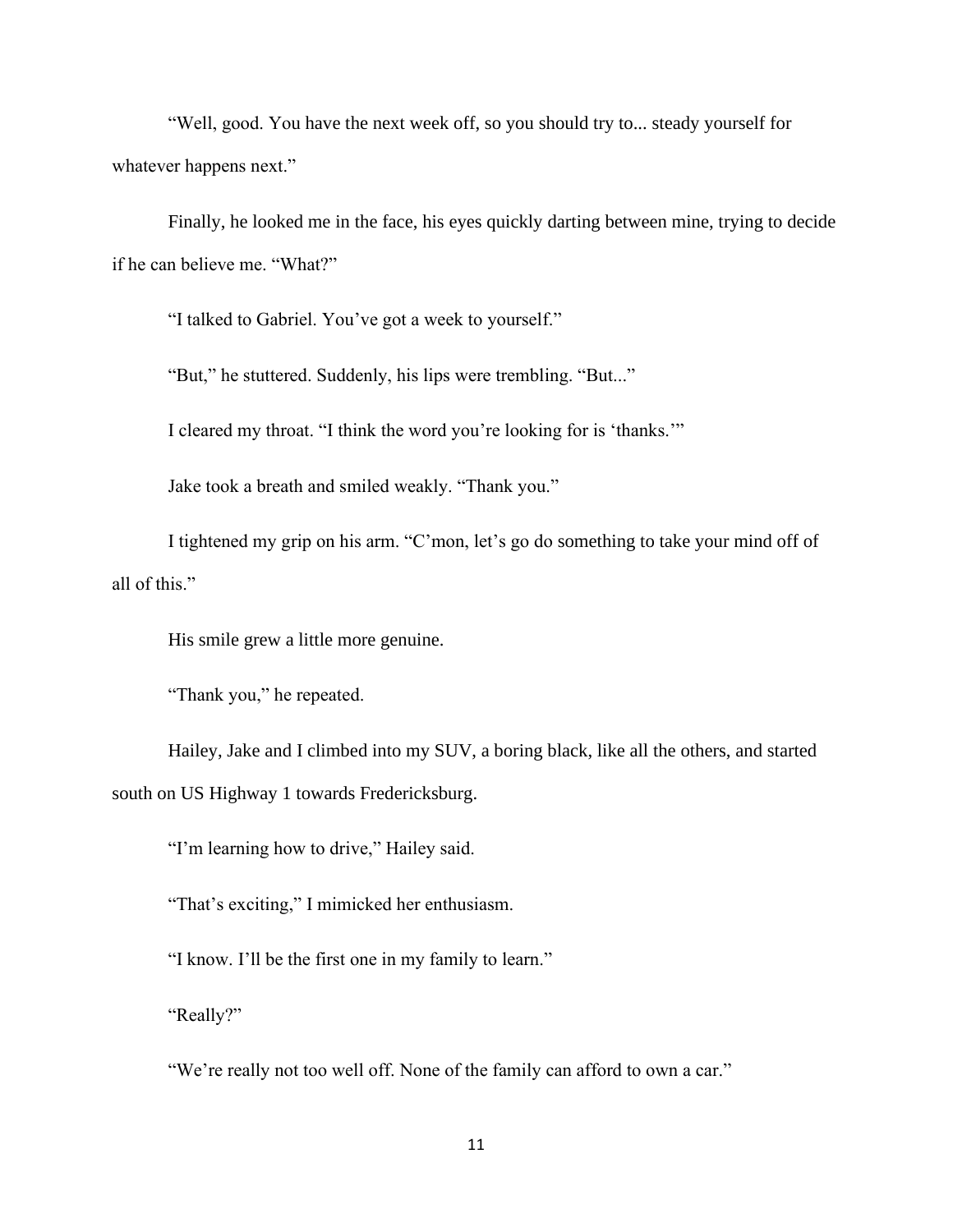*Not too well off is an understatement, then.*

"Did you want to switch seats, get some practice in?" I offered.

"I'm all right," she giggled. "Maybe on the drive home?"

"That gives me an idea..." I looked over my shoulder before switching lanes. "We could go to a bar, and you can be our sober driver."

I heard her sigh and chuckled.

"We went to a bar last time, and I can't even get anything," she argued. "Can we do anything else?"

"I'm just kidding. Do you have any ideas for what to do?"

"I'm hungry. Is that a pizza place up ahead?"

I squinted as we rounded a slight bend. A quarter mile away, one of the signs on the side of the road in front of a long row of brick department stores depicted a brightly coloured, ovular pepperoni pizza.

"Looks like it. All in favour?"

"Aye," Jake and Hailey said at once.

I signalled and got ready to turn as Hailey called out, "jinx."

"Really?" Jake sounded exasperated, but I could see his smile in the rear-view mirror.

"Ha, now you owe a pop." Hailey beamed.

Jake rolled his eyes but didn't stop smiling.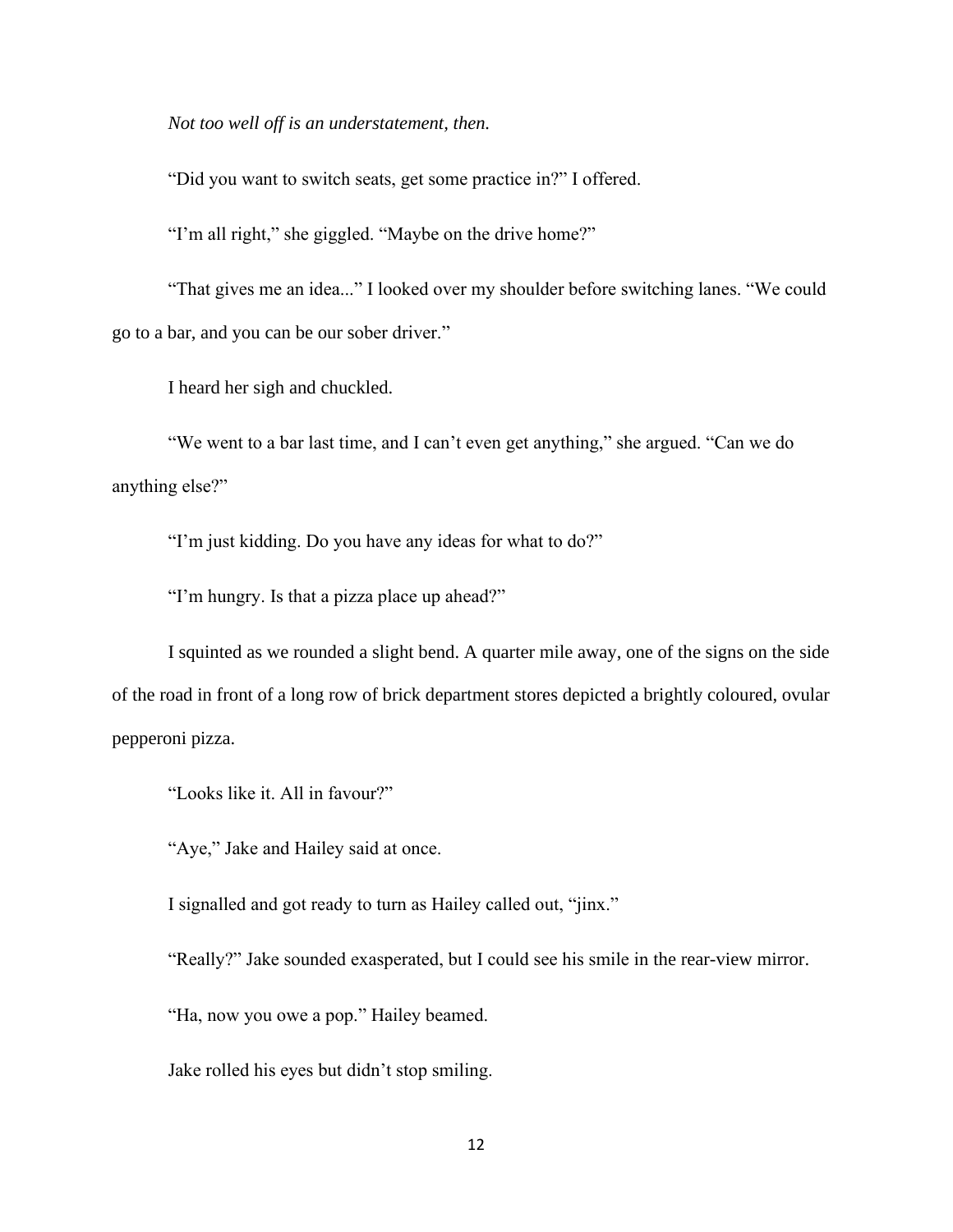I pulled into the parking lot and we walked up to a set of glass doors adorned with a yellow triangle of neon lights encompassing three small red neon circles. The restaurant was empty apart from a waitress leaning against the front desk who, even as we walked up, was too intently focused on the dirt under her fingernails to notice us. When we eventually managed to get her attention, she led a to a booth with green, beat-up leather seats and handed us menus.

"Drinks?" She asked curtly.

"Just water for me," I said.

Jake ordered a coke for himself and for Hailey, despite her protests that she hadn't *really*  meant that he *actually* owed her a pop.

"I'll be back," the waitress called over her shoulder as she turned away.

"I hope the chefs are more passionate about their work than the waitstaff," I whispered. Jake smirked, while Hailey stuck her nose into her menu.

The apathetic server soon returned with our beverages.

"What'll it be?" She asked.

Jake ordered a twelve-inch pepperoni pizza for himself, while Hailey and I opted to split a meat lover's pizza. After a short while spent chatting and basking in the comforting presence of the hyperrealist paintings of bell peppers that adorned the wall of the booth, our pizzas arrived.

"Are you sure you're gonna be able to eat all that?" I asked Jake, who had already shoved half a slice into his mouth.

He nodded, took a minute to chew, then said, "oh yeah, I haven't eaten all day. And if I can't finish, then I've got another meal for later. Win-win."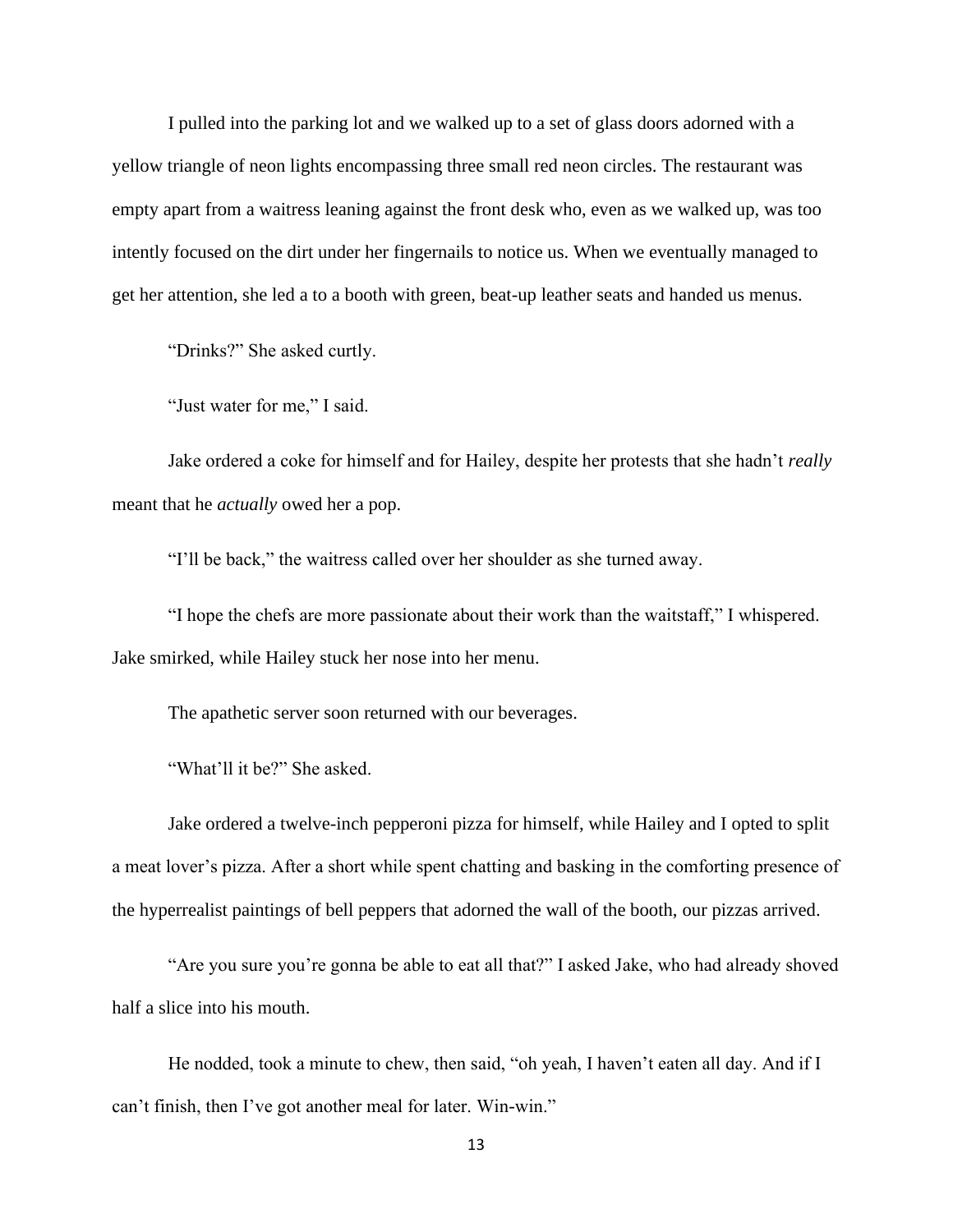"Smart," Hailey commented, before taking her first bite. I couldn't help but giggle at the seriousness of her voice. *Ah, yes, we have a real Albert Einstein over here.* 

As the three of us ate away at our cheesy, doughy goodness, I started to feel a hint of homesickness. There was a pizzeria just like this one, down at the boardwalk in San Diego, that my parents used to take me to all the time. We would have family nights every Friday; we'd go to the cinema, see the early showing of whichever new movie looked best, and then we'd stop for dinner on the way home. The boardwalk pizzeria was where we stopped most often.

My favourite movie nights, though, were when we would rent a movie from Blockbuster, order pizza for delivery, and spend the night in the comfort of our home. Home was where the pets were: Discord, our happy-go-lucky golden retriever, Harmony, an older tabby cat, and Melody, a young Russian blue. It wasn't a *real* family night without the whole family, pets included.

"Lacey, you okay?" Hailey asked. She was almost done with her half of the pie, while I was still picking away as my second slice.

"Yeah, I'm good. Just thinking of home."

I pulled out my phone and found the one picture I have of Harmony, Melody, and Discord all together at once, then showed it to Hailey, then to Jake. An odd sense of pride passed over me at the delight in their faces.

"Cute, aren't they? I miss them so much." I took another bite of pizza, chewed, then: "Y'know... maybe I should adopt a kitten."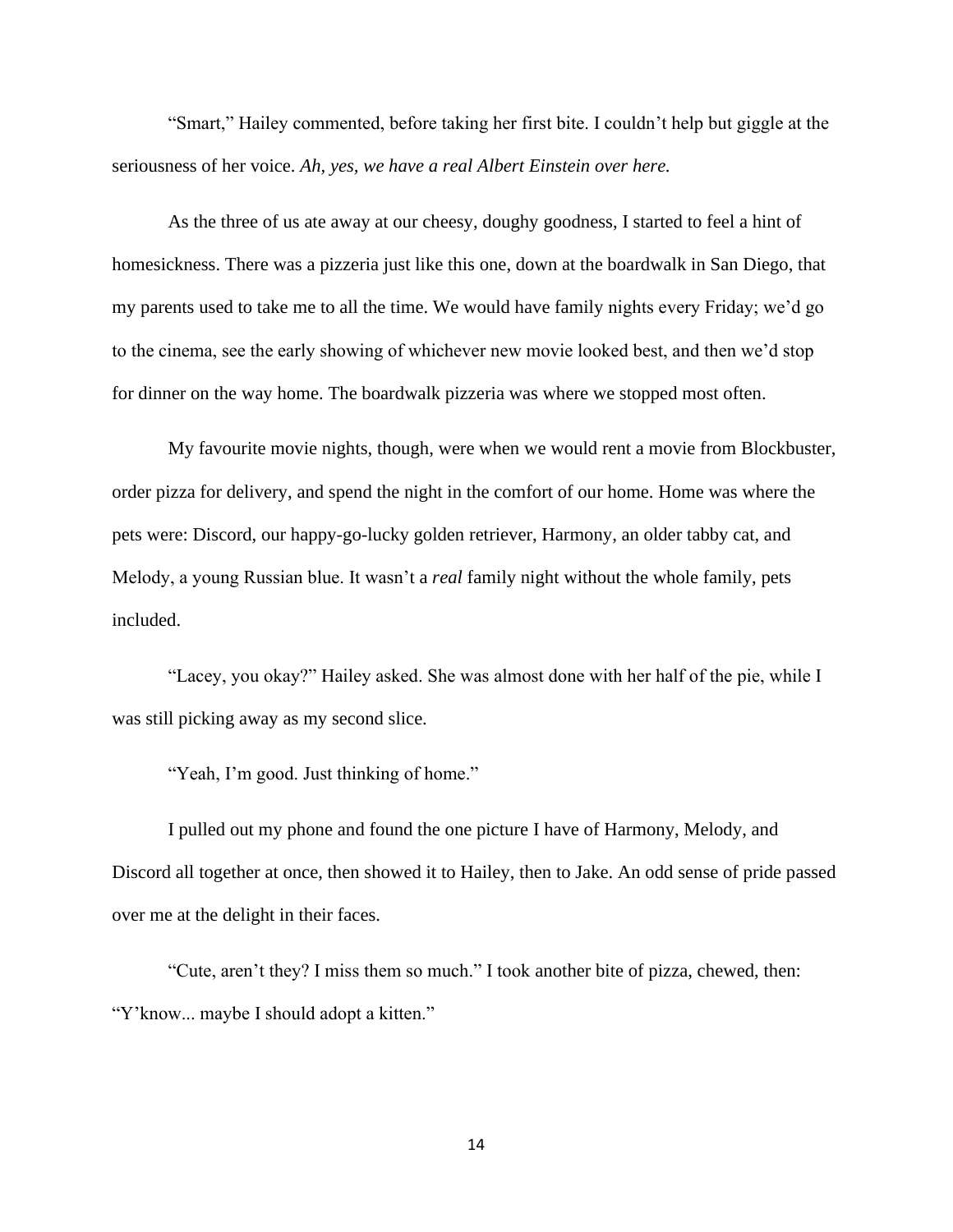"I've always wanted a pet..." Hailey looked wistfully at the chandelier dangling above the table. "But you shouldn't get a kitten if you're gonna be working all the time. You should adopt a mature cat, one that can relax when you're not there and appreciates the attention they get when you are. That way, you're giving them some comfort in their last years."

I considered her idea carefully, then began to regret that I hadn't come up with it, myself.

"That's a great idea," I told her, while Jake nodded his agreement. "That settles it. Tomorrow, I've got the day off, so I'm adopting a cat. Jake, since you're not doing anything, did you want to come with? Take your mind away from work?"

"Hell yeah," he said with a smile. "I love cats."

"And you, Hailey?"

"I would, but Adrien wants me to help him with an experiment, tomorrow. You'll have to let me come see the cat after, though."

"Of course."

I finished the final slice of my pizza as the waitress arrived to give Jake a takeaway box for his last two slices. We paid for our respective meals and Hailey left a couple of dollars on the table as a tip.

 $- - -$ 

Later that night, after I dropped Hailey and Jake off at their apartments, and as I was walking into my own, I thought back on my day, and, more specifically, my offer to meet with Jake tomorrow.

*He doesn't think it's a date, does he?*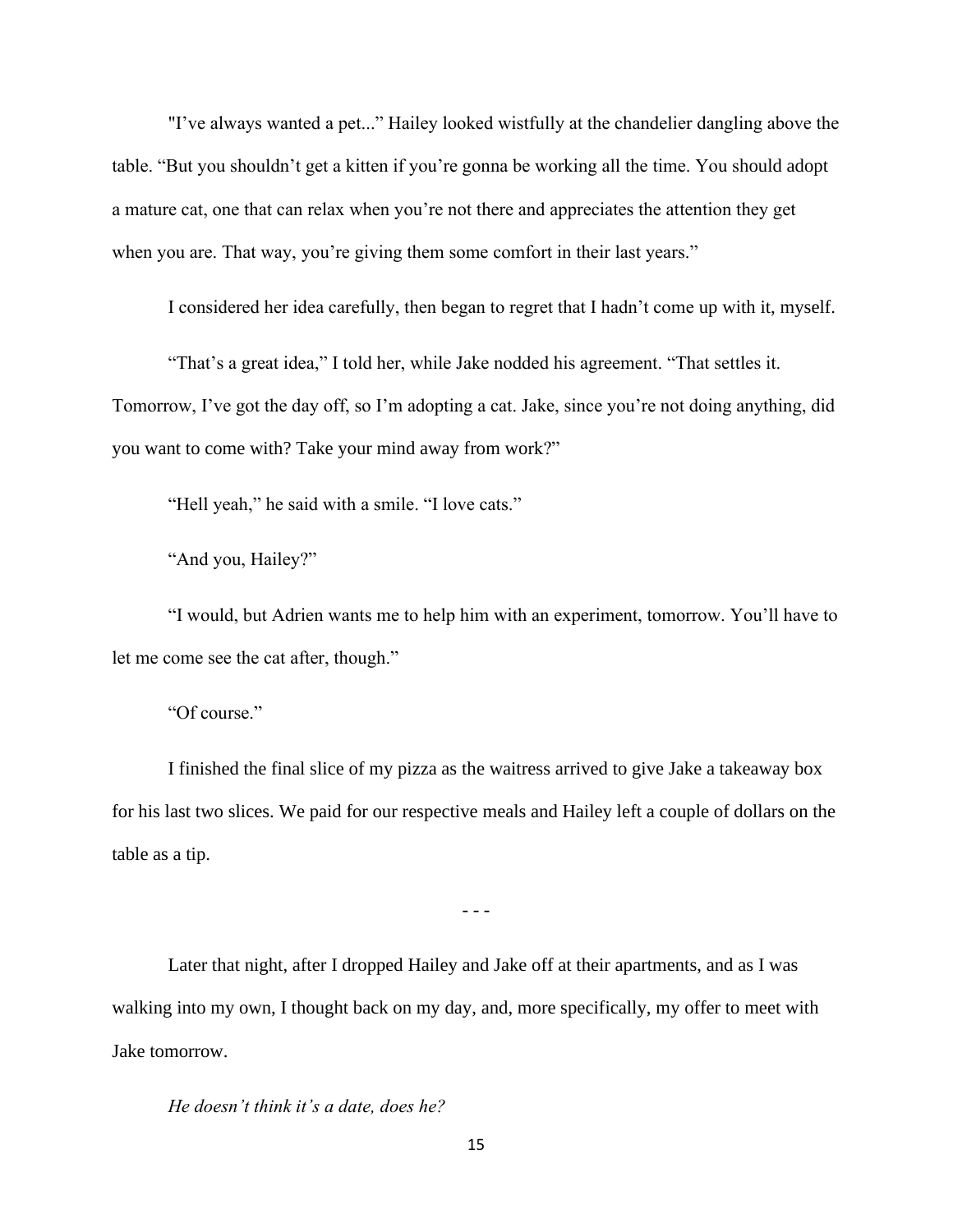*Click.* I turned my key and the lock unlatched as the thought popped into my mind.

*No, Jake wouldn't take it that way...* I pushed open the door and set my keys on the nearby coffee table. *Would he?*

The last time I had asked to go somewhere with a guy, I had meant it completely platonically, but he developed a pretty severe crush on me. That was during my time at the University of San Diago, and his name was Greg. I don't remember his last name. He had sat next to me in one of my math classes and, although he didn't talk much, he was nice when he did. Once, when we were studying derivatives, I just couldn't seem to wrap my head around the subject, and I knew that Greg had a good grasp of the topic so I asked him if he could help me study. He happily agreed.

I invited him into my dorm. Looking back, it was naïve of me to meet him at my place instead of somewhere public, but before then, I'd never had any bad experiences with a guy, before. Maybe I trusted him too much, or maybe I put too much faith in my own judge of character.

Greg tutored me for an hour or two, then he started making advances on me. A hand on the leg here, brushing up against me there... I tried to turn him down subtly, but when he put his hand on my thigh, I told him that this was not what I was looking for and asked him to leave.

He refused to leave me alone after that incident. Even after the semester ended, I would see him everywhere, including around my dorm, and I knew for a fact that he didn't live in that building. Honestly, for a while, I was getting kind of scared, and I didn't know what to do.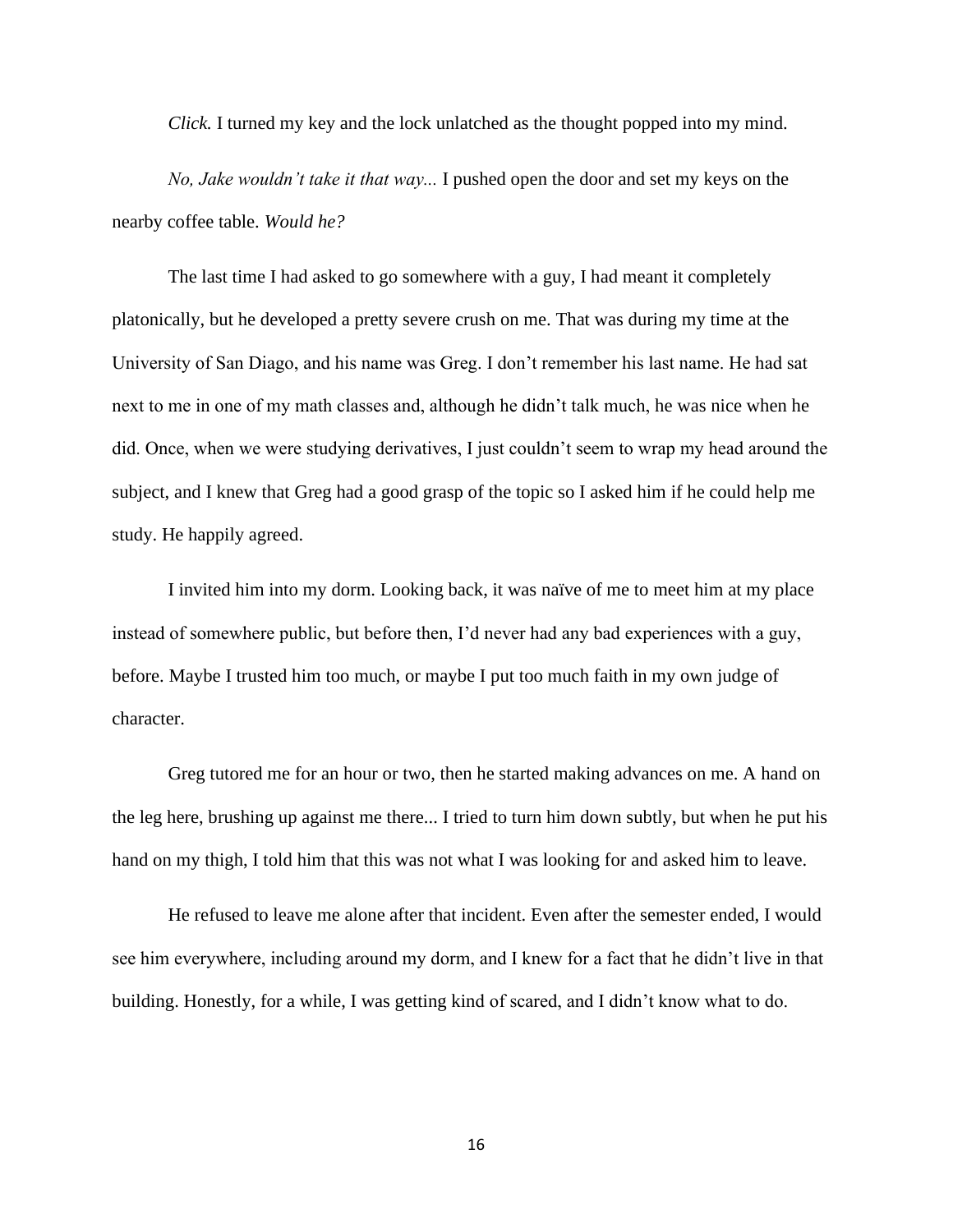When I was in my third year, he took his own life. The school announced to everyone that they were holding a memorial. When I heard, the first thing I felt was a sense of relief, and I hated myself for it.

I found myself in my kitchen, pouring a beer glass about two thirds full with rum. I opened my fridge and grabbed a litre bottle of coke to top it off. Taking my drink to the couch, I pulled my iPod from my pocket and put on some music.

I took a deep drink as by Linkin Park's *Breaking the Habit* began to play.

*Jake isn't the same as Greg,* I told myself, and drank until I stopped thinking about it.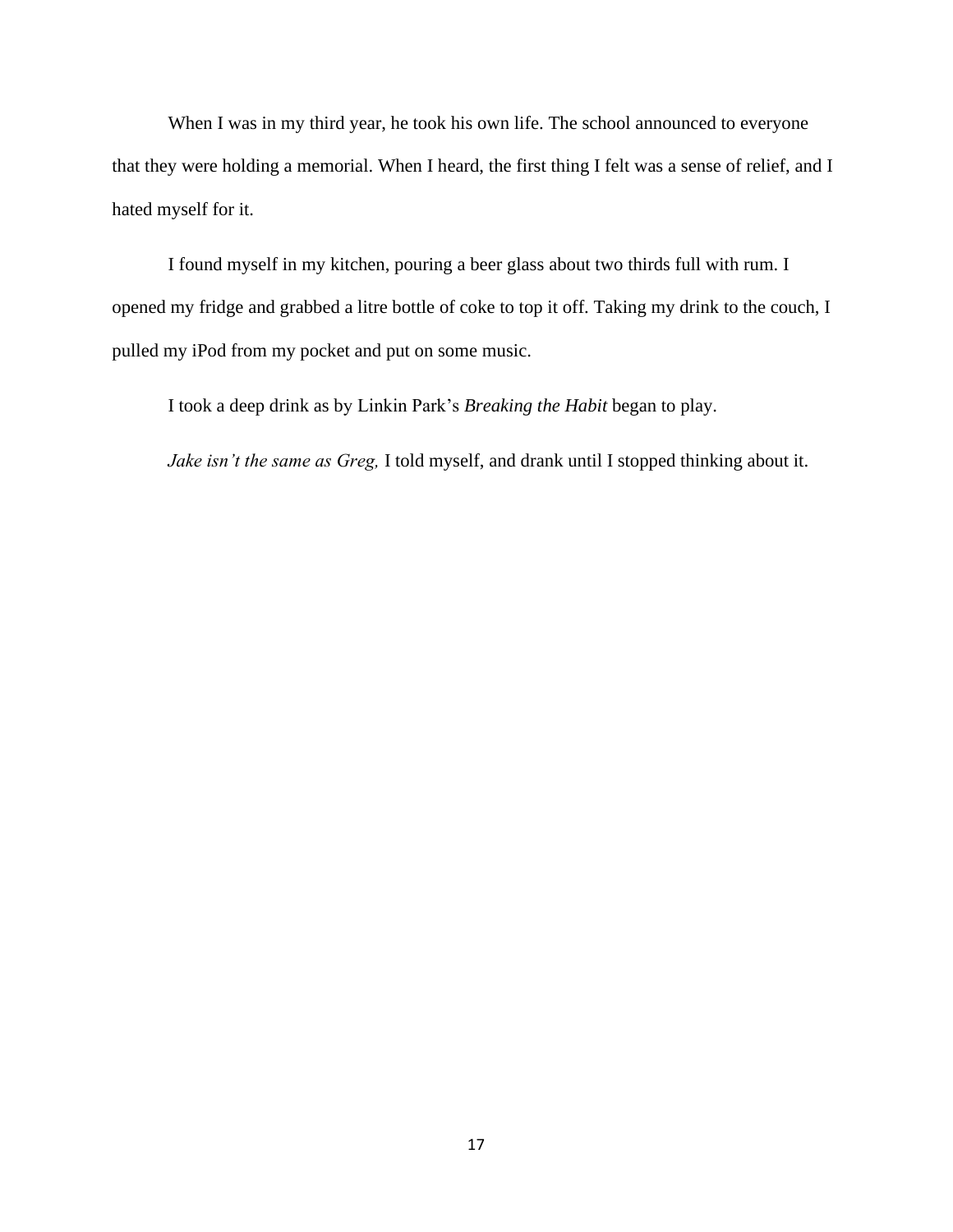#### Chapter 13

# Cordelia Livingston

My morning started out like any other day: I woke up, showered, chose a cute pink dress to wear, had breakfast (usually eggs and toast), brushed my teeth, did my makeup (primer, foundation, concealer, contour, highlighter, blush, eyeshadow and eyeliner, and lip gloss, at a minimum), brushed and styled my hair (today, I chose pigtails), put in my contact lens, and looked at my reflection in the bathroom mirror one last time before I left the apartment. I noticed a hint of darkness at the roots of my carnation-pink hair and checked my schedule to make sure I had an upcoming hair appointment. Finally, I adjusted my choker so that the rose garnet gemstone rested in the centre of my neck and, satisfied, I gathered my belongings before walking out of the apartment.

I climbed the stairs of the building until I arrived at the roof access and pushed through the door into the outside world.

There was a breeze in the February air; it was cold, but not bitterly so. There had been a light layer of snow on the ground, but it seemed to have rained throughout the night, as most of the snow had melted into a slushy, muddy mess. The dark clouds that blanketed the sky threatened to resume the rainfall at any moment. It was as if I had never left London.

I looked at the horizon to the north. Dark trees overran the landscape in every direction, with the occasional brick building to break the mold. Far off in the distance to the northeast lied the Potomac River, serving as the Virginia/Maryland border. To the northwest, the meager skyline of the main Stafford community struggled to rise above the treeline.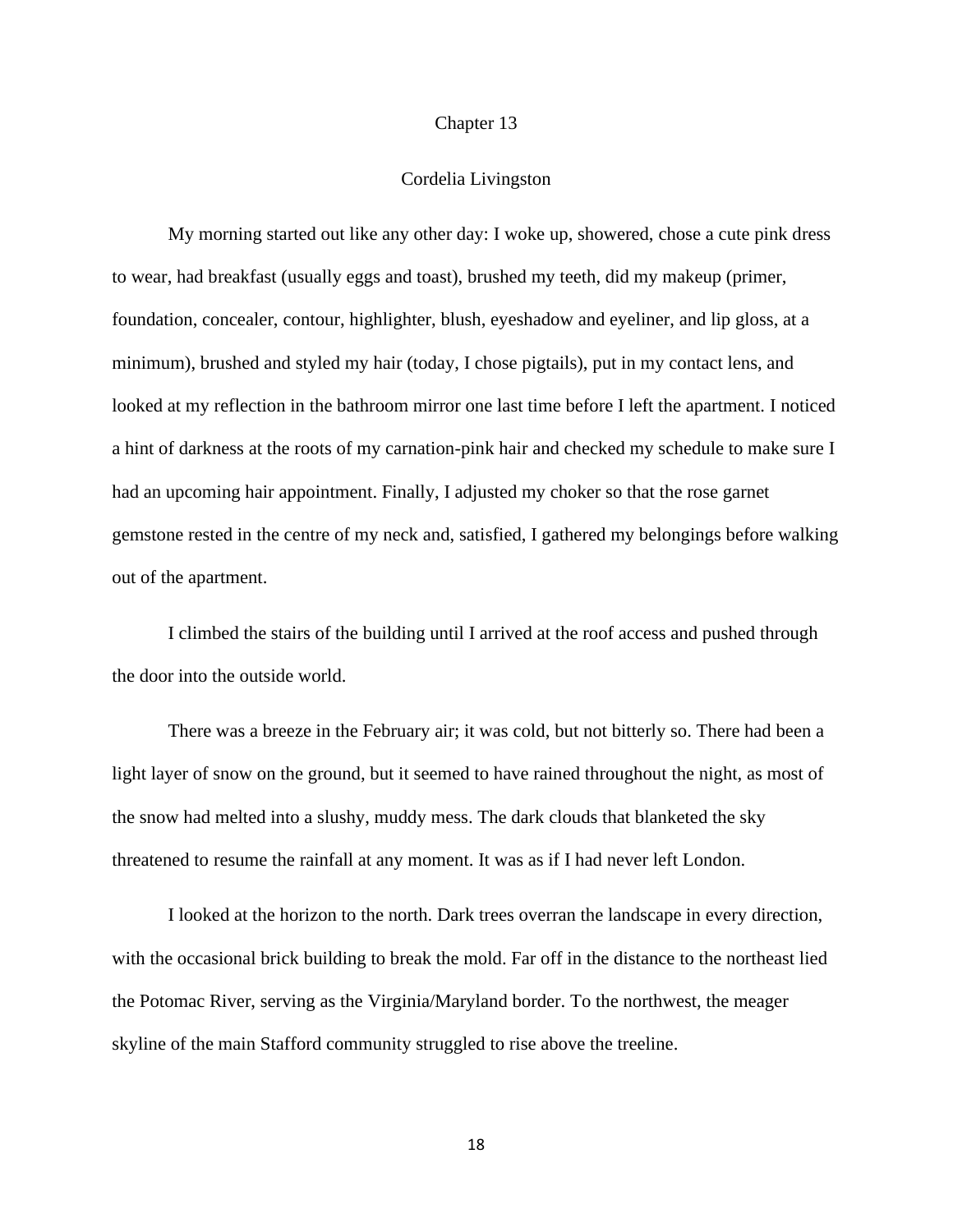Hopping up on the ledge of the apartment complex, I selected one of the taller buildings in the distance and focused on it, visualizing myself standing on top of it. Then, as a burst of light emanated from my choker, I stepped off the roof and onto the building in my mind's eye, two kilometres away.

I glanced over my shoulder at my now-distant apartment before strolling across this roof to teleport to the next. Leaping from building to building, I was on the roof of the agency within a minute of my departure. I transferred myself down to the parking lot and headed inside.

My corner office was how I always left it. I sat in my leather chair and looked at my bonsai tree, which sat in the window behind my desk. I liked to imagine that, if the plant could talk, it would complain about the weather. *How am I supposed to photosynthesize without any sunshine*, it would ask, and I chuckled at the absurdity before I remembered how I got to work. Absurdity didn't seem to have the same meaning, anymore.

With a smile on my face, I turned to the files arranged on my desk. The majority of the documents related to the opening of my new American pub: tax forms, permits, registries and whatnot. I've recently decided to name the establishment The American Queen, as a play on both the American dream and my own regal self.

I worked on finalizing a few loose ends for the better part of an hour. The grand opening is two Mondays out, and, although I can hardly contain my excitement, the piles of paperwork were weighing heavily on me. I was thankful for my arrangement with Gabriel, which allowed me the time to work on my personal affairs so long as I'm available when necessary.

As if my thoughts were a jinx of some kind, I heard a knock on the door and could tell it was Gabriel through the tiny, fogged window.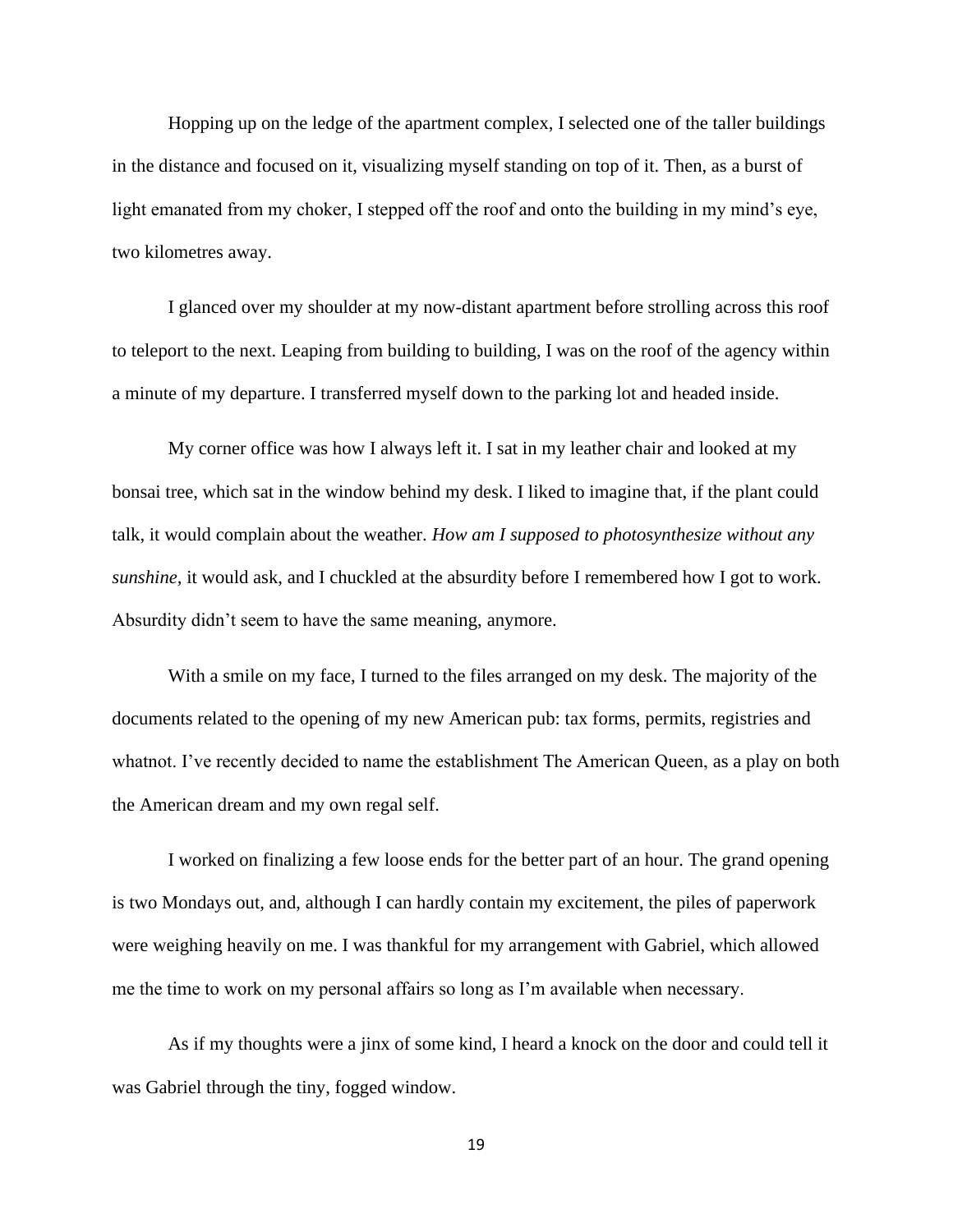"Come in," I called, then, as the door swung open, "good morning, Gabriel."

"Good morning, Livingston. Awful day out there, isn't it?"

I glanced at the window. My prediction had been correct; raindrops were flicking arrhythmically against the glass panes.

"Is it ever." I turned back to the bespectacled man. "So, what can I do for you?"

"Glad you asked." Gabriel gave a brief smirk before his expression grew more serious. "We got a sudden call from D.C. There's been a bank robbery, and the suspect is on Highway 1 headed towards us."

"Wow, that is sudden."

"Yes, right. So, could you make it down to my office right away? It's appreciated."

Without giving me a chance to respond, he tapped the doorframe and left.

I dotted my i's and crossed my t's on the form I was working on, said a farewell to my bonsai tree, then made my way to Gabriel's office. I stopped just short of his door as I heard a raised voice coming from within.

"-anyone else?" It was Todd's voice, which had a distinctly gruff yet smooth quality.

I leaned against the wall, out of sight, listening in.

"Everyone else is occupied," Gabriel replied. "Virnova and Heightman are off, Kinder and Barrett are doing some experiment, and sending your brother with you would be useless, as you well know. Is there an issue?"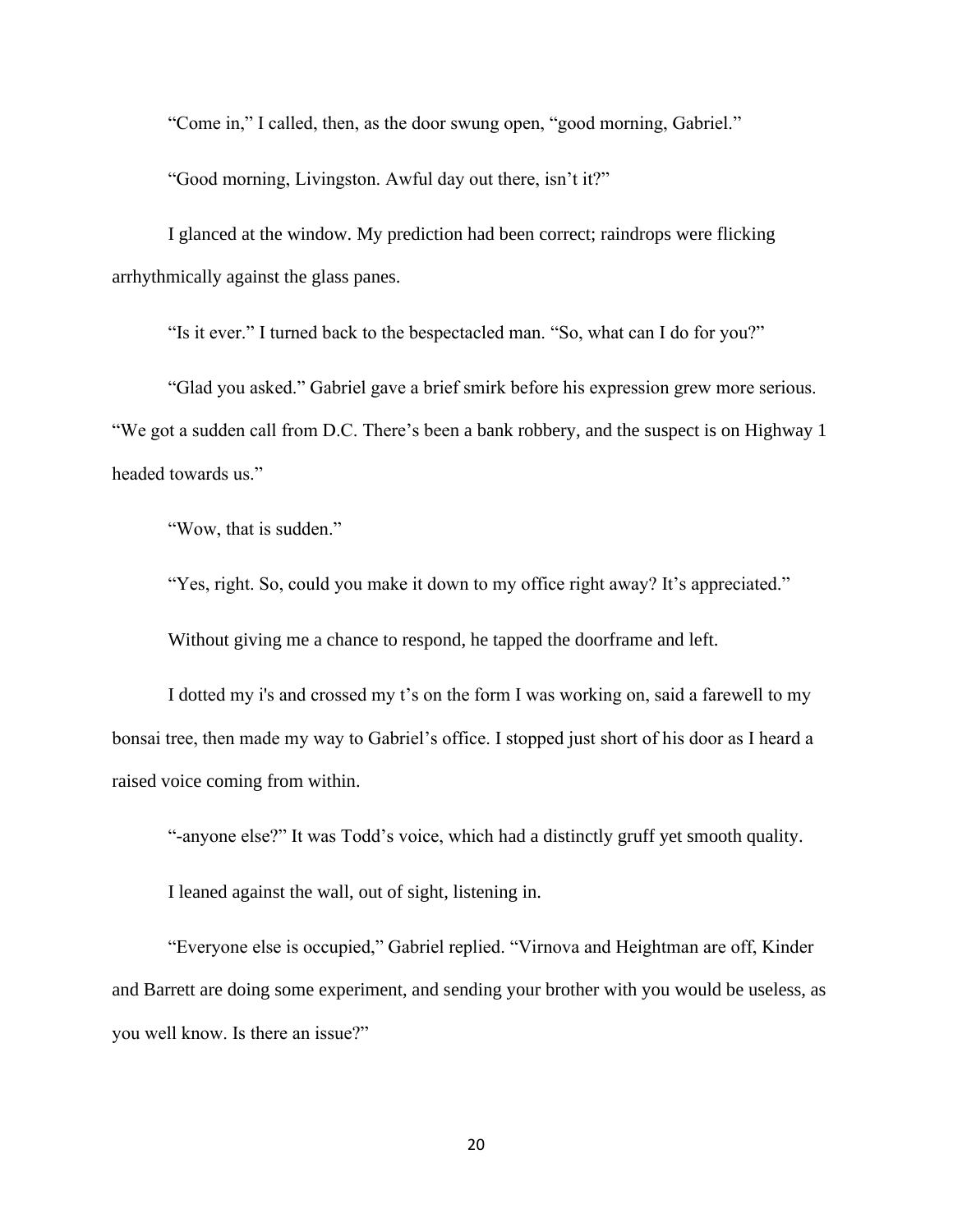"No, I'm sure I could handle this no matter who I'm with, but..." Todd lowered his voice so I had to strain to hear. "She doesn't take any of this seriously."

I rolled my eyes.

"I understand your concerns," Gabriel said sternly. "But please assure your personal opinions don't interfere with your work performance."

"I won't. You should trust me more than that."

"You should go find Livingston. This is somewhat of a time-sensitive matter, after all."

"Right."

Todd's footsteps started towards the door. I made no effort to pretend I wasn't eavesdropping.

"Cordelia?" Todd stumbled back in surprise as he rounded the corner. "Have you been listening for long?"

I felt the smile creep up both sides of my face.

"Not long at all, dear." I reached out and gently patted his bicep. "You needn't concern yourself with that."

The tall man looked down at me suspiciously, then squeezed his eyes shut and shook his head in quick, spastic motions.

"Let's go," he said, starting down the hallway.

As I followed, I told him, "Just so you know, I'm here because I signed a contract. The contract didn't say I had to take this seriously."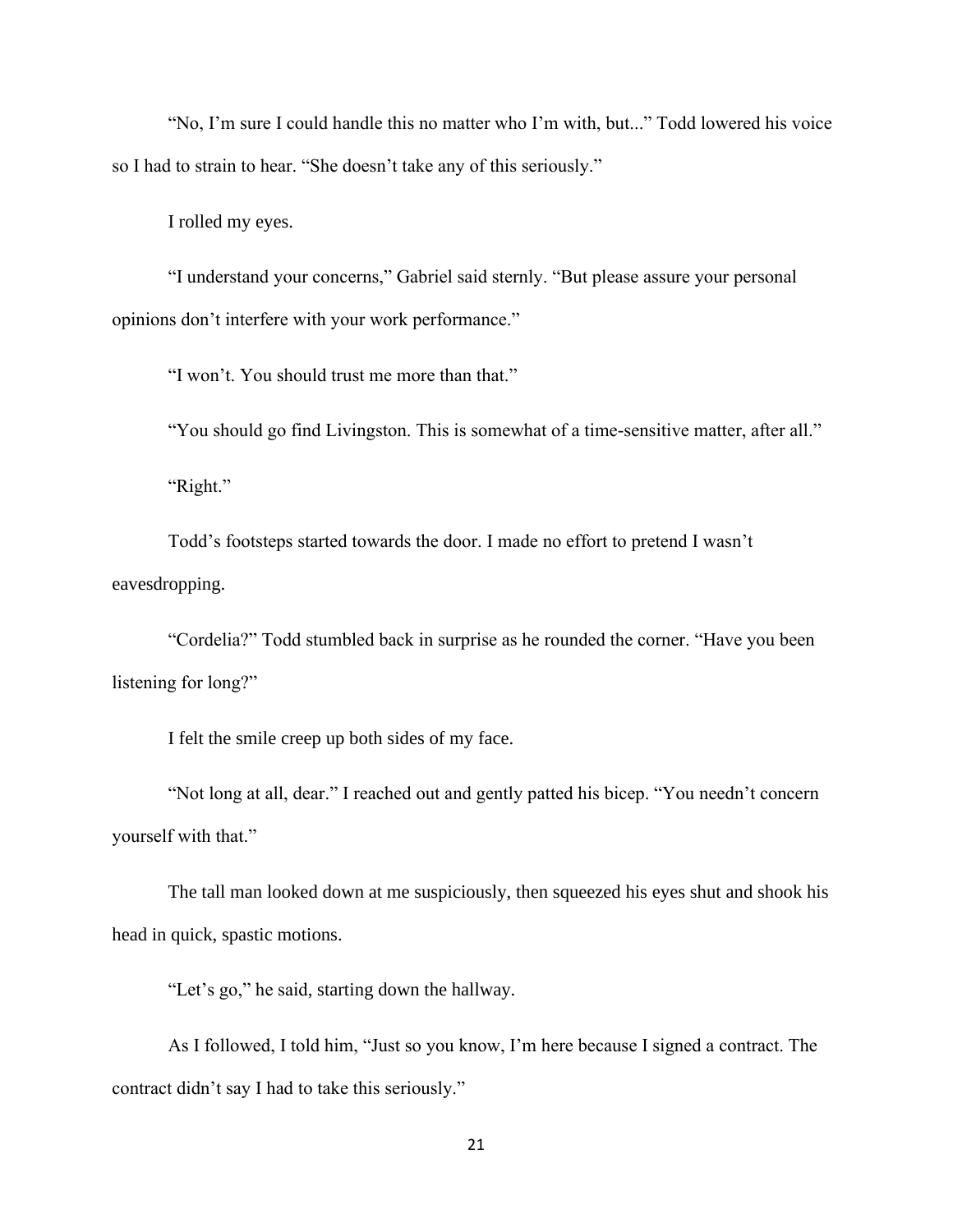Todd said nothing as we walked to a black SUV. I climbed into the passenger seat as Todd jumped in, pushed his key into the ignition and twisted. The engine revved to life and the brooding man steered the vehicle out of the parking lot, heading north. He pushed a button on the dashboard to enable the sirens and lights, and another to turn on the police radio above the centre console. Civilian cars starting pulling over to let us speed past.

"Suspect is in a golden 1997 Honda civic, southbound on Highway 1," dispatch relayed through the radio after a minute of rushing up the highway.

Todd grabbed the microphone and brought it close to his mouth. "Ten-four. What is the suspect's current location?"

Another voice from the radio answered. "Passing through Southbridge now. Three officers in pursuit."

"Copy."

Todd put down the microphone, still saying nothing to me.

"So," I yawned, pulling back my seat to stretch my legs. "What's the plan?"

"I can handle this on my own," he responded. "If I need something from you, I'll ask."

I rolled my eyes and crossed my arms and legs, then looked out the window at the red and blue lights that shimmered in the reflections of the falling rain.

After several minutes of driving with constant chatter from the radio, Todd turned off the sirens and pulled into the near-empty lot of a used car dealership, using it to turn around. There were only a handful of cars with prices in their windows, each more rusted with age than the last.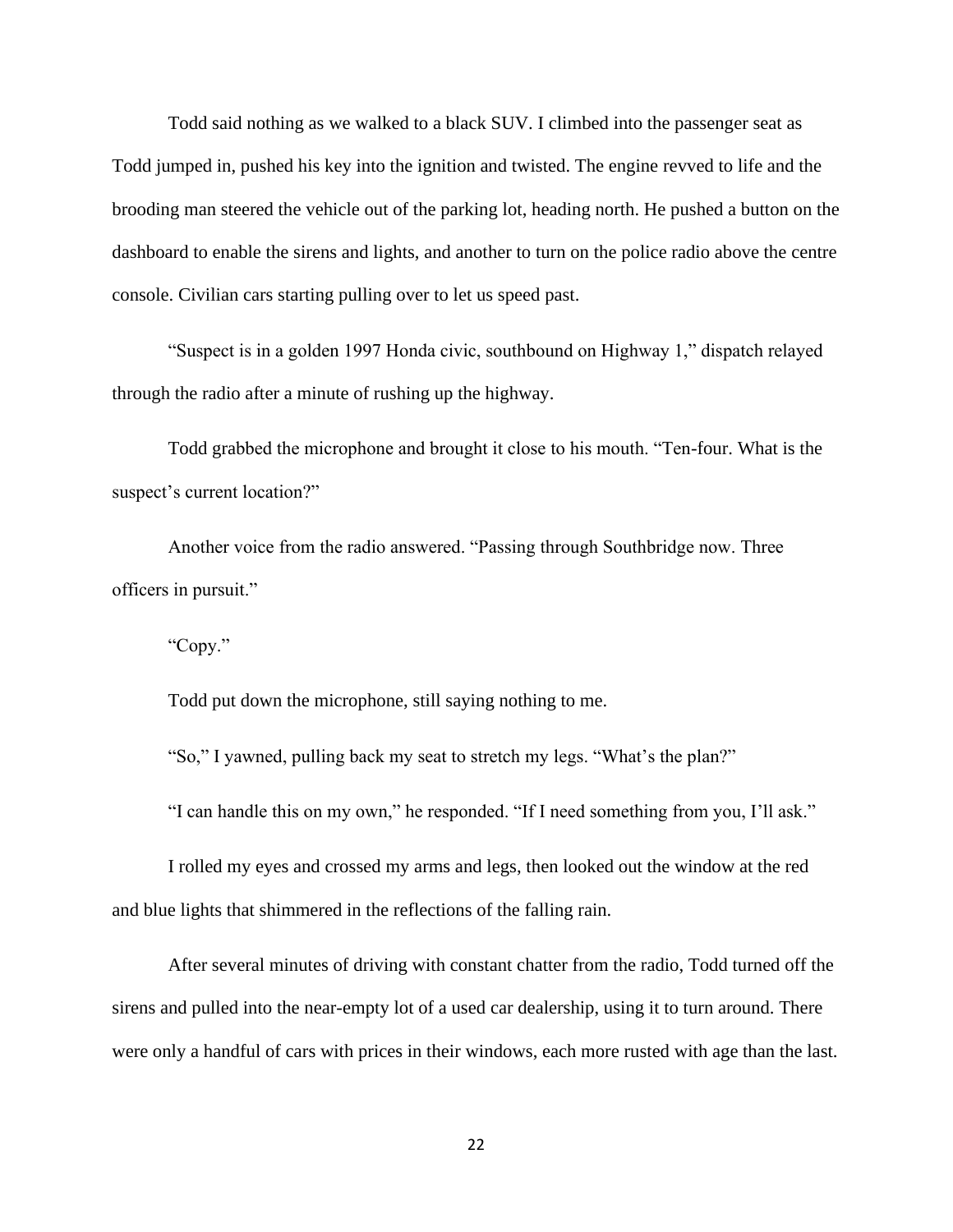We pulled back onto the shoulder of the highway and waited. I glared at Todd's long face, which brought to mind imagery of a workhorse, as he made considerable efforts to ignore my existence. As we sat there, the rain slowly ramped up in intensity until it became a torrential downpour, pounding against the roof and windshield.

Eventually, we heard sirens approaching in the distance and, soon enough, saw the flashing police lights cutting through the rain. Todd re-enabled our own lights and sirens before pressing his foot on the gas, pushing us back onto the highway. As we picked up speed, a gold civic with a broken taillight and two police cars roared past, splashing our windows with water. "Pull over, pull over," one of the police were repeating over a loudspeaker. The third cop car took up a position behind us.

I grabbed at the safety handle above the door and glanced over at the speedometer, which said we were approaching 70 mph. My grip tightened as I looked at the road, covered in a thin layer of rainwater as more poured down.

"Careful," I gasped, involuntarily.

Todd gave no indication of having heard me. I inhaled deeply through my nose and started to calm down. *That's right,* I thought. *If anything happens, I can just teleport away in an instant and leave this buffoon to face the consequences.* 

We gained more speed and passed the other police vehicles. Little by little, we closed the gap between us and the single functioning taillight, which was the only part of the civic we could make out definitively through the downpour. Todd flicked the automatic window control, sending a continuous stream of rain droplets throughout the SUV.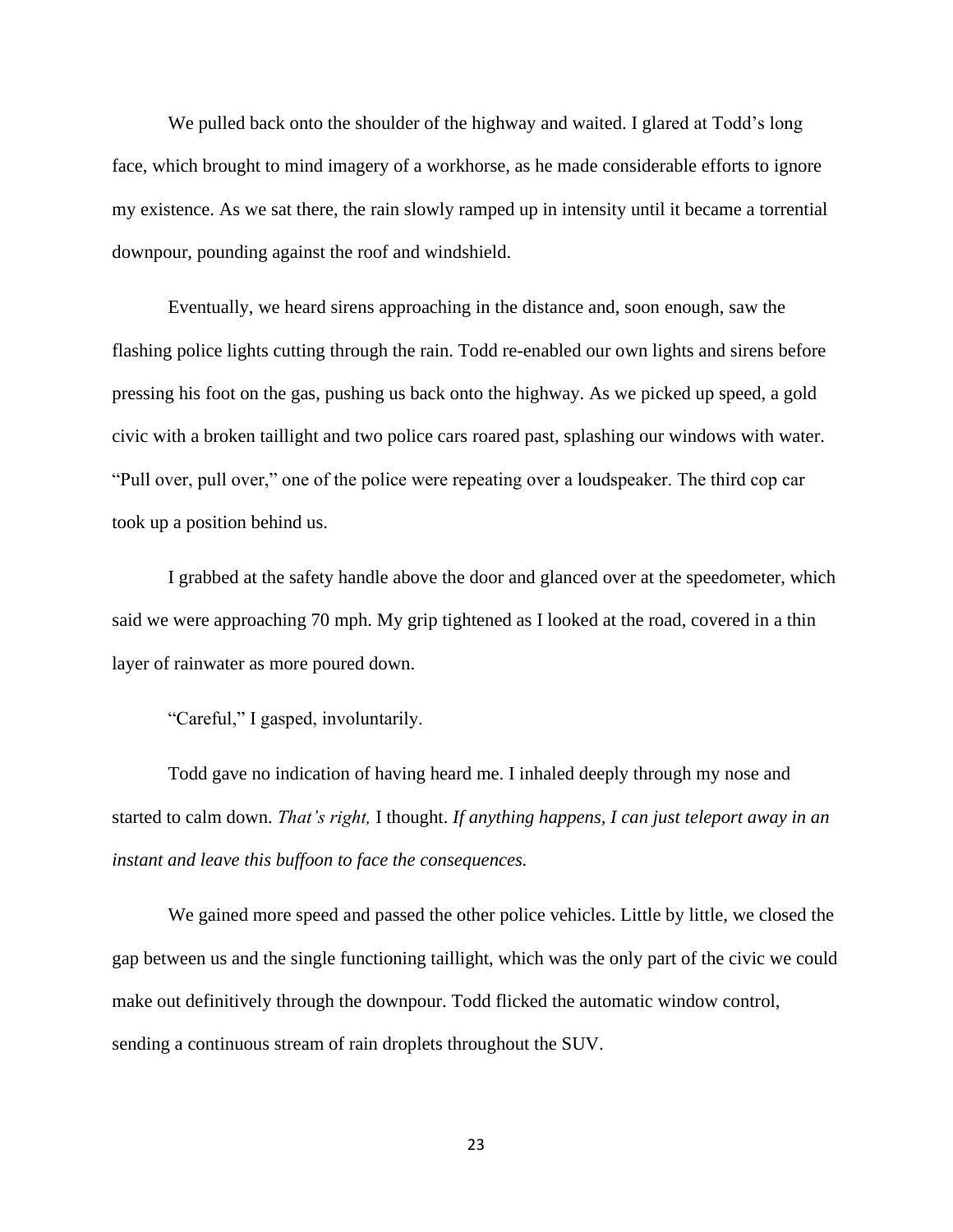Once the glass pane had receded entirely, Todd pushed his arm out the window and aimed his open hand at the car ahead of us. A green light emanated simultaneously from the necklace hidden behind his white button-up and the palm of his hand. Glassy vines sprouted from his hand and extended towards the civic, struggling against the force of the winds.

*This is your big plan? You're gonna grab the car to stop it?* I let go of the safety hand and readjusted my seating. *My plan is so much simpler.* 

I squinted at the golden car, straining until I could barely make out the headrests within. I took a sharp breath and blinked; when I opened my eyes, I was in the backseat of the golden civic. The man driving, a red-faced musclehead with a buzzcut, did not notice right away.

From my purse, I unsheathed a combat knife, which I held to the man's throat as I leaned forwards against the driver's seat. The man gasped and flinched, cutting himself superficially on the blade as he struggled to maintain control of the vehicle.

"What are- Who..." he managed.

"I'd really recommend pulling over, darling," I said with a calm firmness. I craned my head to see the glow of Todd's vine as it slowly approached. "Things will only get rougher from here."

The man, sweating profusely and trembling, continued to drive without a word. I looked around the vehicle. In the backseat beside me was a briefcase. A handgun was on the passenger seat and another briefcase was on the floor in front of it, this one opened so that I could see the contents: hundreds of thousands of dollars' worth of neatly bound bills, all stained with bright red ink. *He must not have known about the temper-proof dye packs that some banks use to mark their bills as stolen.*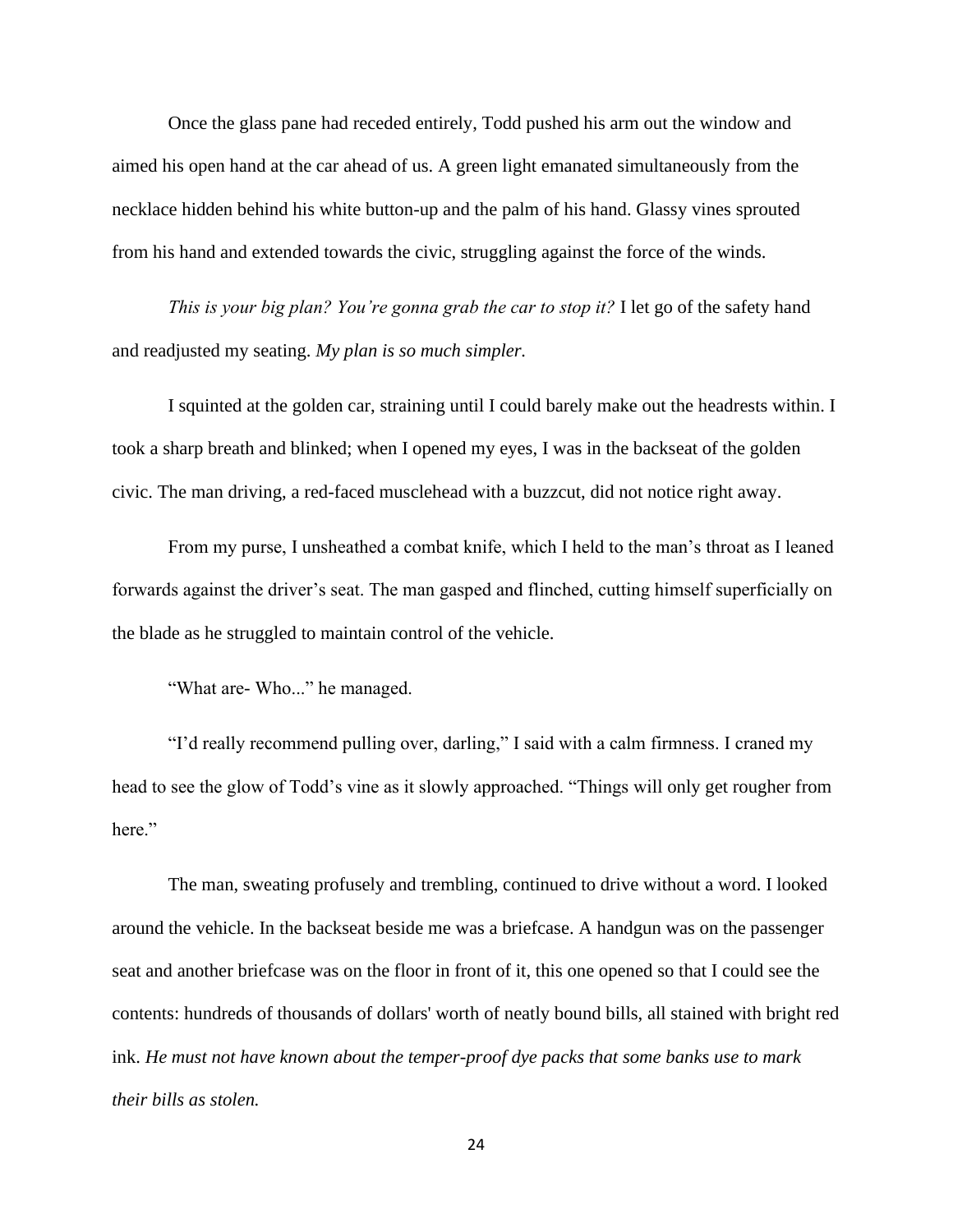"Pull over," I ordered, "before I cut your throat out."

"You don't understand," the driver's voice cracked. "They'll put me away forever, this time. I messed up. Messed up real bad."

"Like I said, things will only be worse if we drag this out."

"You really don't understand, lady." He locked eyes with me in the rear-view mirror. "Kill me, then. Put the knife through my neck, 'cause the State's gonna do it anyway. I shot an officer back there. I think I killed him."

"Surely, this isn't how you want to go out?"

"Of course I don't want to die! I didn't want any of this to happen. Oh God, I didn't..."

I glanced back again to see Todd's vine about to latch onto the civic's spoiler.

"Then why did-"

Before I could finish my sentence, the car lunged violently as its wheels burst through the deep puddles in the grooves in the road and we began to hydroplane. In a knee-jerk reaction, the driver slammed his foot against the brake pedal and, as a result, lost control of the car completely. A blizzard of stained bills flooded the air as the civic lurched to one side and began to spin out of control.

I clutched the man's neck with my free hand I looked around frantically, my vision obscured by the storm of bills. Miraculously, through the money and the rain, I saw a clearing of grass on the shoulder of the road.

The knife was flung from my hand as we hit the ground, bouncing and skidding, a pile of flailing limbs, into the muddy ditch where we finally came to a rough stop. I groaned as I pulled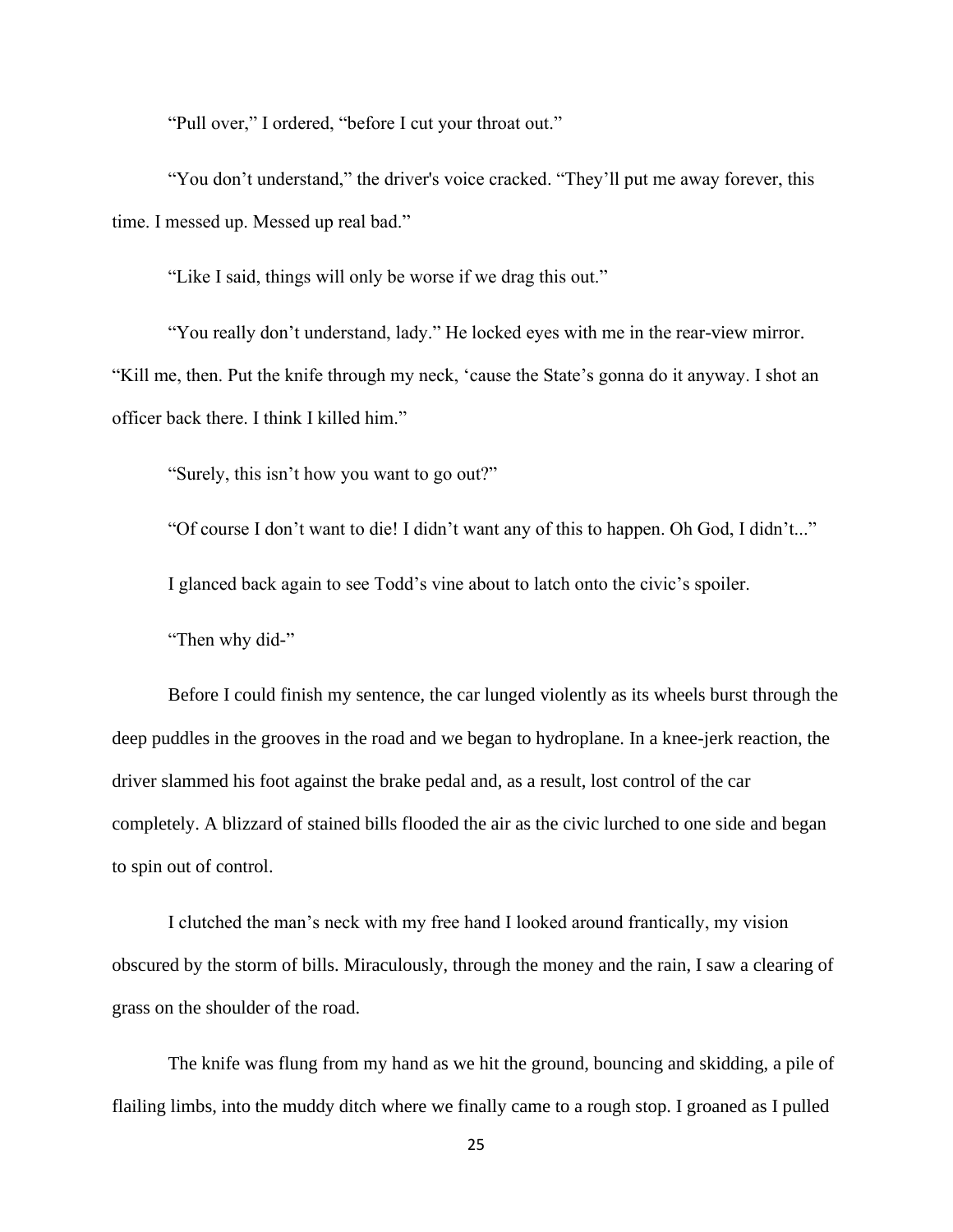myself out of the mud, then I looked down the road to where the gold civic soared across the ditch and into a tree with an ear-shattering collision. Red flakes of paper exploded from the twisted mess of jagged metal through the broken windows, getting swept away immediately by the wind.

A police car, presumably the one that had been driving behind the SUV initially, pulled over on the shoulder nearby. Two strapping young officers exited the vehicle, one headed for me and one headed down into the ditch to pull the bank robber out of the mud.

"Are you okay?" The officer asked, staring at me with awe.

"Yes, I'm all right," I said, wiping some of the muck off my face with my hands. "It'll wash out."

"No, I mean," he eyed me up and down. "You're bleeding."

I looked down at my filthy body as the rain continued to fall, washing the enough mud off to reveal that my skin was covered in cuts and scrapes.

"Ah, so I am."

"Do you need an ambulance?"

"No, I'll see to it. Thank you."

The SUV up next to the police car, leaving the other police cars to investigate the wreckage of the civic. Todd got out, looking over at the cop who was arresting the robber to make sure he had the situation under control, then scowled at me. There was a lot of anger in his eyes, but also disapproval, concern, surprise, and a possible hint of admiration. It was such a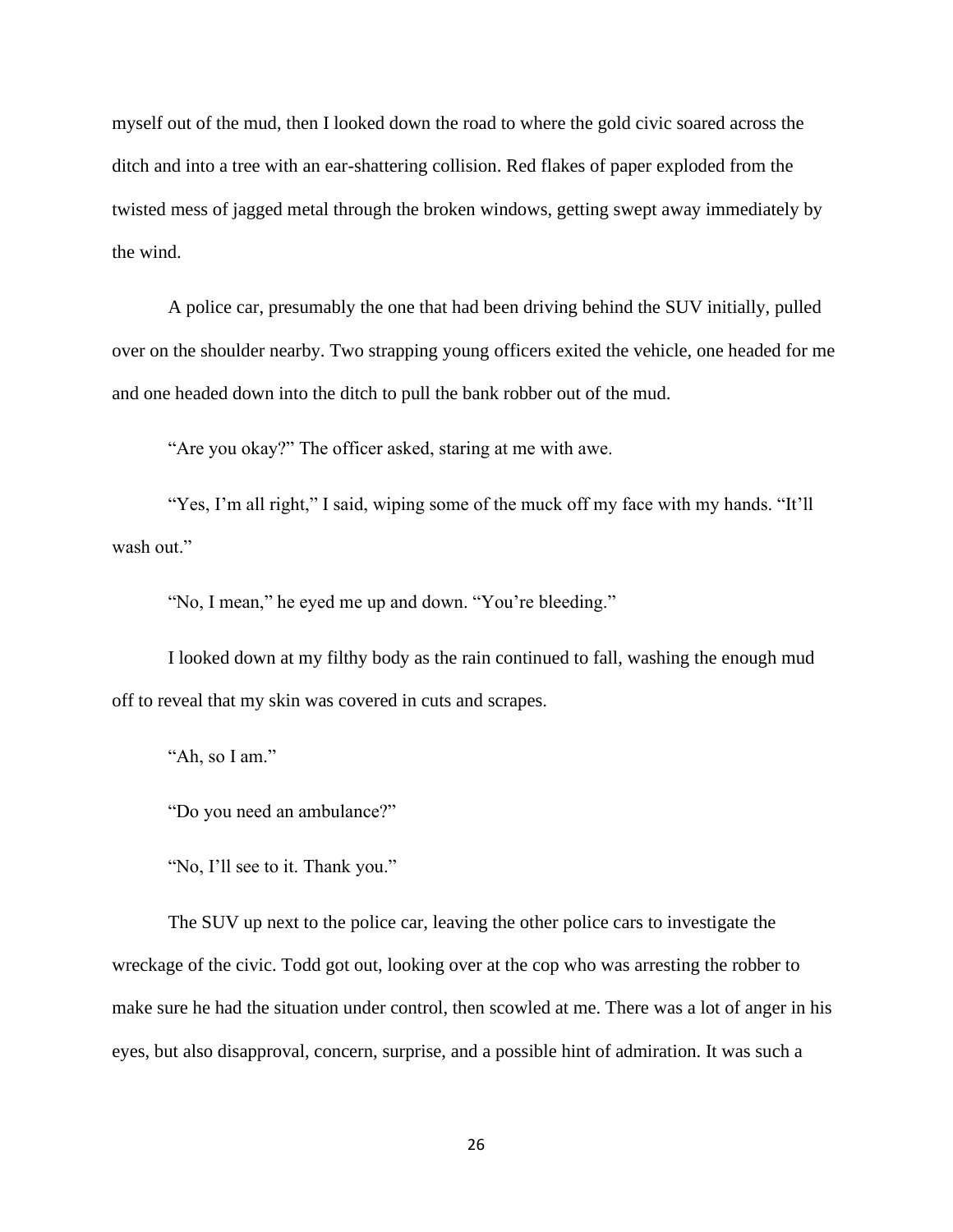satisfying expression to see on his face that I almost forgot that I was covered in mud and that my hair and makeup were ruined.

I brushed as much mud from my dress and skin as I could with my bare hands before retreating to the passenger side of the SUV. I waited and watched Todd talk to the officers as they pushed the despondent bank robber into the backseat of their cruiser. The last sight of the robber I had before they slammed the door shut was him hanging his head in his muddy, cuffed hands.

After his chat, Todd swung into the driver's seat and started the engine. This time, as we started back towards HQ, he, regrettably, did not give me the silent treatment, at least not right away.

"You should know better than to act on your own like that," he scolded.

"It worked, didn't it?"

"It did," he admitted.

"And in less time than it would have taken for you, by yourself."

"Perhaps, and yet, if you had just let me handle it, you wouldn't be such a mess right now." He allowed himself to smirk. "That's a great look on you, by the way."

"Ha, ha, look at who's Mr. Funny Man all of a sudden." I rolled my eyes and watched the raindrops hit the window.

"My point is," he said. I turned to look; he was no longer smiling. "This time, you got yourself all dirty. Next time, you could get yourself killed."

"I appreciate your concern, dear, but you just let me worry about that, all right?"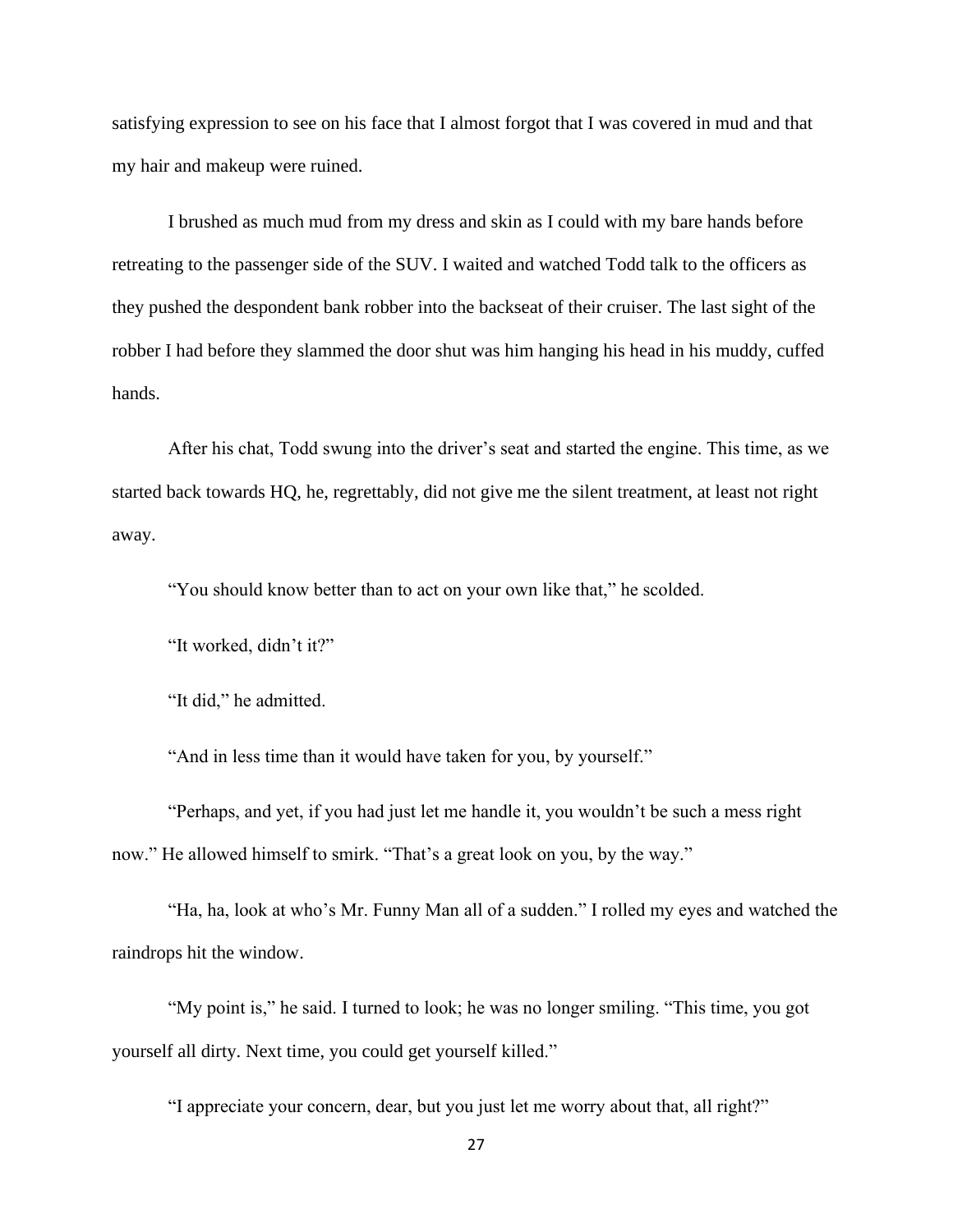"Suit yourself."

Then, the silent treatment returned. I shifted to a more comfortable position, trying not to smear mud all over the seat as I did.

As we drove, the scene from right before the crash replayed in my mind on repeat. I had been asking the robber why he had done it when he lost control, and yet, the answer was obvious to me. He clearly wasn't doing it for the thrill, and he certainly wasn't a professional; he didn't even know about the ink packets that banks use to devalue any stolen currency. This crime was an act of desperation caused by poverty, and that man truly felt he had no other choice.

Admittedly, I could somewhat relate. Years ago, in a lifetime before I became Cordelia Livingston, there was a time when I had nothing to my name. At my lowest, I even resorted to shoplifting.

I had inherited my poverty from my mum, who spent most of her life washing dishes at a pub in Romford. When she met my father, a businessman from Osaka, he was having a meeting with some colleagues at a table adjacent to one she had been clearing. It must have been love at first sight, because even though she had never spoken a word of Japanese in her life, she agreed to return to Osaka with him.

For half a decade, they lived in happiness. My father continued to achieve great success in the business world and, bit by bit, taught my mother Japanese while she became an ideal housewife, cooking and cleaning all day for him. Any time my father spent away from work was time he spent on my mother. Their relationship was the envy of all their acquaintances, and it came as no surprise when my mum announced her pregnancy. It came as a very shocking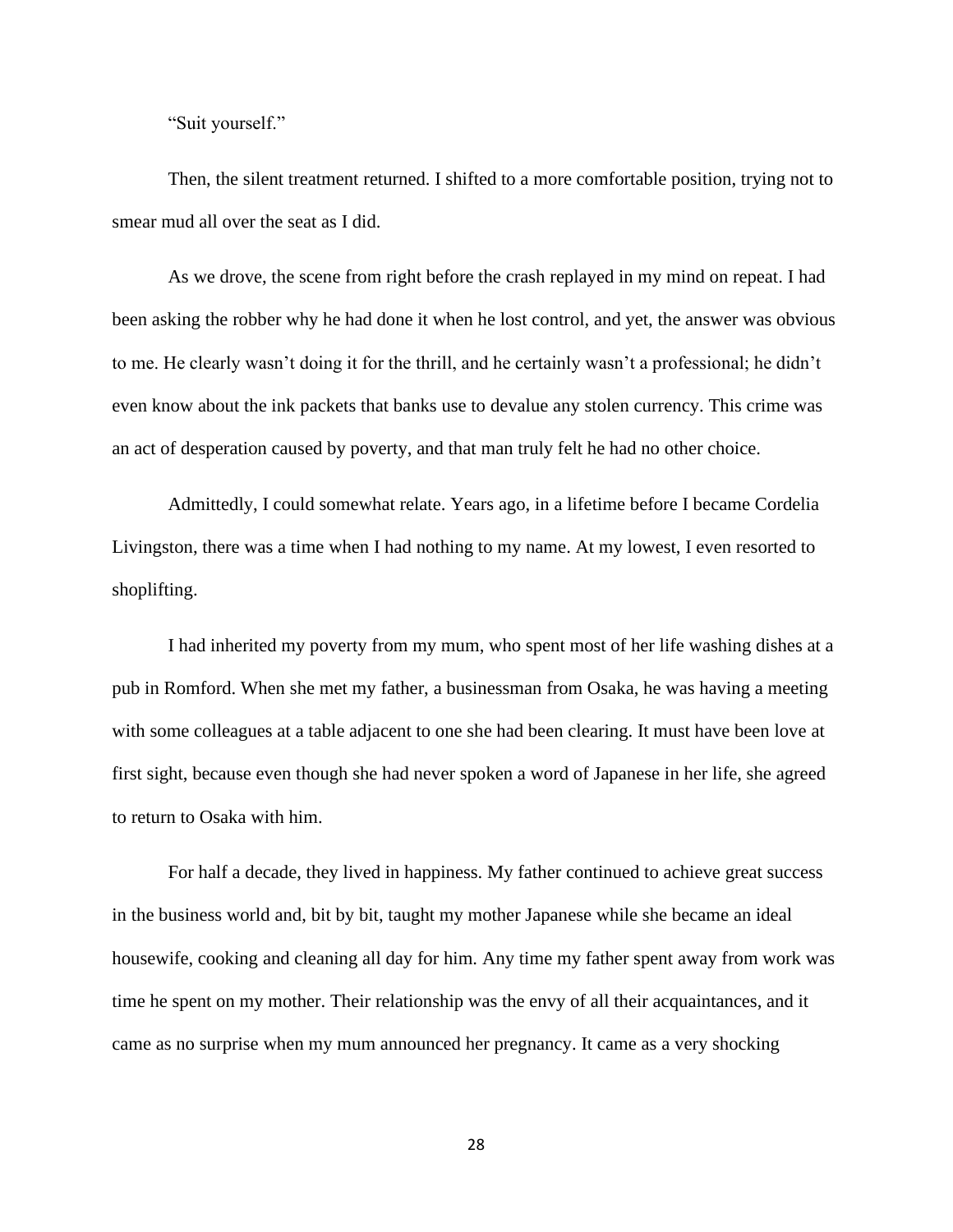surprise, however, when two months after I was born, my mother's new best friend happened to see my father, drunk on sake and fondling a waitress, while on a late-night business meeting.

Completely beyond consolation, my mother immediately ended the marriage and returned to London with me in tow. And so, she was back to square one, working paycheck to paycheck at the same little pub in Romford, except now she had an infant daughter to support as well.

I do not recall my childhood fondly. Mum was too stubborn to rely on any form of payment assistance from my father, so we relied instead on food banks and school breakfast programs to get by. I never had the coolest toys or the nicest clothes, like all the other kids. On top of that, I was the only East Asian child in my primary school and I was bullied. It started with jeers, name-calling, and rude gestures. A frequent joke among classmates would be to turn around while the teacher was writing on the board, look directly at me, and pull back the skin around their eyes to mock the shape of mine.

The situation did not improve over the years. Rumours would be spread about me and my mother, I was regularly laughed at, and my peers would speak to me only to say something rude, usually with a bad Japanese accent, even though my own accent had always been British. As time went on, however, the insults and mockery faded to dismissal and snubbing. In secondary school, there were a couple of Korean students that often hung out together, but by the time that I met them and they, noticing my solitude, began to invite me to join them, I had gone so long without any positive interaction with those my own age that I no longer cared about the potential for companionship, and I declined. I pretended that they didn't exist, just like the white students did.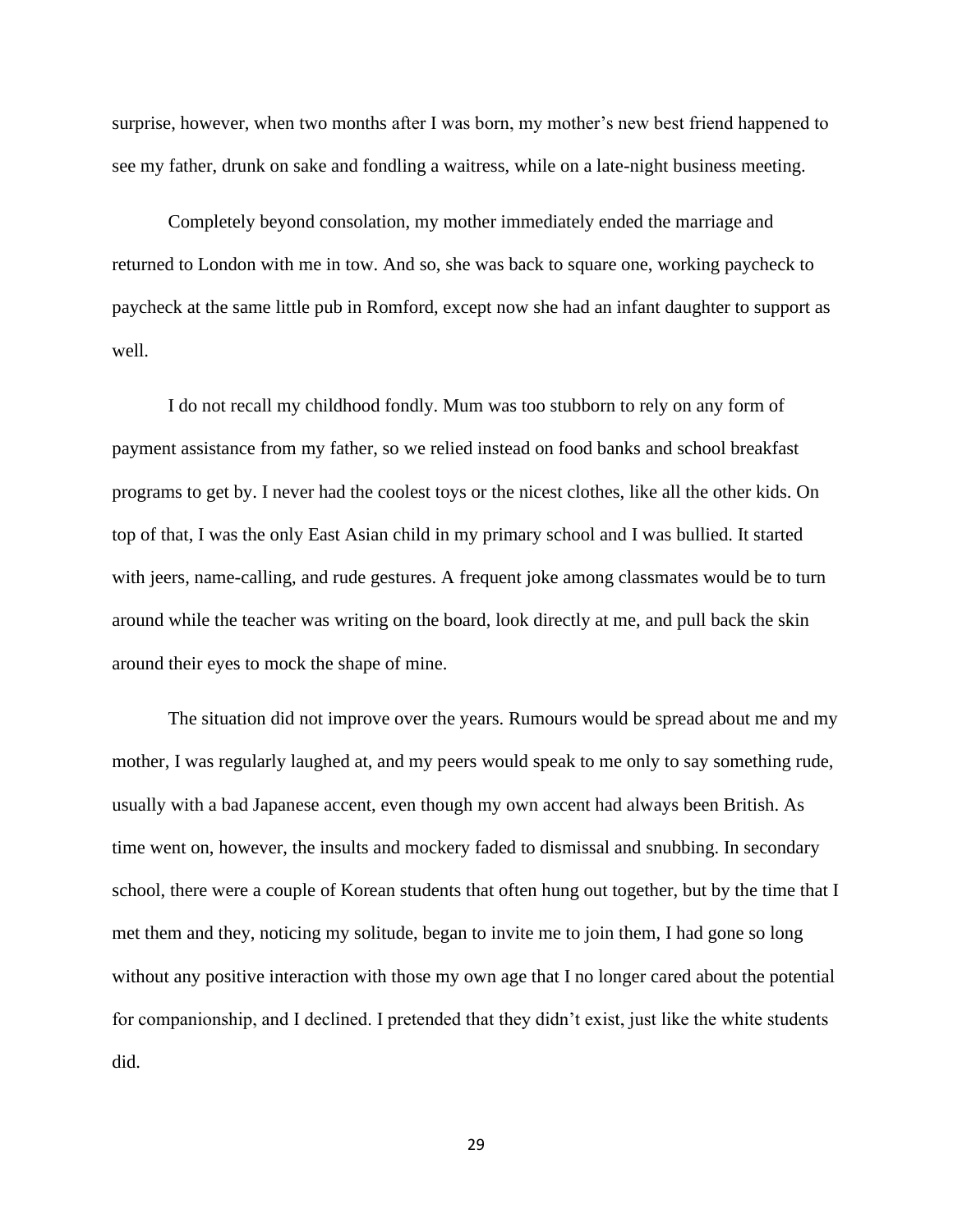My only positive relationship during my childhood, other than with my mother, came from my grandmother, whose roof we stayed under and who watched me when Mum was working. She was retired, and although her modest pension didn't allow her to support us much beyond babysitting and letting us live with her rent-free, she loved me and treated me as any grandparent should treat a grandchild. My grandmother's sticky toffee pudding was one of the few memories that I can look back and smile upon. Even today, I can still taste the warm, soft dessert drowned in caramel sauce that melted in your mouth the instant you tasted it.

Eventually, as I grew into my teen years, I got a job as a waitress at the same pub as my mum. I had been tired of having little beyond life's basic necessities, and, even though I used some of my pay to help Mum with the bills, it was the first time in my life that I had some spending money. So, I bought some makeup and started to experiment.

Over time, the looks of mockery or indifference turned into looks of captivation, envy, and admiration. Boys and men began to look at me not as someone to be ignored but, for the first time, someone to be desired.

One man who took to my new looks like no other was Mr. George Livingston, the widow who owned the pub, along with a handful of other establishments, that employed me and my mother. This was originally to my chagrin, as I considered his longing gazes to be a nuisance, motivated by some perverted ideas, but as time went on, I realized that he was lonely and missing the companionship of his wife. He took to me with a passion and kindness that no one outside of my family had every shown me before. He gave me gifts, promoted me as often as he could, and never stopped complimenting me and lifting my spirits, and all he asked in return was for someone to listen to him recounting tales about his wife and the happy marriage they had together.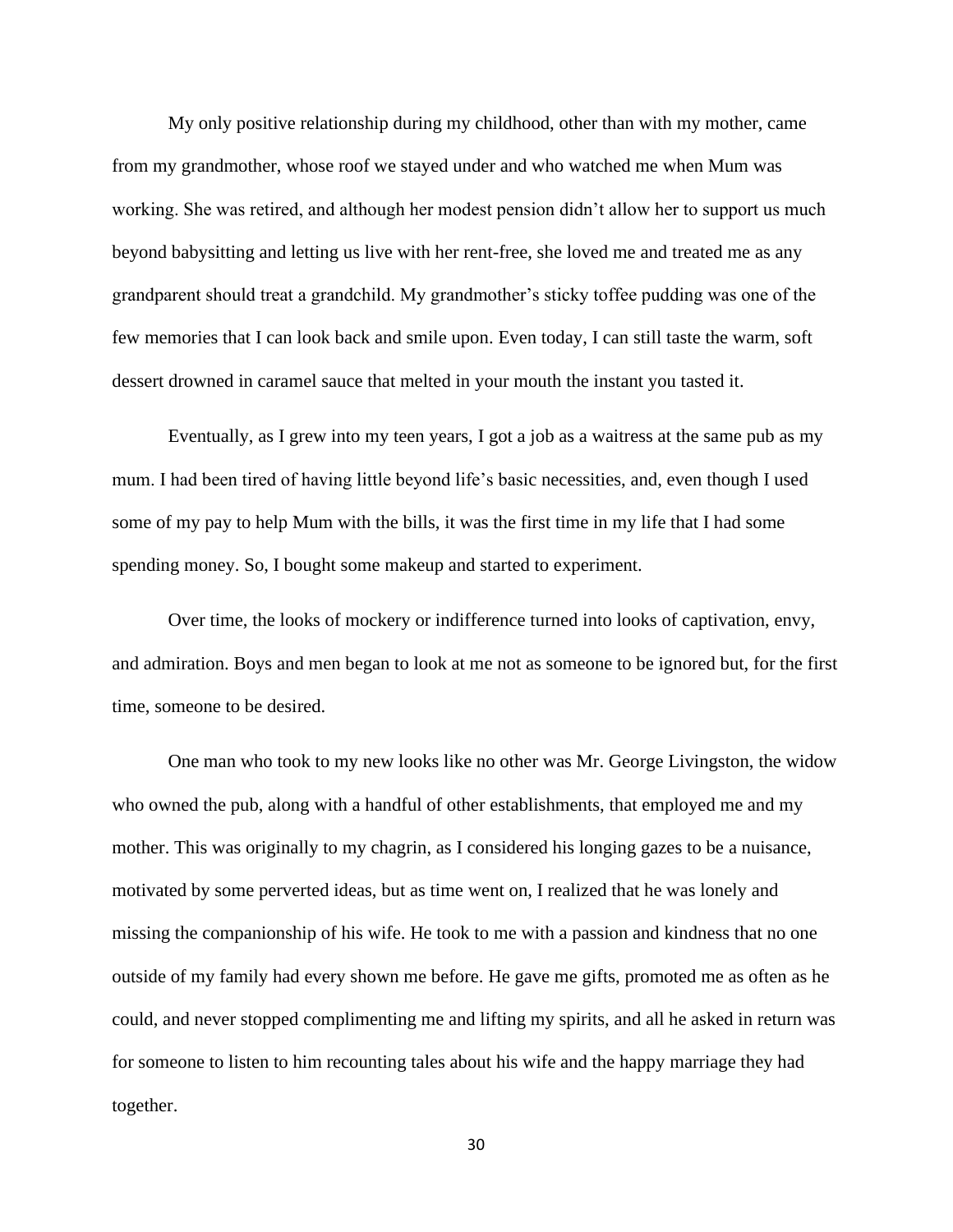"You could have been her doppelganger," he said, on more than one occasion. She looked just like you, back when we first met. Minus the coloured hair, of course."

It was from George Livingston that I learned how to manage a pub, and it was from his death, when I was twenty-two years old, that I gained the means, through his inheritance, to do so on my own.

After opening my very own pub to much success, I had my name legally changed from Yumi Tanaka to Cordelia Livingston as a tribute to Mr. Livingston (plus, I've always liked the name 'Cordelia'). I used the profits to provide for Mum and my grandmother, as much as Mum's stubbornness would allow, and the business did so well that I was able to open a second location on the south bank of the River Thames after only three short years.

The more I sat, reminiscing about my childhood, the more guilt I felt about the bank robber. I knew there was nothing I could do; I had to help arrest him because he broke the law. And yet, it didn't seem fair to me that he was going to be punished with a likely severe sentence, for such a desperate act. The feeling, the same as if I was walking past a beggar with nothing to give, didn't sit right with me, and I tried to disassociate myself from the situation in my mind.

Finally, Todd pulled into the flooding parking lot and stopped the SUV. I teleported to the door of the lobby to avoid getting any wetter while Todd walked to the door, unperturbed by the rain.

"Hailey is in the main laboratory with Adrien," he told me as he entered. "You should go get her to see to your wounds."

Although the patchwork of scrapes covering my limbs was admittedly starting to sting, it wasn't my priority.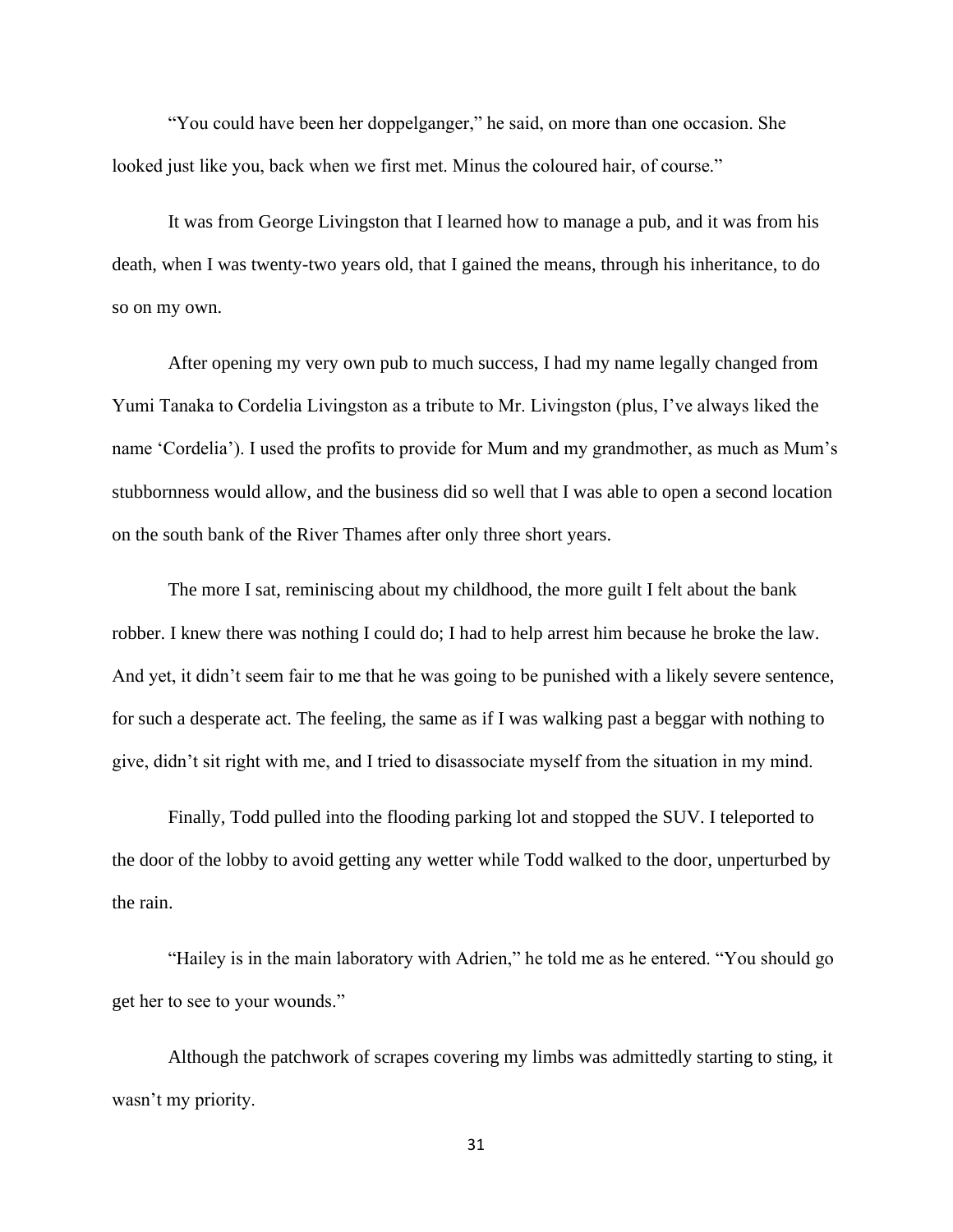"I think I'll have a quick shower, first. Would you be a doll and tell Adrien he'll get my report by the end of the week?"

Todd responded only by rolling his eyes and giving me a dismissive gesture as he started down a hallway.

"Thanks, dear," I called after him, before wandering to the bathroom adjacent to the training hall, which was the only bathroom in the building outfitted with a shower.

As I let my hair down and washed the grime from my body, my mind kept wandering back to the moments before the crash, but I once more disassociated myself from the situation, focusing instead on the stinging of my wounds in the hot water. *His problems are not my problems,* I told myself. The only problems I needed to worry about were my own.

After my shower, I toweled myself off and changed into a loose-fitting spare tracksuit before beginning the journey up to my office, where I kept some backup makeup in my desk. As soon as I left the bathroom, however, I almost ran into Hailey.

"Cordelia," she exclaimed. "Todd said you'd be here. You're hurt?"

"Well, yes, I am."

I rolled up the sleeves of the tracksuit so that Hailey could heal me. She gently placed her hands, which emanated a golden glow, on my arms and rubbed up and down. As her hand moved past each wound, the pain subsided as the scrapes disappeared. I rolled up my pants so she could do the same to my legs.

"Thank you, darling," I said, unfurling my sleeves and pant legs.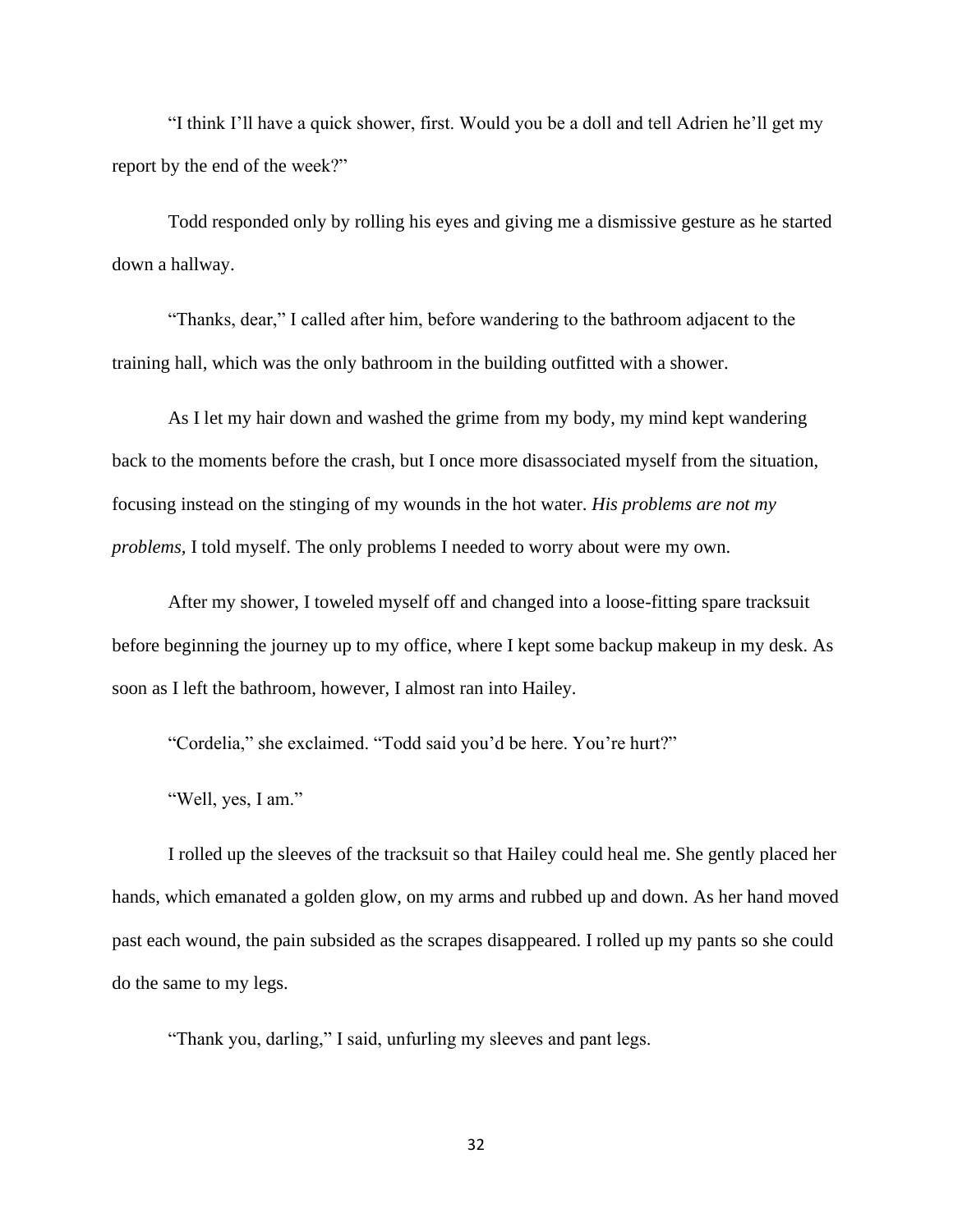"Of course," Hailey chimed. Then, her eyebrows twitched as she made the realization I had been dreading. *Oh no,* I braced myself, *it's been so long since I've been seen without my makeup. Here comes the insults and the ridicule.* "Hey, Cordelia," she said, much softer than I dared to hope. "I don't want to be rude, but are you... Asian?"

To my chagrin, I could feel my cheeks flushing. "I'm half Japanese, if you must know."

"Wow, I don't know how I haven't noticed, before." Then, getting flustered, herself, she added, "sorry, I just... I'd like to travel to Japan someday. I have a list of things I'd like to do there. Not just Japan, but all over Asia."

"Ah, I see," I sidestepped, trying to escape this awkward situation.

"Cordelia?" Hailey stepped forward to block my path.

"Yes?"

"You're very pretty."

We stood there, facing each other in silence for a long time. I was speechless. It had been so long since I let someone see my naked face, and that was not the reaction I had been expecting.

"Sorry, again," Hailey finally said, stepping away. "I just wanted to say that."

She walked down the hall, leaving me to stand there in silence.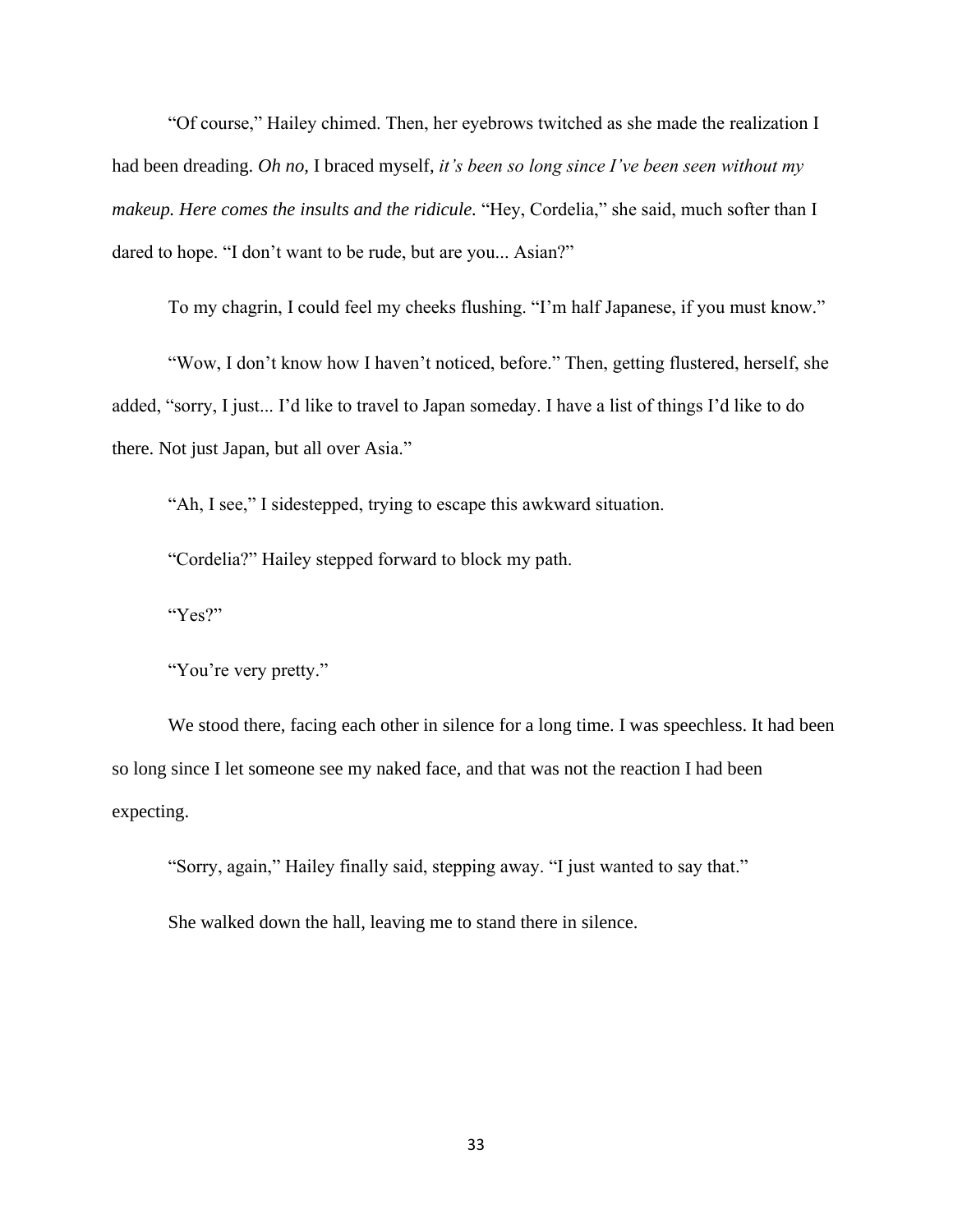### Chapter 14

## Gabriel Hunter

As I exited off the Beltway, Interstate 495, I recalled the handful of times I'd driven this route in the past year. My first visit to my current destination was on my final day as a supervisor at the National Reconnaissance Office, and, by the time I had returned home that night, I was the director of a newly formed government agency.

I took a left turn and passed a large, decorative plaque with a shiny silver finish that read "1500 Tysons McLean," neatly framed by two squarely trimmed hedges on either side and a bed of red, white, and blue peonies beneath. A few feet away was another sign, much less decorative, that read "U.S. Government Controlled Property – No Trespassing." The road twisted passed gardens with more hedges and flowerbeds, as well as the circle of large, jagged stones that seemed to me to be mandatory outside of every federal office, until it came to a security checkpoint with two armed guards, a woman with a hand on her hip and a man with his arms crossed, blocking my path.

The male guard uncrossed his arms and walked over to lean into my window as I rolled it down.

"State your name and purpose."

"Gabriel Hunter," I showed him my badge, "here to see the Director of National Intelligence."

"Ah, Mr. Hunter," the big man said, backing away and motioning me forward. "Go right ahead."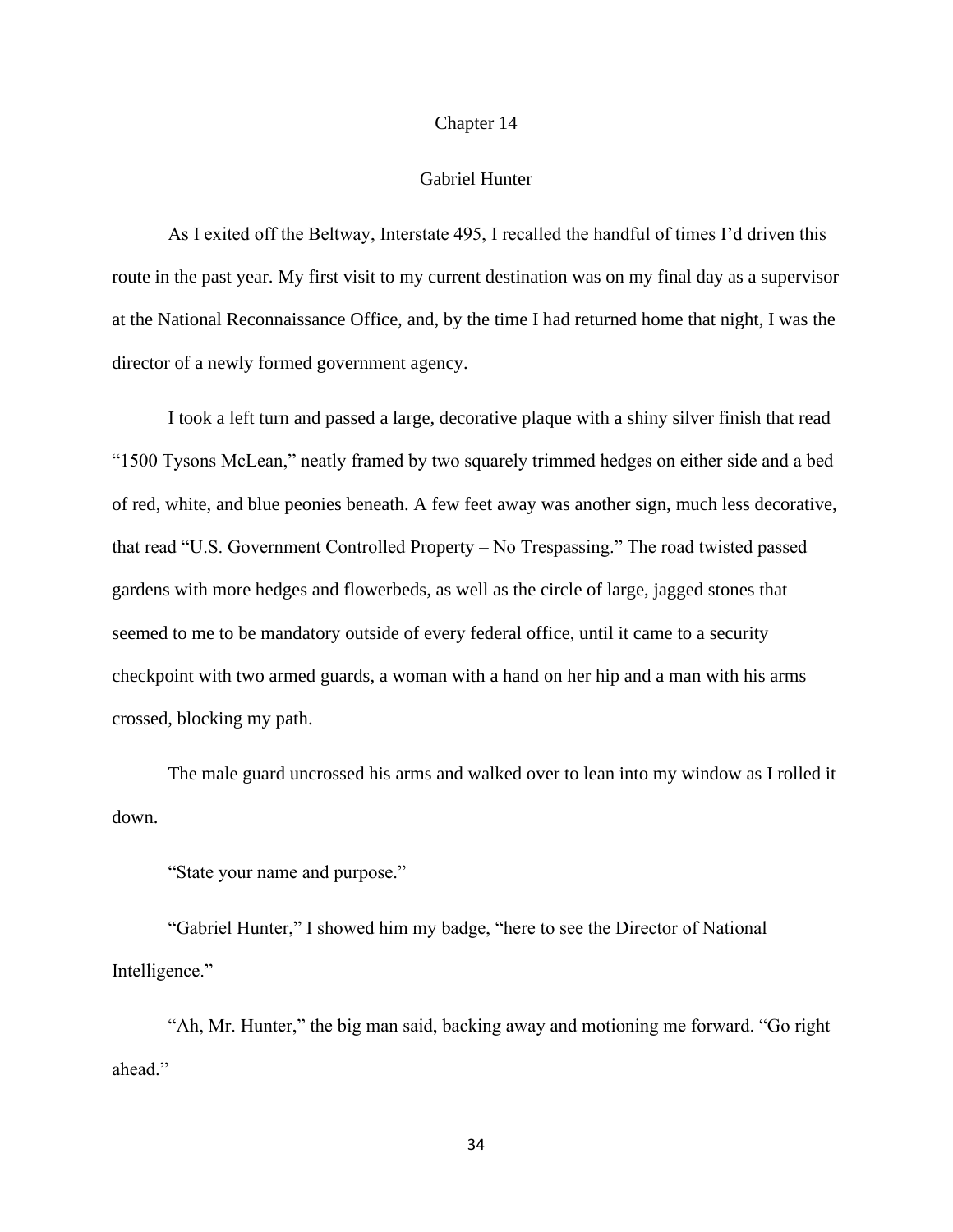The other guard, still with a hand on her hip, gave me a nod as I drove by. I parked in an empty section of the lot, grabbed my briefcase, and walked towards the entrance.

"Mr. Hunter?" a secretary called as I pushed through the doors into the lobby. I nodded. "The Director will see you in his office. I understand that you know where that is?"

"I do," I replied, not breaking my stride.

"Have a nice day," she called, shifting her attention back to the paperwork she'd been organizing.

The door to the Director's office was open. Still, I knocked to make my presence known. The Director, a bald man with a grey goatee, set down the file he'd been reading, took off his glasses, and beckoned me inside, smiling.

"Gabe, it's good to see you. Take a seat."

"Yes sir," I sat in the chair opposite the Director as he cleared space on his deck in front of me.

"I'm glad that I chose you to head this project. You're approaching it with more enthusiasm than I could have hoped for."

"What can I say? I believe in the project's potential."

"Quite so, and for good reason, given everything in your report." He lifted the corner of the file he'd been perusing to show me that it was labeled "Gabriel's Report" and dated two days prior. "So, you really think your team is ready to step things up a bit?"

"That seems to be the logical progression of things."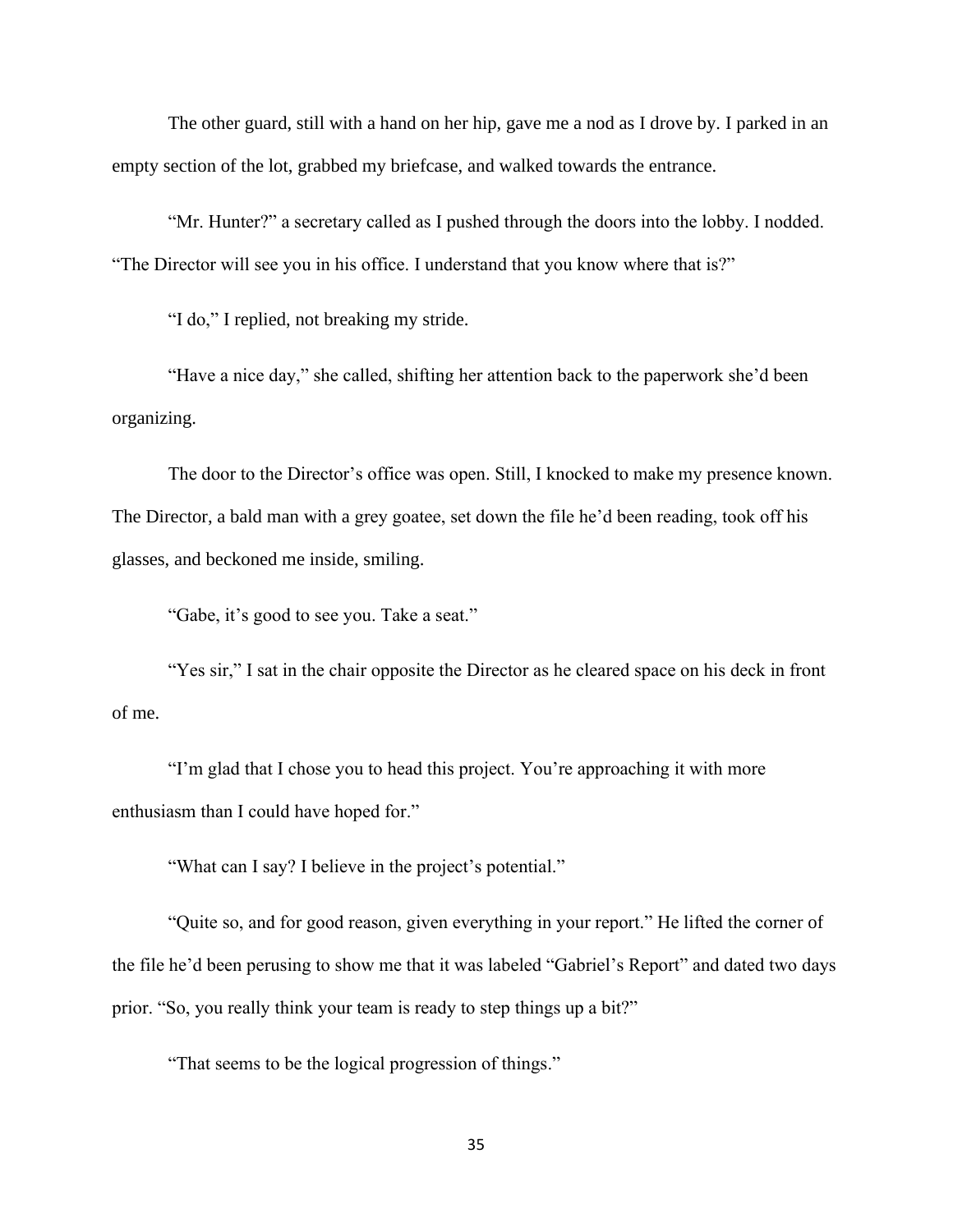"Well, Gabe, this is impressive," he tapped the report with the point of his finger, "but I'd like to know more about your team, not just their abilities and accomplishments. What do you think about them, personally?"

"They're all incredibly intelligent and capable; we got pretty lucky on that front. Todd Coyle has the most experience with law enforcement, and I trust him the most. He's been serving as my right-hand man since the beginning, and he has exceeded all expectations. His brother, Spencer Delosier, is also very diligent..."

The Director noted my hesitation. "Do you not trust him as much?"

"I trust him well enough, he's just... hard to read, at times. Although, I must say, I'm impressed at how he keeps up with the others, even when he doesn't have his powers."

"I see," the Director said, leaning back into his chair. "Go on." My nerves were beginning to act up, and I wondered if my employees felt the same way I did now when they sat in my office.

"Let's see... Adrien Clamence has a brilliant mind, and his loyalty is admirable. When he isn't on a mission, he works with our research teams to conduct experiments to find more practical applications for the team's abilities. His dedication to the cause is exceptional. On the other hand, Cordelia Livingston's dedication is somewhat tenuous, but she's predictable, and I'm sure I can keep her in line.

"Jake Virnova, as you've seen in my report, has had some struggles, but he's been getting stronger with each passing day. He has some time off right now to collect himself, and I'm sure he'll be as eager as ever when he gets back. He's still pretty young, so his potential to grow is boundless. I look forward to overseeing his growth. Hailey Kinder is even younger, but despite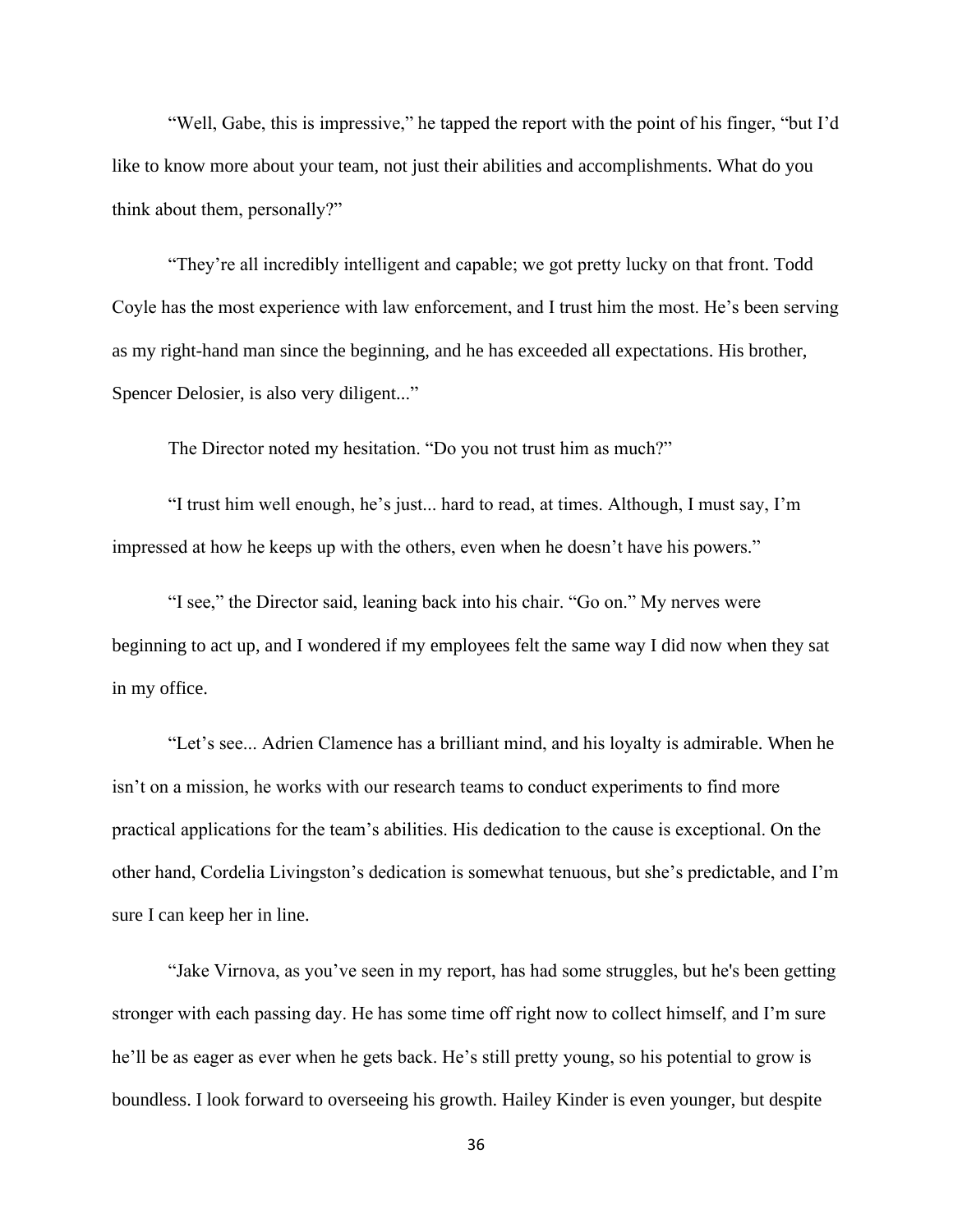that, she's pretty mature. She's always followed orders, she gets along with the others, and she's curious, but she doesn't ask the wrong questions. Lacey Heightman, I have to watch out for. She seems suspicious of me, for whatever reason, but she does good work, so I can't complain."

The Director nodded along as I spoke, stroking his goatee, carefully considering my words. After I finished, he sat forward and grunted in approval.

"I like you, Gabe. You're a good man: logical, intelligent, and hard-working. You're just what this country needs more of. I need to thank your old boss for recommending you." He stood up slowly, holding my report. "I've got to go get lunch, but I will forward this to the higher-ups in D.C. and put in a good word for you."

He walked around the desk and I rose to shake his hand.

"Thank you," I said.

"No, thank you, Gabriel. I think you've got a good thing going, there." He broke off the handshake and clasped my shoulder. "Let's keep this country safe, and make the world a better place."

"That's the goal, sir." The director's cliché platitudes were beginning to grate on me, but I was appreciative of his praises, nonetheless. The higher the esteem he has for me, the easier it will be to get what I want.

"Good, good." He patted my shoulder and walked towards the door. "I trust you can see yourself out?"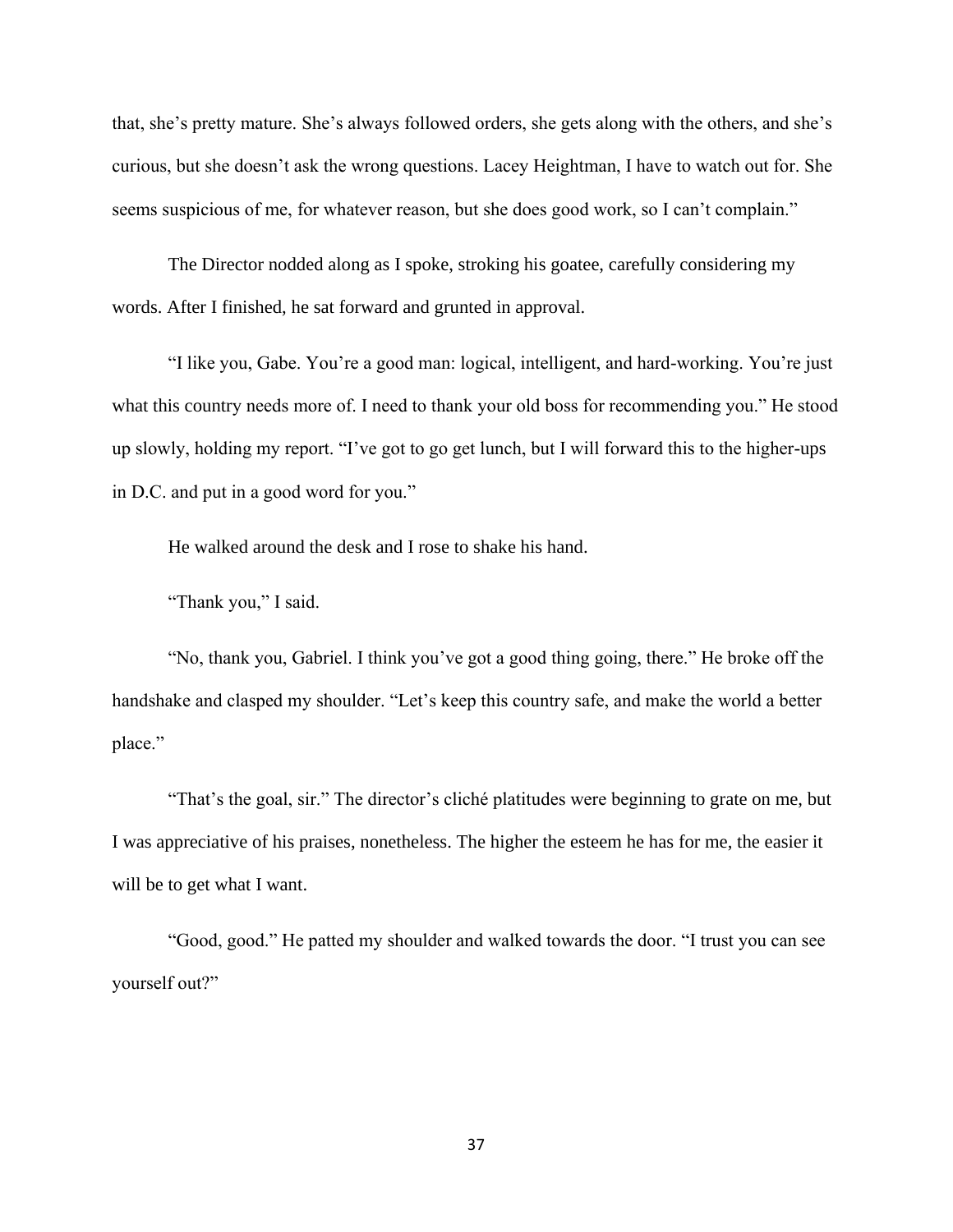I didn't linger after the director left. I made my way through the halls of the bland government building, past the secretary and out to my car. One of the security guards gave me a casual salute as the other operated the barrier gate to let me out.

The drive back to Stafford would take the better part of an hour, but I didn't feel like beginning the journey just yet. Instead, I turned the onto the highway headed southeast, to Arlington.

Arlington was where I spent the first half of my life. My parents worked government jobs and enrolled me in fancy private schools and finally, thanks to my parents' love and encouragement, as well as a great deal of time and effort on my part, I was accepted into the George Washington University. Some years later, I graduated with a degree in applied science and technology and a minor in systems engineering.

When I finally moved away from Arlington, it was to Chantilly, where I worked at the National Reconnaissance Office, contracting engineers to create more efficient satellites, and helping data analysts communicate the most crucial improvements that could be made to the intelligence systems for more valuable data. After a few years of that, I was promoted to project manager and began taking a more involved role in the decision-making process. My co-workers always said that I was born for the job, which I attributed to my lifelong appreciation of scientific advancement. I was six years old when Neil Armstrong took his famous first step on the moon, but I still vividly remember how I was glued to the television screen, watching as history was made.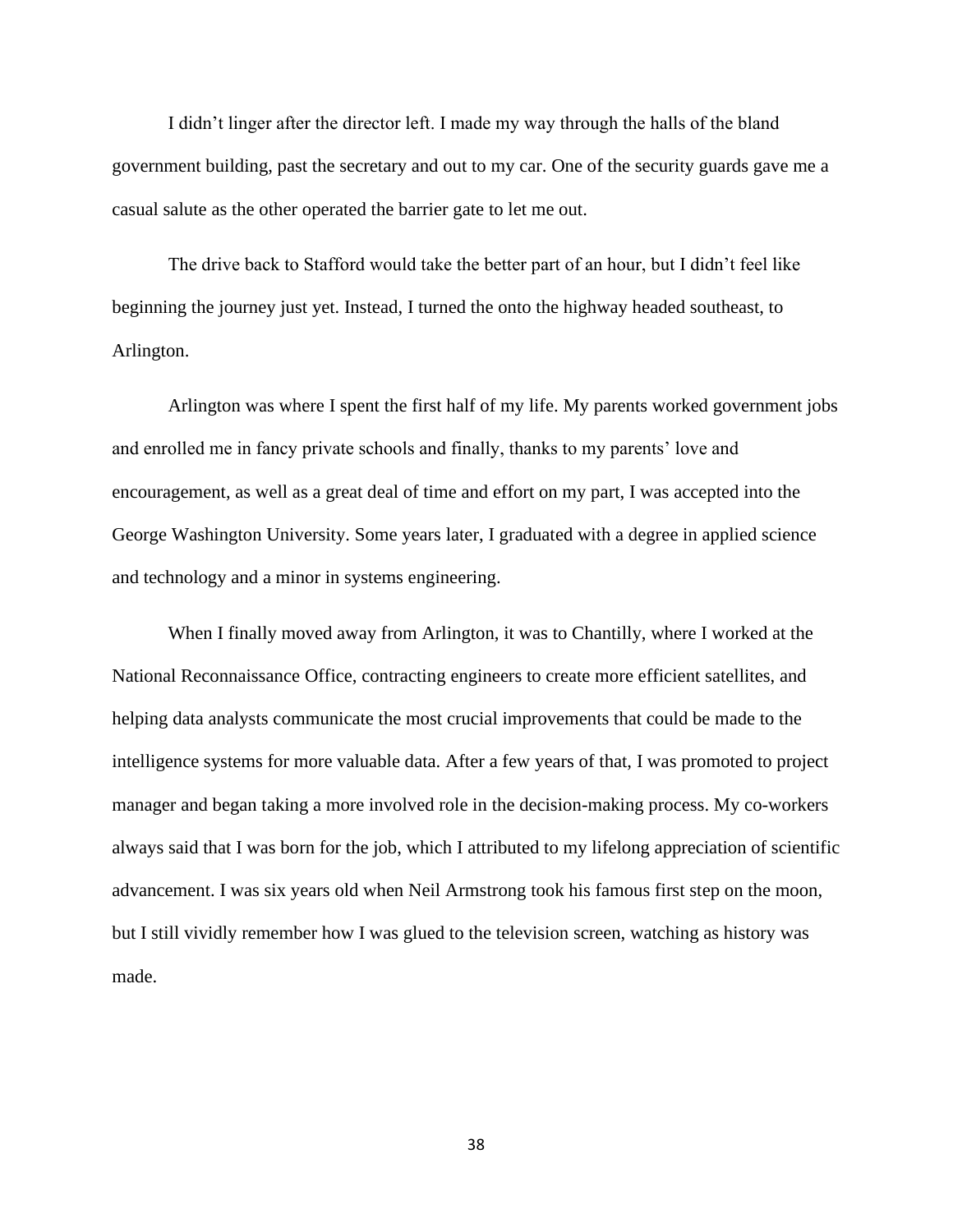Memories flooded my mind as I drove past my old high school, the office that my mother worked at, the grocery store that had always been my go-to choice, and finally, the cemetery that had become way too familiar in recent years for my comfort.

The grounds of the Columbia Gardens Cemetery were always pristine. The grass was always freshly cut and vibrantly green, the monuments always smoothy polished, and the flower beds were always teeming with life and colour, all for which I was eternally grateful to the groundskeepers.

I parked my car and strolled slowly through the graves, both anxious to arrive but also wanting to put it off, as if being away from the monument made it any less real. Eventually, I arrived at the small black tombstone and read the engraved words that I hated the most: 'Here Lies Cynthia Hunter, 1967-2008'. Freshly replaced chrysanthemums and carnations filled the space on either side of the tombstone, and I wondered who had replaced them, her parents, or the groundskeepers. I smiled, knowing that her resting place was being tended to either way.

"Hello, Honey," I said. "Sorry that it's been a while since my last visit. I love you."

I stood over the grave for some time, remembering.

Cynthia and I had met at university. She was a business major, and she'd had an assignment that required her to interview another student. I ended up being her interviewee and we hit it off, so I invited her to coffee afterwards. Never had I meet such a vibrant, caring soul before her. She would always listen to me rattle on about whatever inconsequential problems I would be going through at the time, and then provide thoughtful commentary or point out a solution I somehow hadn't seen. Before her, I had never really paid attention to girls or ideas of romance, but as it turns out, I simply hadn't met such a beautiful and intelligent creature as her. I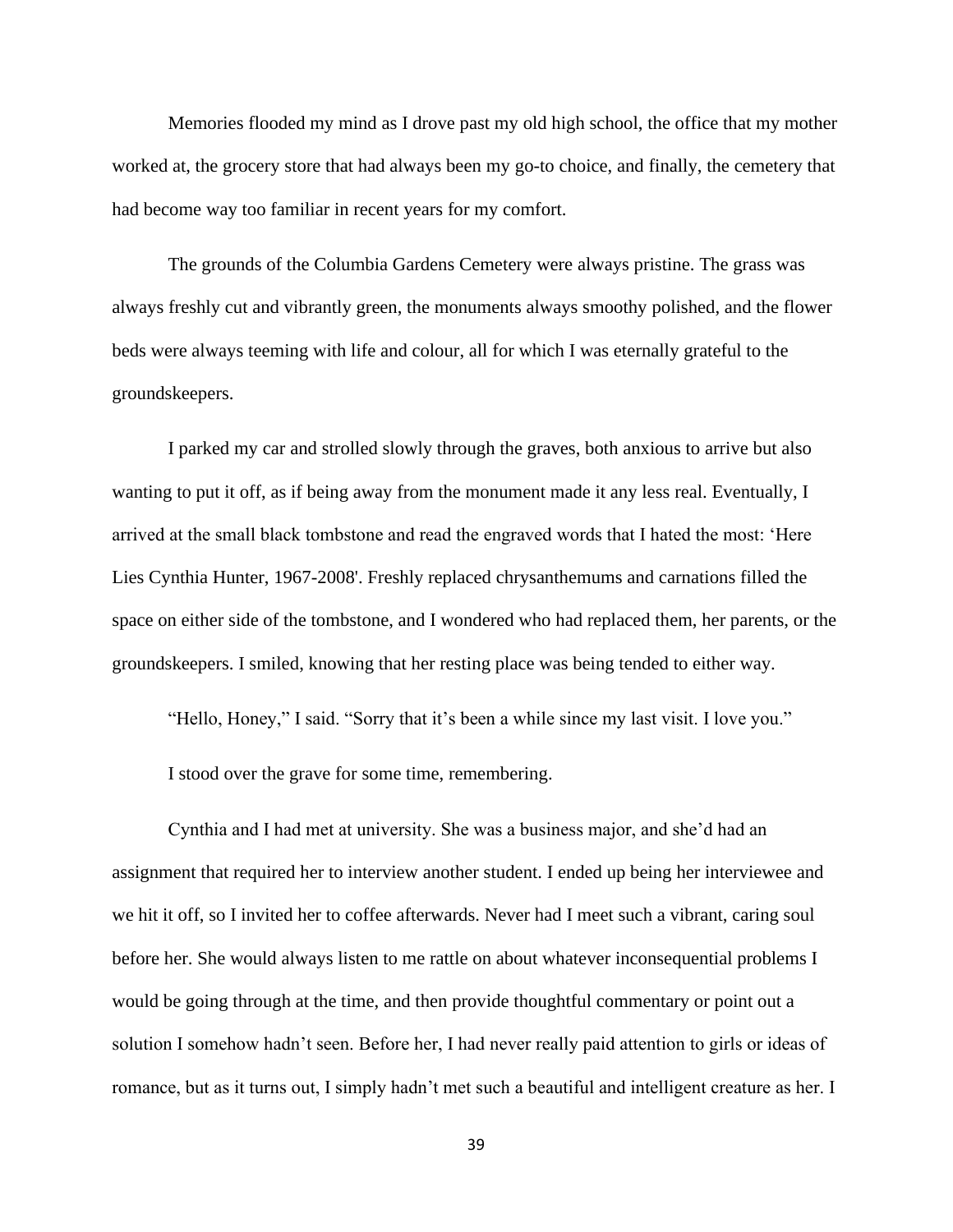didn't even know such a strong feeling of attraction could exist; I had always thought that adoring love songs and sappy movie plots were just hyperboles, but Cynthia had me convinced that there may be something more to the idea of true love or soulmates than I had thought.

We were married as soon as we had both graduated. The wedding was no extravagant affair, as neither of us really cared to squander a boatload of money for frivolities when the only thing that really mattered was our commitment to one another.

The first ten years of our marriage was bliss. We honeymooned in Cancun, and after we moved to Chantilly, Cynthia began working as a travel agent. Travel was always a passion of hers, so we tried to get out of the country on some vacation at least once a year. We never tired of each other's company, and the joy I felt in my heart when I was around her never diminished, even a little, over the years. We fought, of course, as any couple did, but our fights would never go beyond a couple of misspent hours.

The second half of our marriage, however, despite our best efforts and the warmth we had for each other, was marred with pain and sorrow. I still remember the night everything went wrong. It was in September of '99. We were eating at one of our favourite restaurants when Cynthia suddenly felt a headache come on. She was prone to headaches, so I didn't think much of it at first, but it quickly worsened to the point where we had to leave the restaurant because the pain was too great for her to finish her meal. I drove her to the hospital, and as I was talking to the receptionist, Cynthia began to seize up and fell to the floor. Sometimes, late at night as I lie in bed, I can still hear the impact of her skull hitting the cold, tiled floor of the waiting room.

The doctors found out that the cause of her headaches was a clump of meningioma, tumours of the membrane surrounding the brain and spinal cord, and they underwent an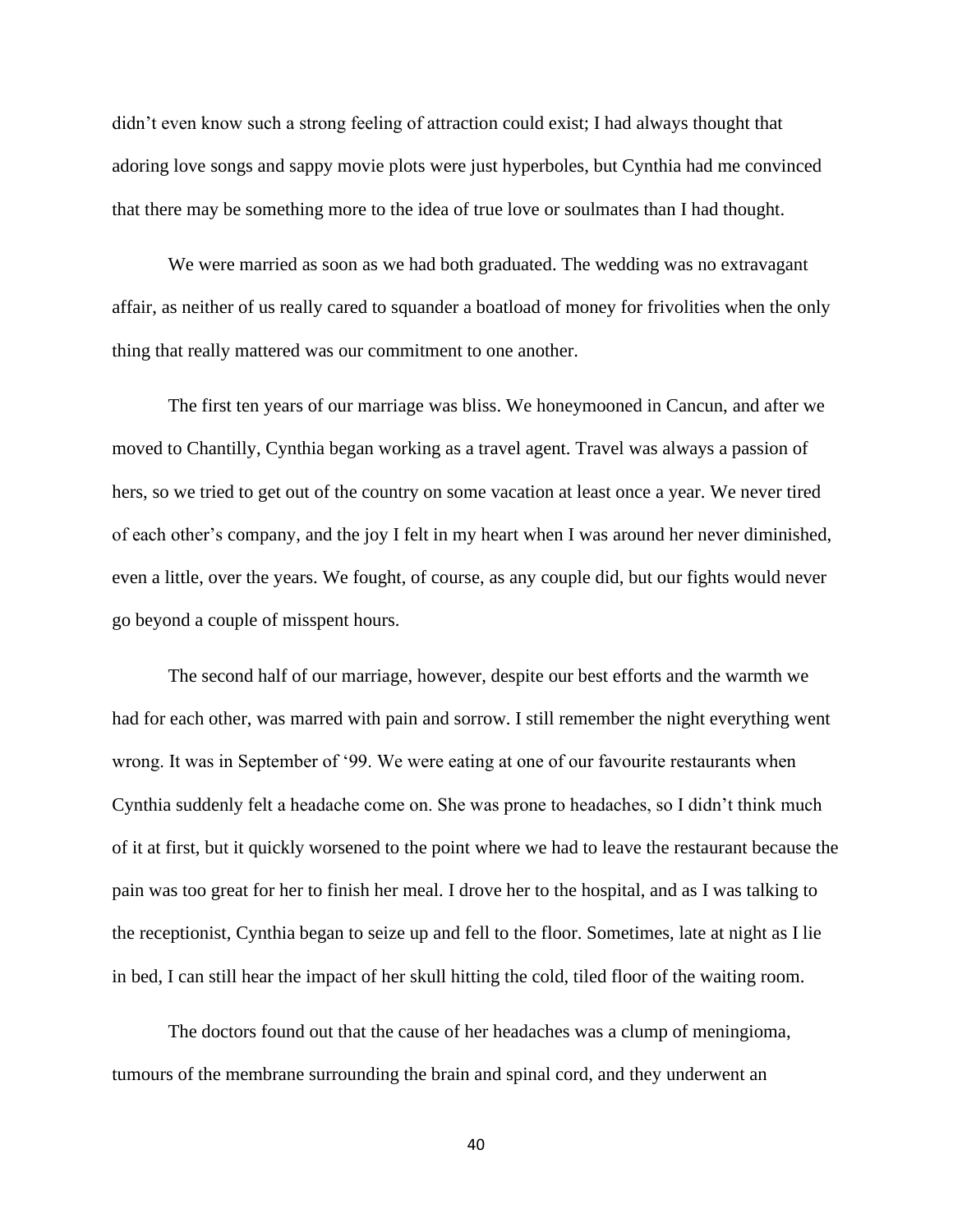operation that night to remove them. Cynthia was released a couple of days later with a newfound appreciation for life, but our respite was not only temporary, it was brief. By the turn of the millennium, the headaches had returned, accompanied by the loss of hearing in her left ear. It was then that she was diagnosed with a series of recurrent meningioma.

Cynthia spent the last decade of her life moving in and out of hospital rooms, desperately grasping at potential treatments to ease her chronic suffering. I did everything I could, poured every bit of money I could into treatments, but it felt like I was doing nothing more than watching from the sidelines as the disease sapped from her everything I had loved, from her cheery disposition to her sharp intellect, and of course, her happiness, which had meant more to me than anything else. It was such a frustrating feeling, that there was nothing I could do to make things right.

As the situation turned even more bleak, with the doctors finally announcing that the tumours were cancerous sometime in 2007, we were both resigned to the inevitable. And yet, as I sat at her bedside, watching her die, I realised that I was becoming less concerned about my wife's mortality and more about my own.

Even though her deterioration happened over the span of a decade, it somehow felt sudden. Ten years before, Cynthia was the pinnacle of health; that her life would end before she was even fifty years old seemed inconceivable. And yet, how fast things had seemed to spiral downhill out of nowhere. Why did this have to happen to her, someone with so many joyous years yet to live?

And if it could happen to her, could it happen to me, just as easily?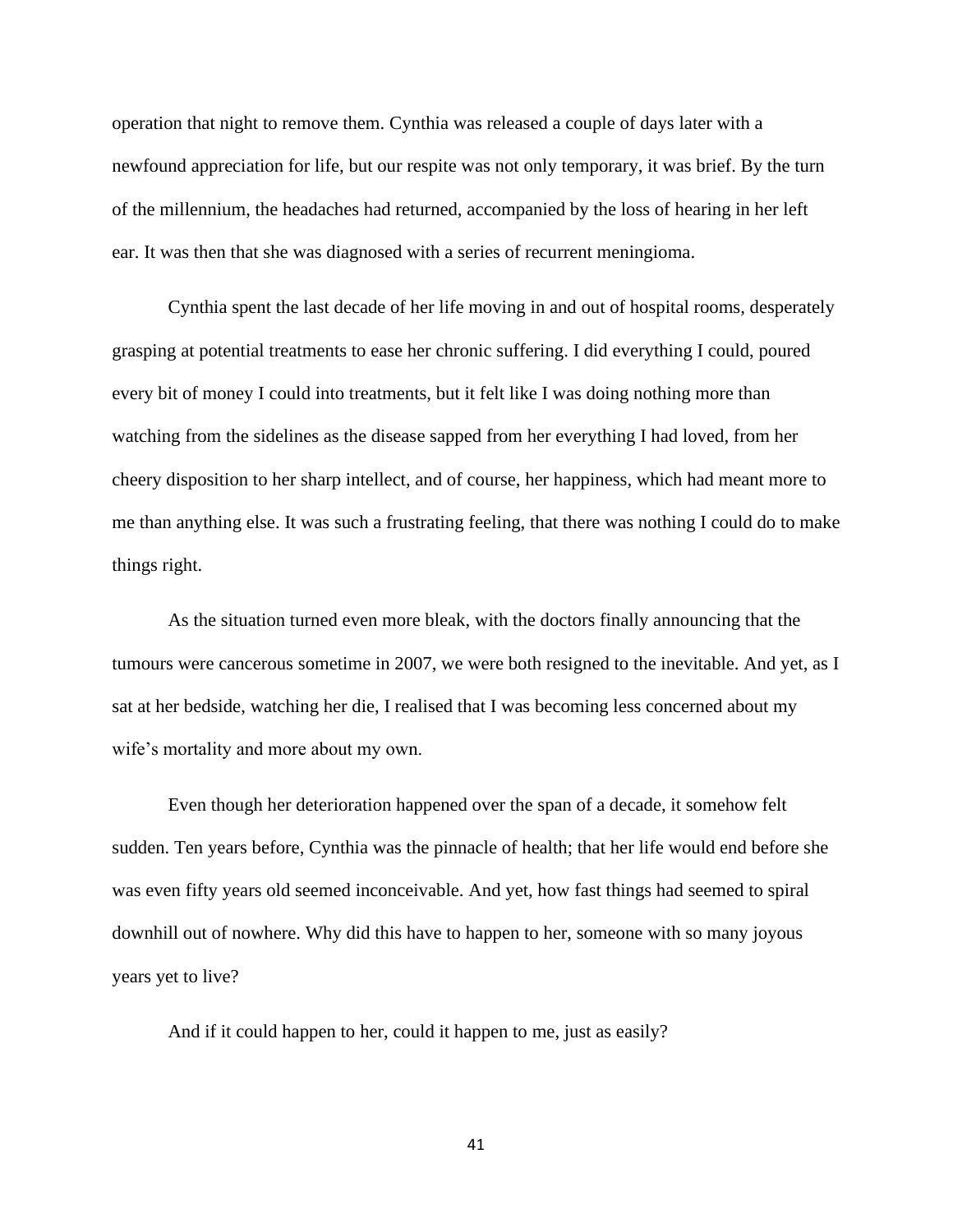Not a day has passed since her death that that thought has not crossed my mind. It's a terrifying thought, that the end can come so unexpectedly for anyone, someone who did nothing wrong, someone who had been so healthy. Breathing, thinking, talking, loving, being, and then, one day, nothing. The idea was horrifying, and I became obsessed with the idea of myself dying, even as my wife lived out her last days.

I hated myself for feeling how I felt. How selfish was it to be agonizing over the possibility of my own death, when the person I loved more than anyone else on this planet was dying right before my eyes? Why couldn't I focus on bringing Cynthia some solace in her last months? I never told her how I felt, but I could tell that, even in her diminished state, part of her knew what I was thinking and wanted to comfort me. As close to the end as she was, she still felt the need to try to cheer me up, when I should have been taking care of her. I was a weak, uncaring, self-centered failure of a man who caused his dying wife to worry about him in her final days. Thinking back on it makes me want to throw up.

"I'm sorry," I whispered to the empty air above the grave. I sank to my knees and hung my head in shame. "I'm sorry," I said again.

The worst part is that I haven't changed at all, since then. Cynthia has been in the ground for three years, and I still find myself thinking about when I'll end up joining her, to no end. *Why can't I stop thinking about myself? Why can't I properly grieve for her? She at least deserves that much. She deserves that and so much more.* 

I clutched my head in my hands and squeezed, as if trying to physically remove the thoughts from my mind. Then I stood up, taking a deep breath and killing the emotions stirring within me.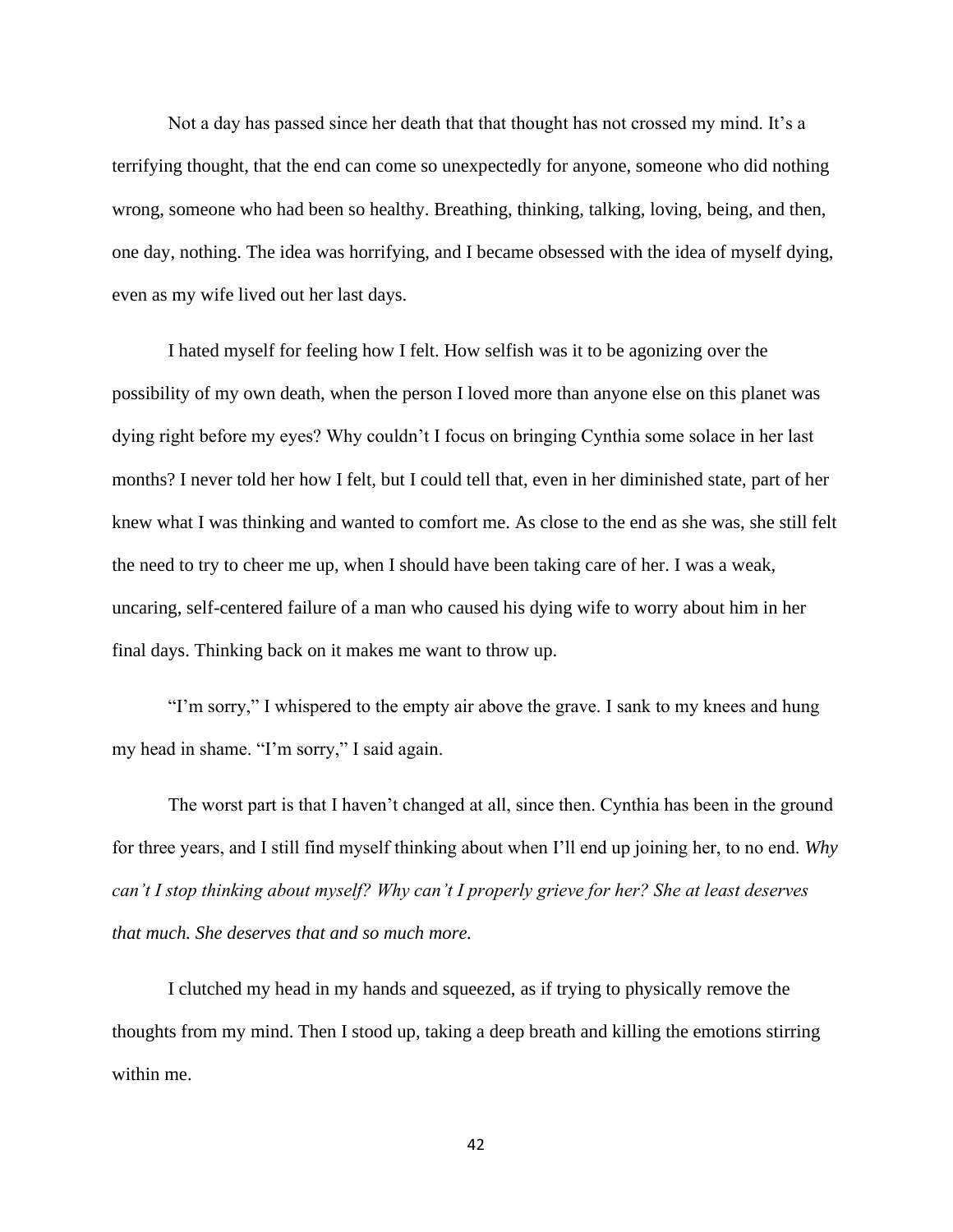"Goodbye, Cynthia," I said. "I'll visit you again, soon."

I turned and I fled. My business was done, and it was time to return to Stafford. With any luck, the Director will have already met with his peers to discuss having our organisation take on the additional responsibilities I had requested.

As I walked back to my car and drove out of the Columbia Gardens Cemetery, I focused all of my attention on figuring out my next course of action, taking any reassurance I could from the comforts of pragmatism.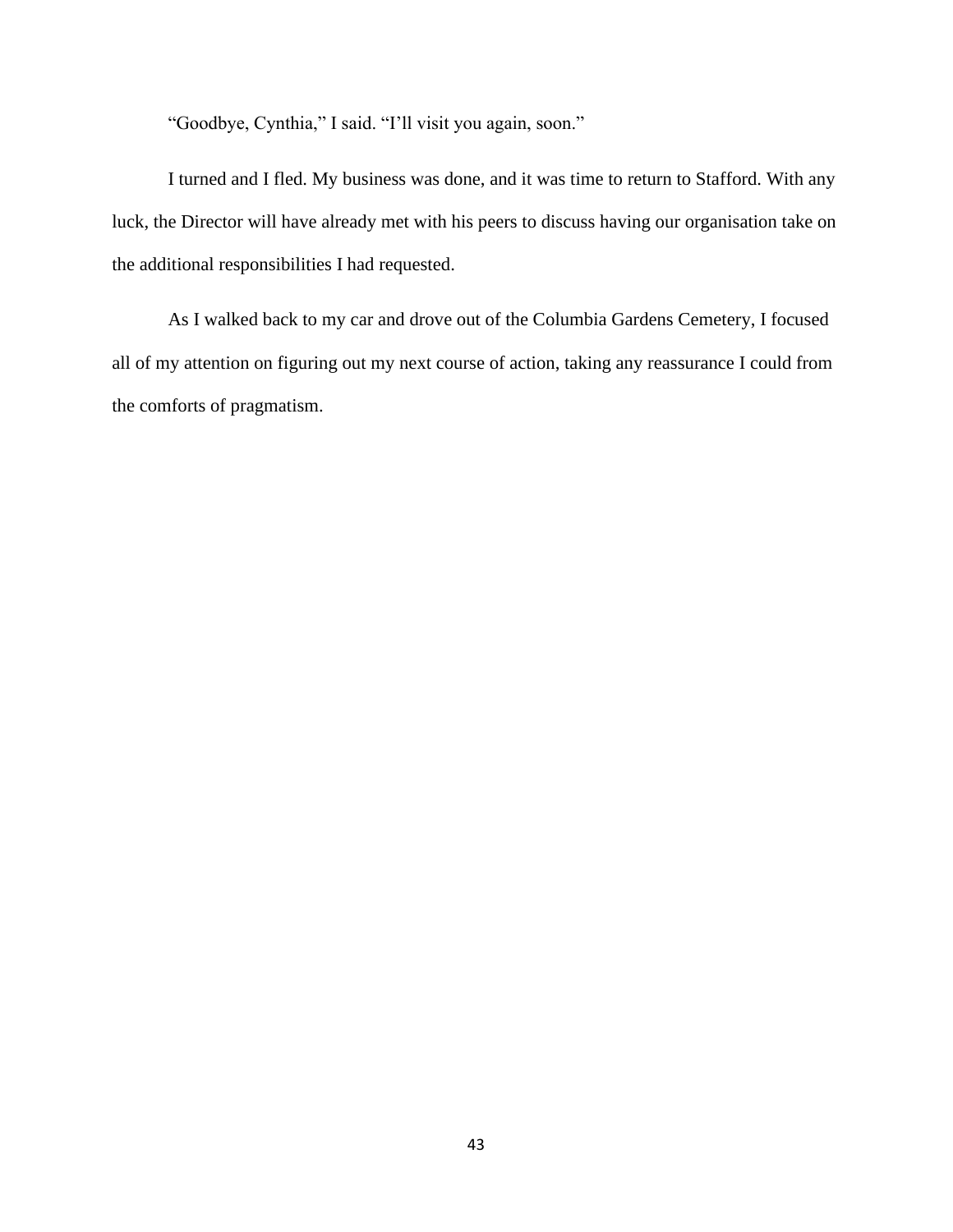## Chapter 15

## Jake Virnova

Little more than a month had passed since my week-long vacation when Gabriel brought us all together for a very important briefing. My anxiety was lessening with every successful mission, although my psyche would be forever stained with the image of the pained expression on the face of the man I'd stabbed. This disturbing visual was particularly vivid during sleepless nights, which were becoming frustratingly frequent. However, I've been more confident in my own abilities and those of my allies, and I haven't been injured or even had to resort to violence since that day.

As the seven of us sat in around the conference table in the meeting room, waiting for Gabriel to arrive, I felt as though my nerves were back to square one, as my palms were soaked with sweat and my stomach was twisting itself in knots. I dreaded whatever was in store for us. We hadn't had a meeting with all of us since we finished with training. *Whatever this is, it's important, and I have substantial doubts that the outcome will be positive.* I looked around the room for reassurance only to find that the only person who seemed to feel the same way as me was Spencer, who was seated right beside me. Although he hid it well, I could tell by the way he was fidgeting, alternating between his fingers and his legs, that he was just as uneasy as I. I expected Hailey to share my concern as well, considering her inexperience and sensitive demeanour, but her boundless optimism must have prevailed over any other factors, as she was chatting away with Lacey with a casual passivity.

I looked the others as I gnawed on my lower lip. Cordelia was cleaning her nails, as distant as ever, while Adrien and Todd were having a conversation about a job they'd done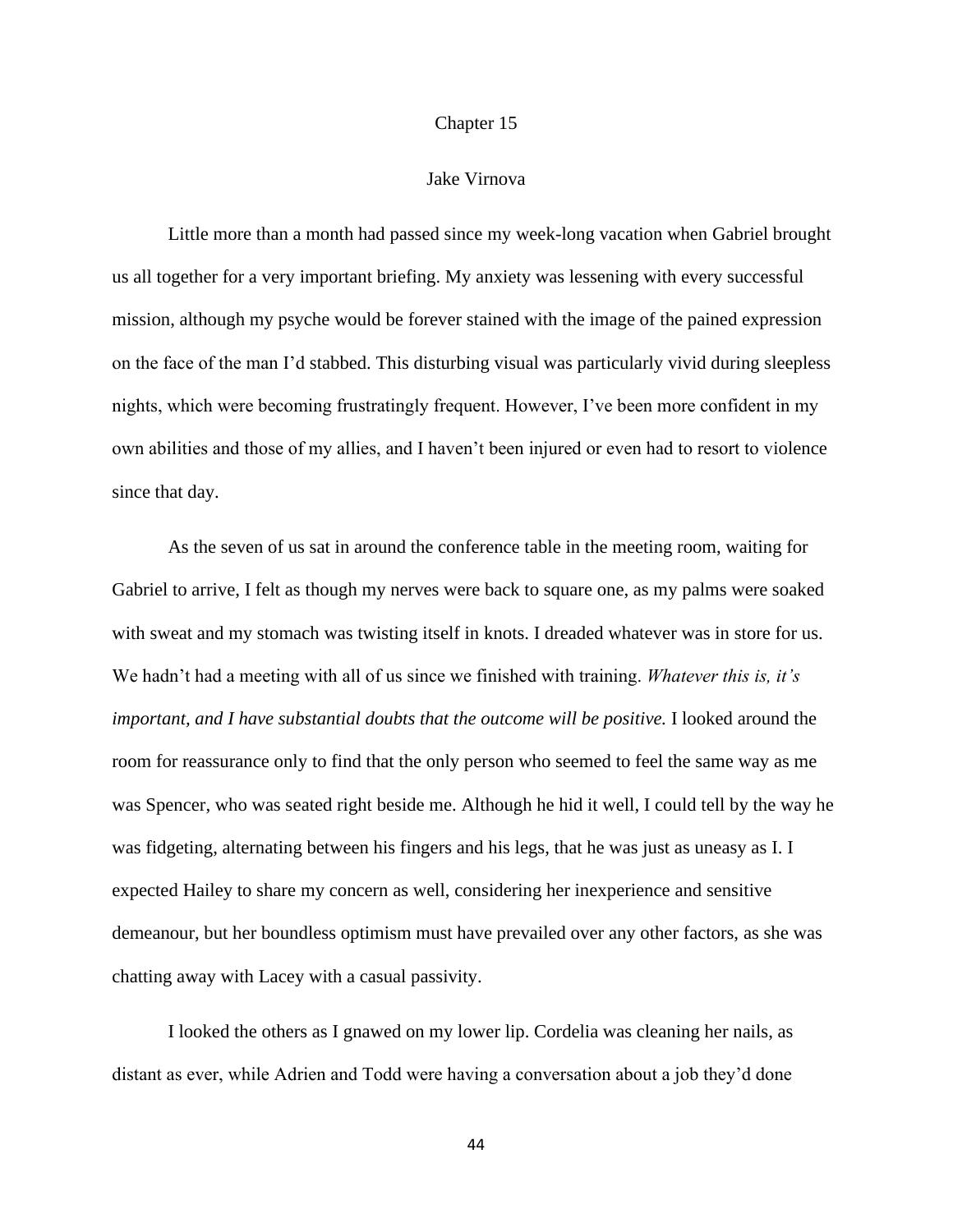yesterday as Spencer half-heartedly listened on. After a moment, Spencer noticed my gaze and stopped fidgeting.

"You okay?" he whispered.

"Yeah, just a little nervous."

"I get that," he said, bobbing his head almost imperceptibly. "I'm sure it'll be fine, whatever happens."

The door to the meeting room swept open then, and Gabriel came in carrying a briefcase in one hand and waving with the other.

"Hello, everyone," he said as he sunk into the chair at the head of the table and set his briefcase down in front of him. "It's great to see you all here so nice and early. I have big news to bring to all of you, but first, you've all earned my praises. You've all been performing flawlessly, in a way that befits your superhuman abilities. You should all be proud of yourselves." Gabriel paused with a smile on his face, and I felt the tension in my muscles begin to ease. "As such, I've arranged for each of you to receive a raise to your salary as I've seen fit."

*Wow! It seems early for a raise, but I'm not complaining. We've been working hard, we deserve it.* 

"Hell yeah," Lacey pumped her fist in the air. Beside her, Hailey was beaming. Even Spencer managed a smile and he no longer seemed as restless.

"I figured you'd be quite pleased with that," Gabriel continued. "And for the big news, our organization has been given permission to be put to a better use." *What does he mean?* The sudden delight I felt from receiving a raise was just as quickly spoiled by my returning sense of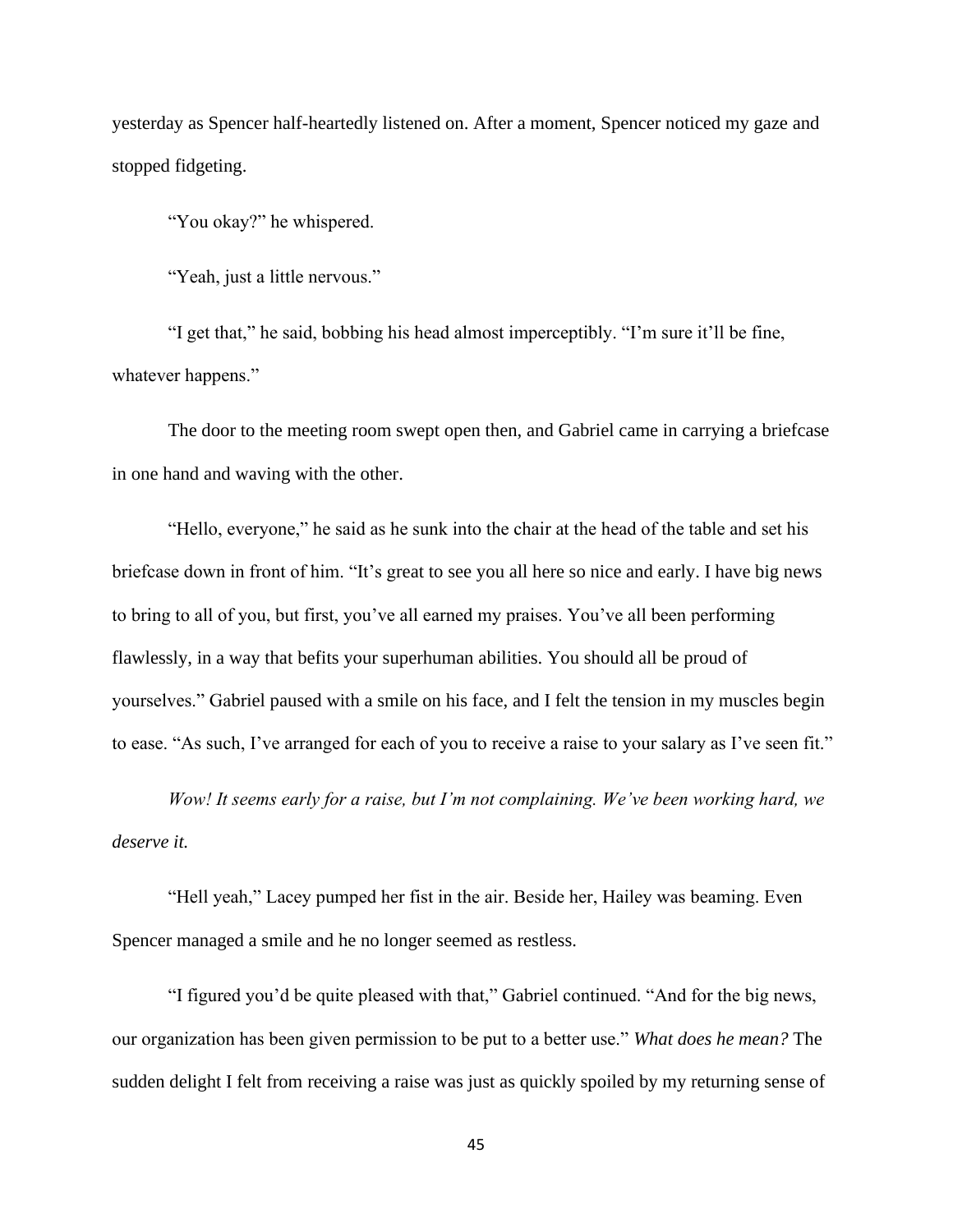unease. "I'm sure some of you have taken notice of the inconsequential, for lack of a better word, nature of your jobs up until now. Yes, you've put some criminals behind bars, but they've all been petty criminals, small-time thieves, drug dealers, and the like. You've yet to deal with the truly dangerous criminals of the world, the type that getting them off the streets and into a cell would save innocent lives. The type of criminal who would, at least in my opinion, be worthy of your talents."

Spencer and I shared an uncertain glance. On my other side, Lacey and Hailey's smiles had faded.

"You're probably wondering what this entails," Gabriel said as he opened his briefcase and pulled out a thick file. "I'll cut to the chase: Last year, the bodies of 72 Central American immigrants were found by authorities in an abandoned ranch in the Mexican state of Tamaulipas. The Mexican officials determined that those to blame for this massacre belonged to Los Zetas, one of the country's most aggressive cartels, and several dozen arrests were made in the aftermath. Last Tuesday, however, 59 new bodies were dug up from a series of mass graves in the same municipality, San Fernando, and authorities fear that a repeat of last year's massacre has happened again, within the past couple of months. An investigation was launched immediately, leading to the discovery of even more mass graves. Just this morning, 23 more bodies were unearthed, bringing the death count to 145, and with the investigation ongoing, they're expecting to find many more."

I could feel my breath hastening with every word. *Don't tell me you're expecting us to deal with this. I've risked my life too many times already to be confronting mass murderers.*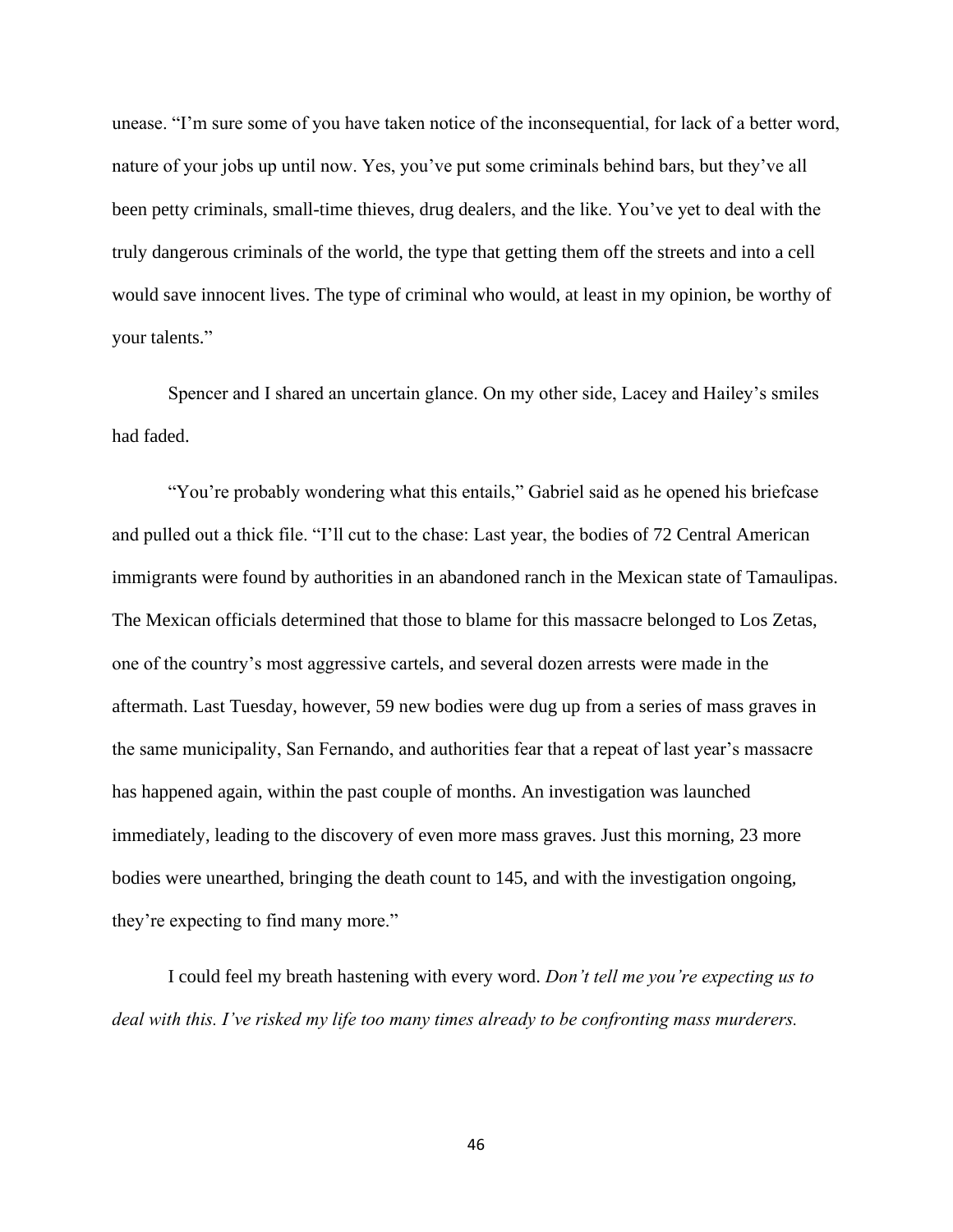Lacey gently caressed my arm in a pacifying gesture I was becoming ever more accustomed to while she spoke up.

"Isn't this something for the Mexican authorities to handle?"

"Of course," Gabriel affirmed, "but who do you think would be better suited for the task? A small force – a militaristic force, sure – but one comprised of mere mortals, or a squadron of near-invincible professionals with the backing of the most powerful government on the planet?" Gabriel paused to give Lacey time to reply, but not even she could refute his logical answer. Even though his point was made, he continued, "plus, one of the bodies was identified as an American DEA agent, so the CIA have a heavily vested interest in the matter. Which reminds me, since this will be an external operation, you will be acting under the moniker of the CIA instead of the FBI. Any other questions?"

"When will the operation begin?" Spencer's voice cracked.

"You'll depart the day after tomorrow, for Texas, where you'll rendezvous with local authorities who'll fill you in on the details. I don't imagine the operation will take longer than a few days. The Mexican Army has already narrowed down a list of possible hideouts that the perpetrators could be using. Anything else?"

No one spoke.

"Good. Well, there's one last thing. Spencer, you'll be in charge, and Todd, you won't be participating."

"What?" Both brothers cried out in unison. Spencer's mouth gaped and his eyes darted around for an answer. Todd looked surprised for the first time since the briefing began.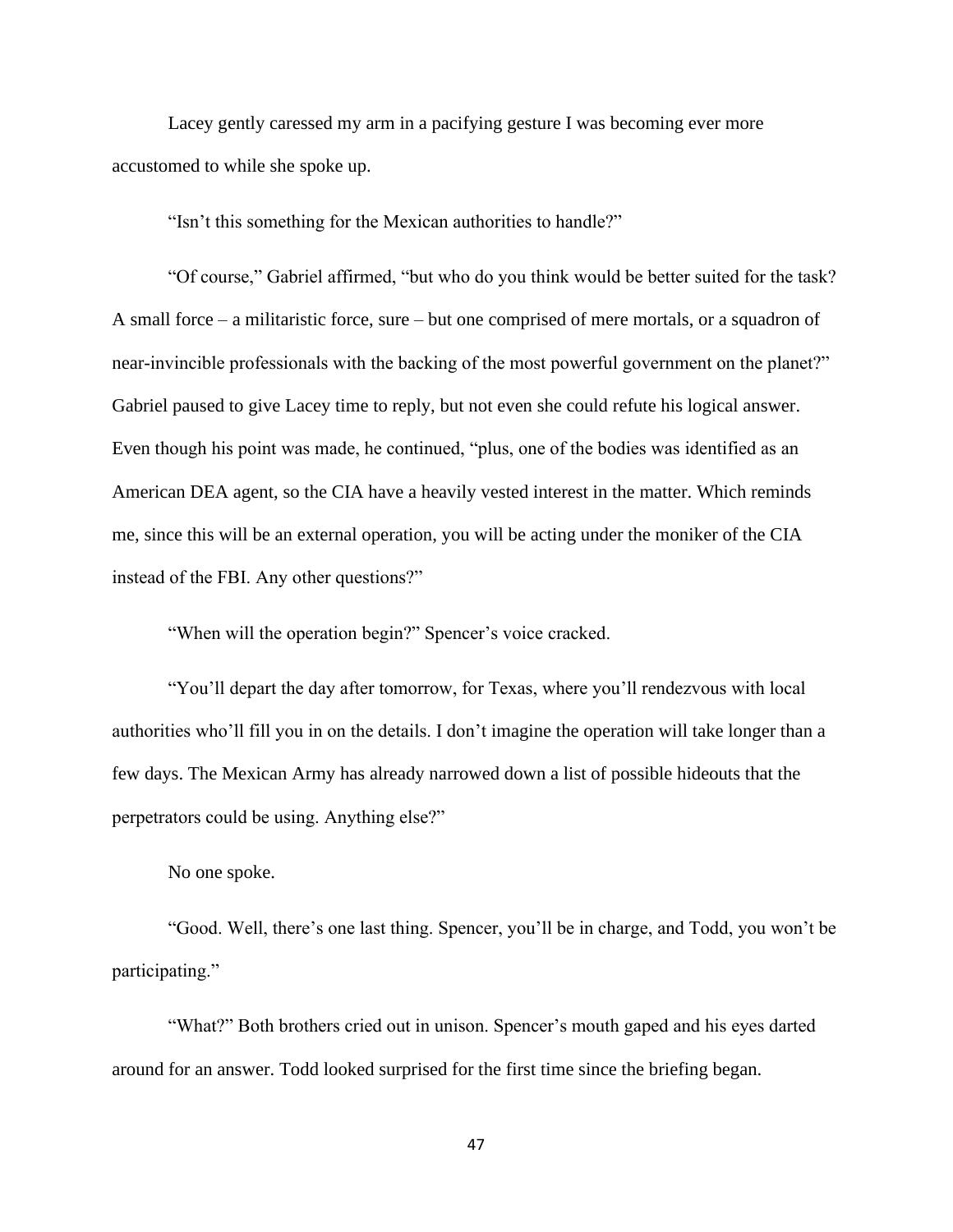"If we want our agency to be a force to be reckoned with, we need to cultivate outstanding leadership capabilities in every single member of the team. We cannot rely on the same two or three people to lead every assignment, else where would we be if those usual leaders were out of commission? Do either of you object to this arrangement?"

Todd appeared more annoyed than anything, while Spencer appeared to have his shock under control. Neither man objected.

"Very good. Now, I believe that's everything." Gabriel clasped the buckles of his briefcase shut and stood, leaving the thick document on the table before him. "Remember, I wouldn't have arranged for this task if I thought it was beyond you. You're all very talented – these last two months attest to that. I have no doubt that you'll all make me proud, and maybe even rouse some pride in yourselves." All eyes in the room followed Gabriel to the door. "For today and tomorrow, you're free to catch up on reports or get some extra training done. Take some time for yourselves, too."

With those parting words, the boss was gone, leaving most of us in a stunned silence.

Cordelia, who hadn't said a word during the entire meeting, broke the silence with a sigh.

"This ought to be quite burdensome." She rose, clutching her purse and retrieving her jacket from the back of her chair. "Well, I'll leave it to you lot to figure things out. Apparently, I have arrangements to make for my upcoming absence at the Queen." With that, the pub-owner took her leave, neglecting to push in her chair as she did.

"I just don't get it," Todd said listlessly. "I don't get what he's thinking, sometimes."

"I know," Lacey echoed, "sending us to Mexico? What the hell?"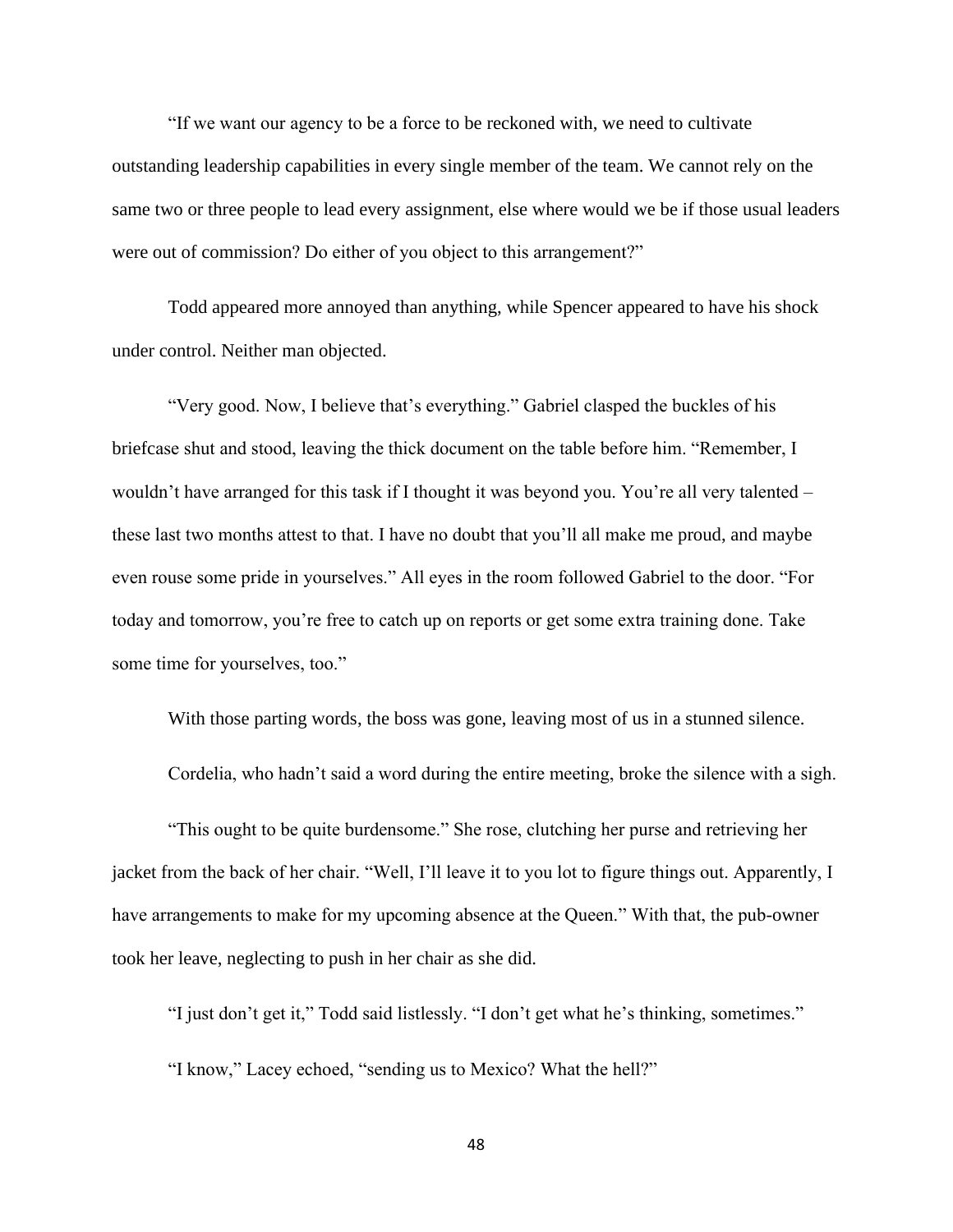Todd raised an eyebrow. "Huh? No, I mean, why would he put Spencer in charge of such an important operation, and not even include me?"

"You mean, you don't have any objections to the fact that we're being sent to essentially invade another country?"

"It's hardly an invasion," Todd scoffed. "You'll be helping keep innocent Mexicans safe, not attacking them."

"But why us?" Lacey said, putting increasingly more emphasis on each successive word. "It's not the US's problem to solve. We shouldn't be interfering."

"Interfering?" Todd let out a single chuckle. Genuine amusement was a rarity, coming from him. "You'd consider apprehending criminals, keeping their streets safe, to be interfering? I consider that to be helping."

"As a matter of fact, Todd," Lacey spat, "there's a difference between helping and doing someone else's job for them, and one of them is the very definition of interfering."

Todd rolled his eyes. "So, you think the Mexicans should handle things themselves? That hasn't seemed to have worked out for them, so far, what with all the cartels roaming the streets and a murder rate over three times that of the States."

"Well, they have been disadvantaged by the US's war on drugs creating a multibilliondollar smuggling industry in their country. After all, it's wealthy Americans that are buying and using all the drugs that get smuggled. Not to mention, where do you think the cartels are getting their American-made guns?" Lacey was leaning forward on her forearms, which were folded on the table in front of her.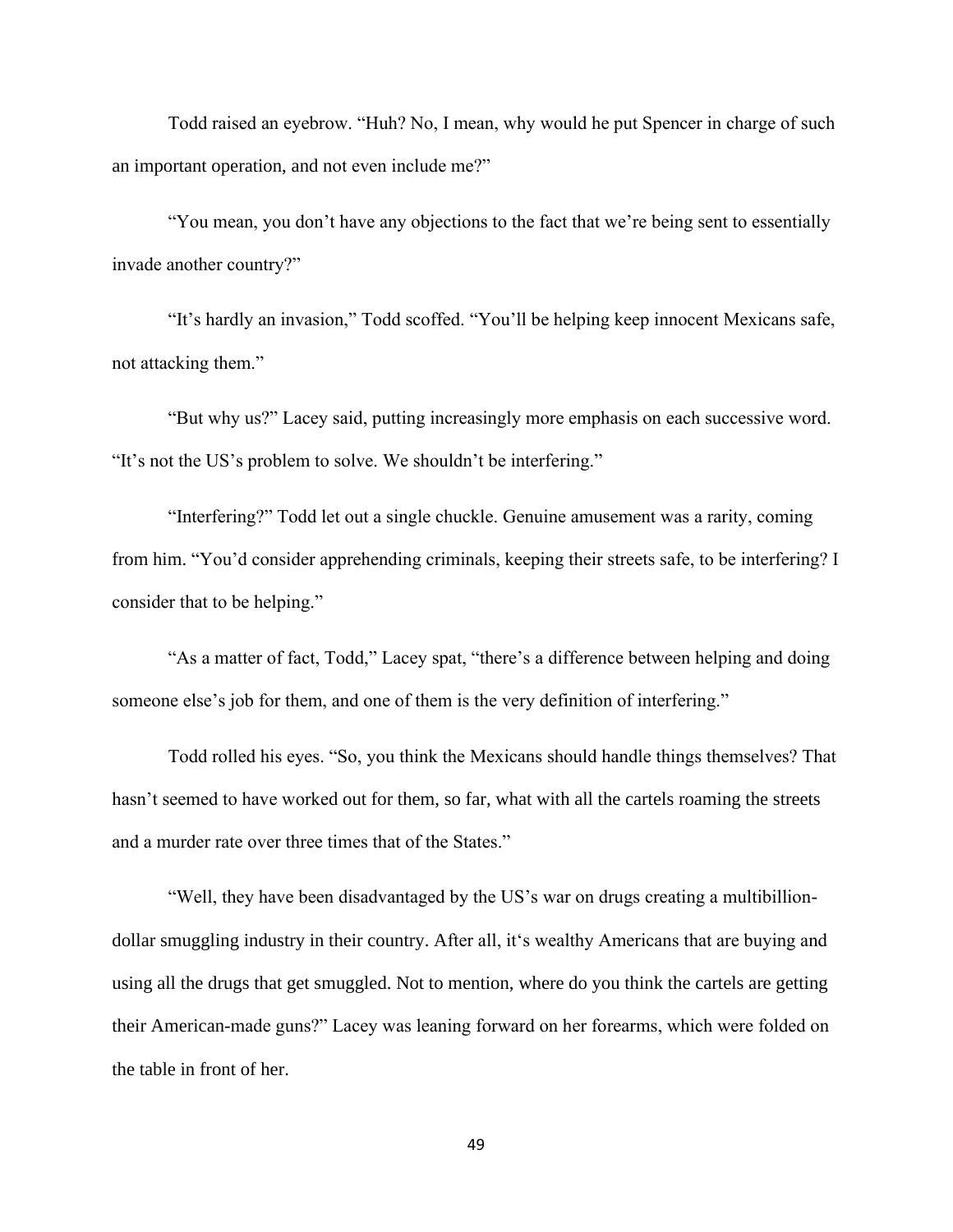"So, you think the States caused the problem, but you don't think that we should help clean it up. Got it." Todd got up and pushed in his chair. "I've got better things to do than listen to this nonsense. If anyone needs me, I'll be in my office."

"You're missing the point," Lacey called after him as he stalked out of the room. Upon being ignored, she huffed and folded her arms as she sank back into her chair.

"Stubborn, isn't he?" Adrien was smirking; he had been for some time. "*Tête de mule* is what we say about people like him, back home."

"And what do you think?" Lacey asked, exasperated.

His smirk disappeared, but only for a second. "Well, I think it's a debate worth having, but unfortunately, I don't think we'll have the luxury of choice. A decision has already been made on the matter."

Lacey gave a wry smile. "You'd make a good politician. What do the rest of you think?"

"You made some good points, Lacey," said Hailey, her blue eyes shining with curiosity. "I never thought about things like that. How do you know so much about the situation in Mexico, anyway?"

"Well, I'm from San Diego. I've got a lot of Latin American family, and I've been across the border a few times. It's all worth knowing, anyway."

"I just don't know why Gabriel would put me in charge," Spencer said, changing the subject as he shook his head in disbelief. "Am I qualified for this? Are we qualified for this?"

"Hey, that's not how a leader should talk," Adrien urged. "You need to have unwavering confidence in yourself, no matter what."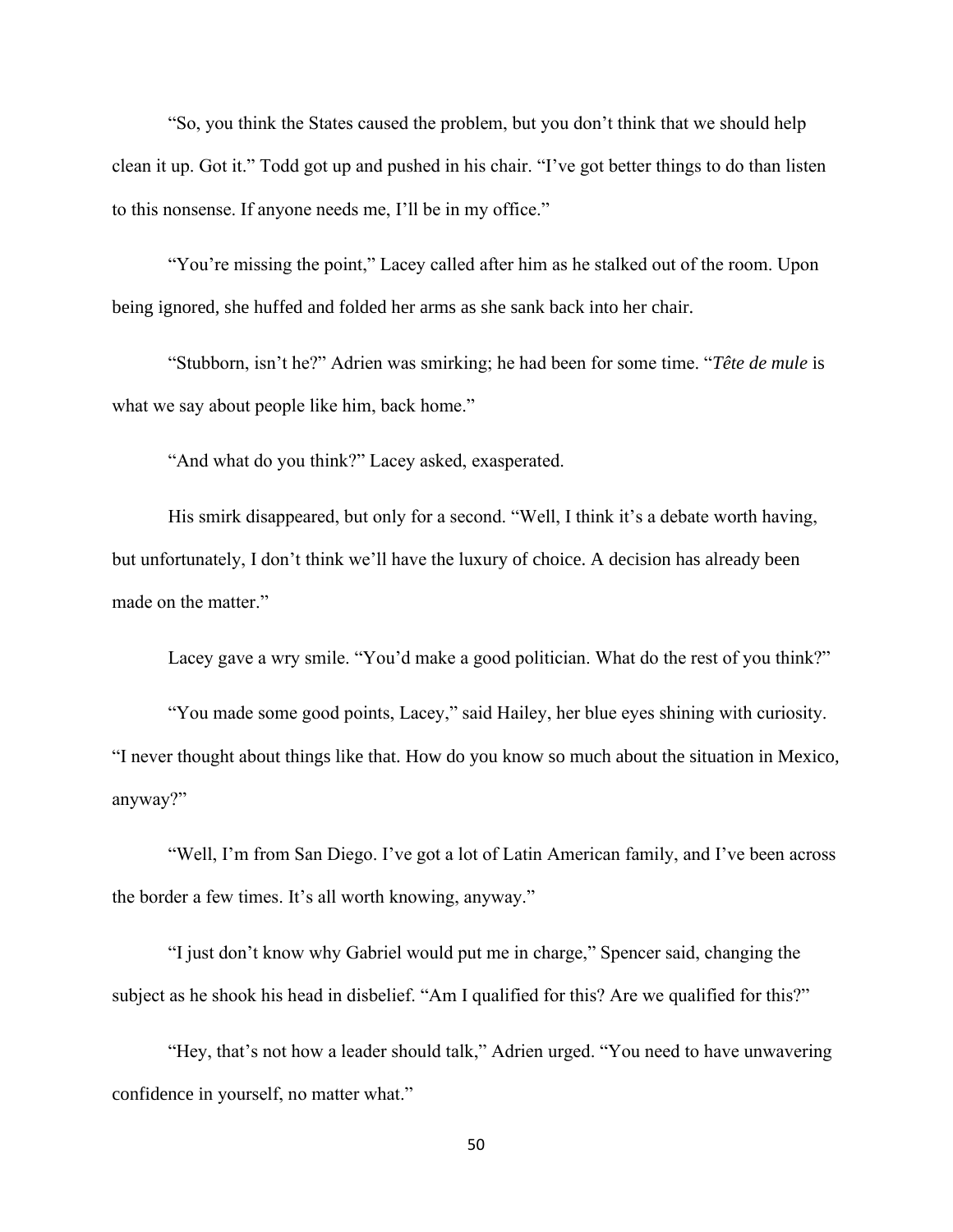Spencer mulled over these words, then took a deep breath and said, "Yeah, you're right. This is the hand I've been dealt." He managed a smile. "Sorry, I won't let you all down."

I admired Spencer's strength. *It's clear that he's afraid, but he's willing to make a brave*  face even under the weight of responsibility that leadership brings. I wish I could be like that. I couldn't even begin to imagine what I would do in his shoes. It felt wrong to admit, but knowing he was under so much pressure made the pressure I was under feel smaller, more bearable.

As for the situation as a whole, I was somewhat torn. Lacey made some good points about America meddling where it doesn't belong, and of course, on a personal level, I didn't want to go confront a group of professional mass-murderers. On the other hand, why should anyone else have to confront them, someone without the advantages that we have? And Adrien was right: we didn't have a choice. This is our job. Even if I quit, I couldn't bear the thought of abandoning the others and leaving them to get killed.

"And where are you at, Jake?" Lacey asked.

"I don't really know anything about international politics or foreign relations, so I don't think I'm qualified to answer the question of whether or not we should be involved," I said. "But now that we are involved, I'll everything I can to help save as many lives as possible."

Her raised eyebrow told me she hadn't been expecting that answer. Maybe she was expecting me to be more on side. Her brow furrowed as she thought my answer through, and for a moment she seemed conflicted, but she eventually gave a satisfied nod.

"I suppose that, as long as we remember our place as foreigners and we don't cause any trouble, it wouldn't be too problematic for us to help out."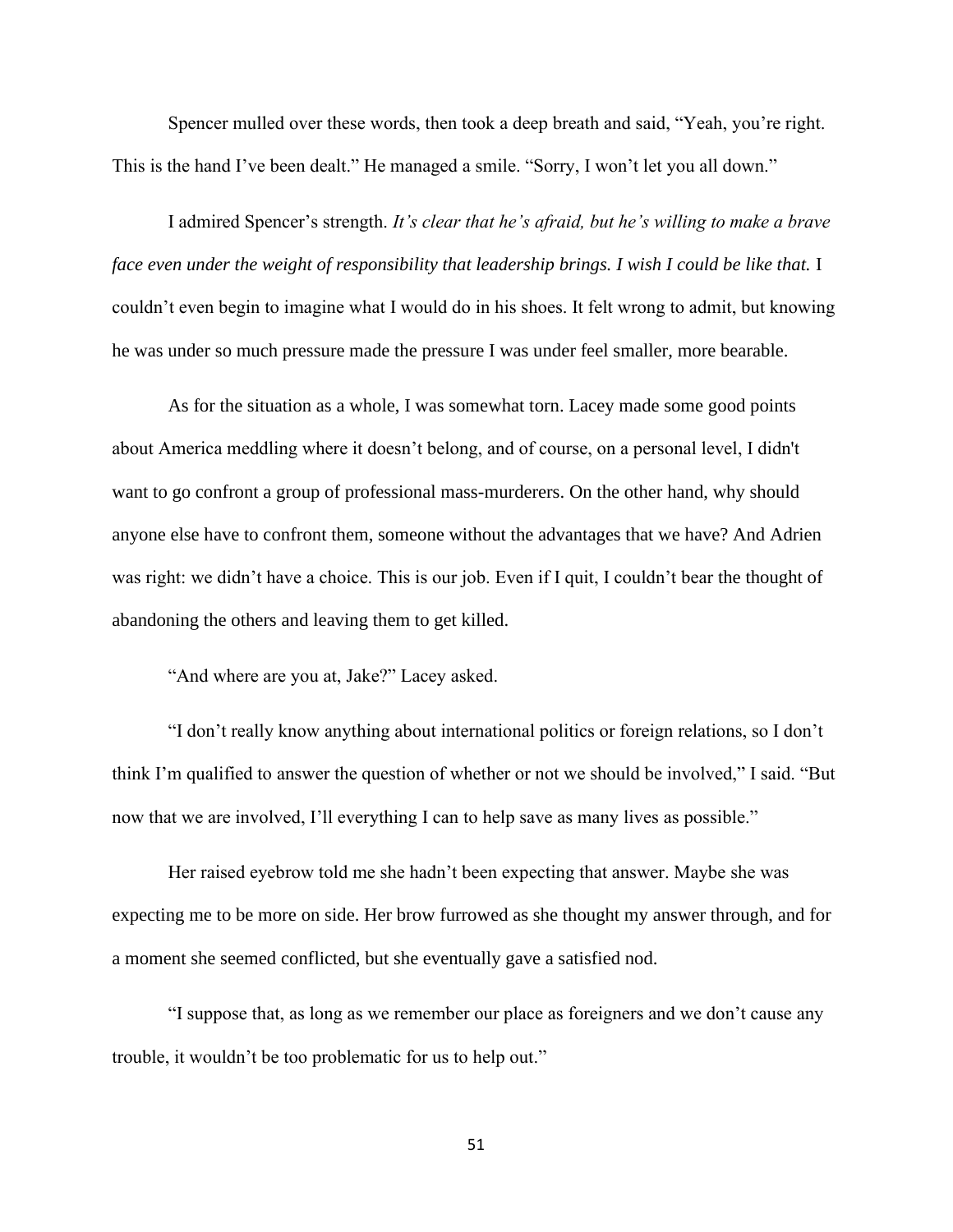After that, the conversation faded into farewells, and everyone went their separate ways. Adrien left to find Todd, while Hailey headed to the common office area to finish writing some insubstantial report with Lacey in tow to keep her company. For my own part, I made my way to the training room to practise my combat skills. The more prepared I felt, after all, the less anxious I knew I'd be.

I arrived to find Spencer already hammering away at a punching bag with his fist. When I took off my blazer and dropped it to the floor, Spencer stopped his onslaught and looked over at me.

"Hey," he flicked his wrist to give a curt wave. "Here to brush up on your techniques to prepare?"

"Yeah, you?"

"Same idea." He turned back to the punching bag and took another swing at it.

As he battered the hanging bag, I held out my hand and channelled my energy into it. My bracelet let out a flash of brilliant blue and the light gathered in my open hand to become solid. I swung the familiar glassy sword as it appeared, listening to the satisfying swoosh of the blade cutting through air. The two of us spent ten or fifteen minutes with no words, only the thuds of Spencer's fists against leather and the slicing sounds that accompanied my practice swings.

"Don't be over-reliant on your powers. You should practise your hand-to-hand combat, too."

My mind flashed back to the first day I set foot in this room, back when I had fought Spencer in order to assess my skills. Even though I had tried to beat him with my powers, he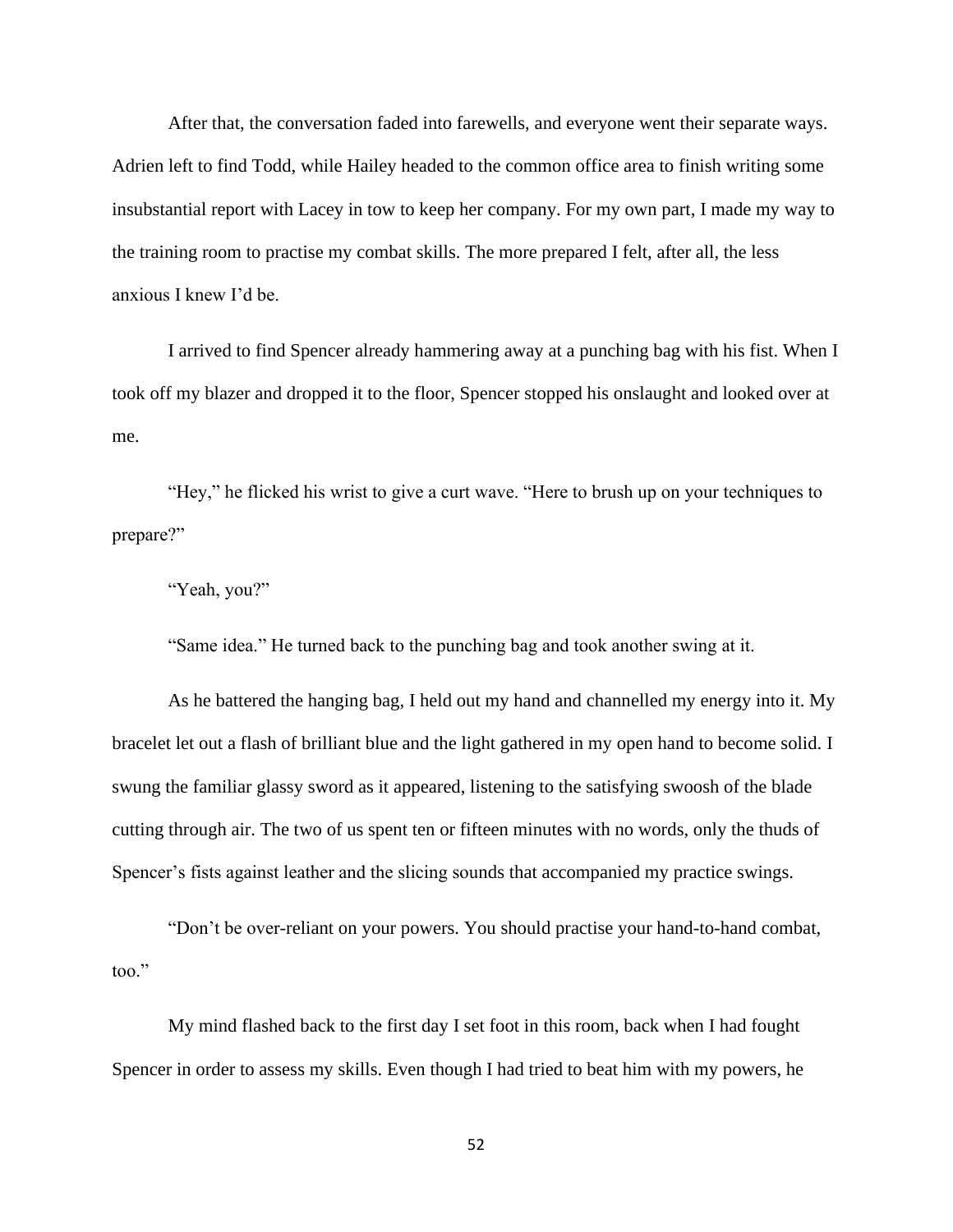handily defeated me whilst unarmed. I wondered how much I'd grown since then, more than half a year ago.

"Do you want to practise together?" I offered.

"Looking to get revenge for your skills assessment?" His face was stoic and I couldn't tell if he was joking or not, so I decided to play along.

"Something like that," I laughed.

He did crack a smile, then.

"Get ready, then."

We removed our shoes and took our places on either side of a padded mat. I clenched my fist, crushing my sword back into nothingness.

Without saying a word, he came at me. With his fist veering towards my head, I realised how far I'd come. I easily twisted out of the way of his punch and countered with my own jab, which Spencer caught in his other hand. He squeezed my fist and tried to drag me closer, but I leaned into the momentum of his pull and tackled him to the ground. As soon as he released his grip on me, I somersaulted away from him and back onto my feet.

Spencer was already back on one knee, so I seized the opportunity to launch my own attack before he could stand. I took a large stride towards him with my left leg and twisted my body to deliver a powerful kick with my right. I connected with his forearm while he used his other arm to push himself to his feet. As I tried to follow up my kick with a punch, Spencer was a moment quicker in sweeping me off my feet.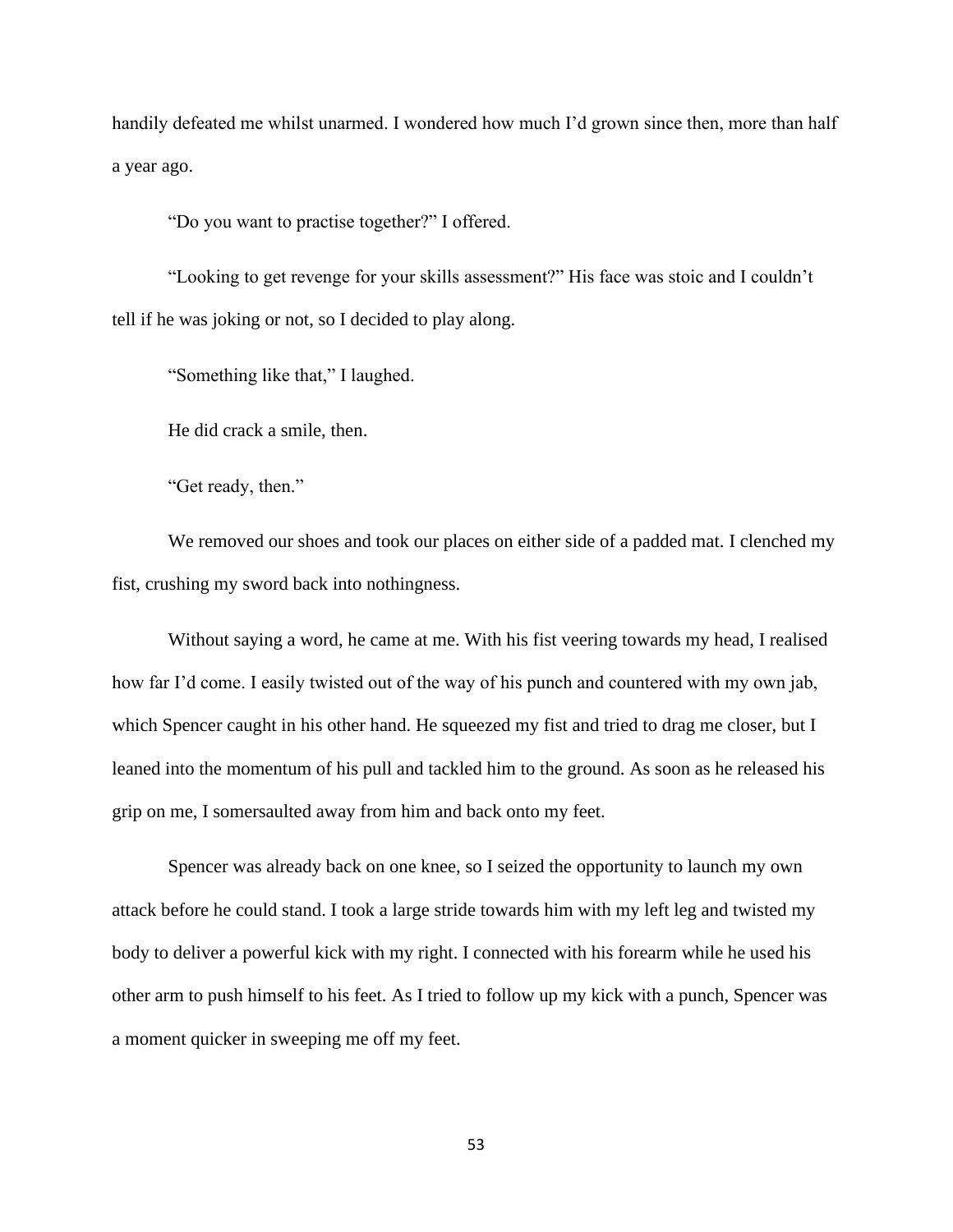*This is so much easier than last time*, I thought, rolling away as he tried to stomp on me. *Of course it is, after everything I've been through. He doesn't have a bat, or a gun, or a knife. If I can deal with those things, I can deal with this.*

I was back on my feet, but Spencer didn't let me catch a break. He swung at me repeatedly in a barrage of straight jabs, but I blocked or moved out of the way of every hit. He followed up with another sweeping kick only to swipe at the air as I leapt away. Spencer was offbalance from missing his kick, so I lunged forward to deliver a punch of my own. He blocked it, stumbling back as he did. I lunged forth again, and this time, my fist caught him square in the jaw and he collapsed to the ground.

As I peered over his body to make sure he was all right, he grabbed my ankle and yanked my leg out from under me. I landed with my back on the cushiony mat and brace myself for a follow-up attack.

"I think that's good for now, wouldn't you say?" Spencer pushed himself off the ground.

"Sure, right after you get the last hit in," I joked. My sparring partner held out a hand to help me up.

"You're a lot better," he commented. "But don't check on an enemy to see how hurt they are. Compassion is a good thing, a wonderful thing, and you should never get rid of it. But don't let anyone take advantage of you because of it."

I smiled as I nodded.

"You know," I told him, "You shouldn't worry about being a good leader. You definitely have what it takes."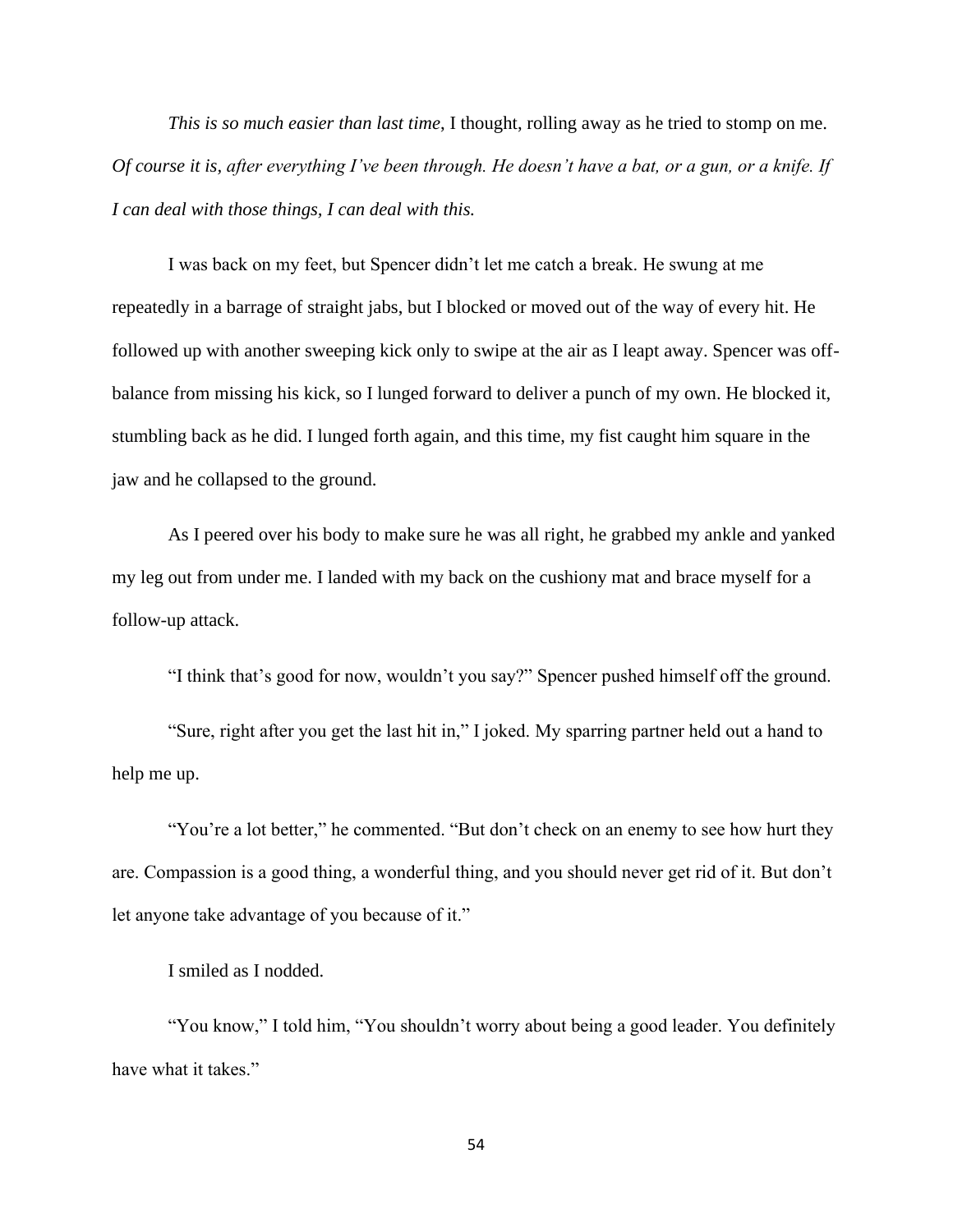He walked over to his coat on the floor against the wall, pulled it over his shoulders, took his glasses from one of the pockets and placed them on his face. I had a hard time reading his facial expression. His mouth was a straight line, and his eyes seems lost in thought.

"Let's hope so," he said, after a while. His mouth smiled, but that pensive look never left his eyes.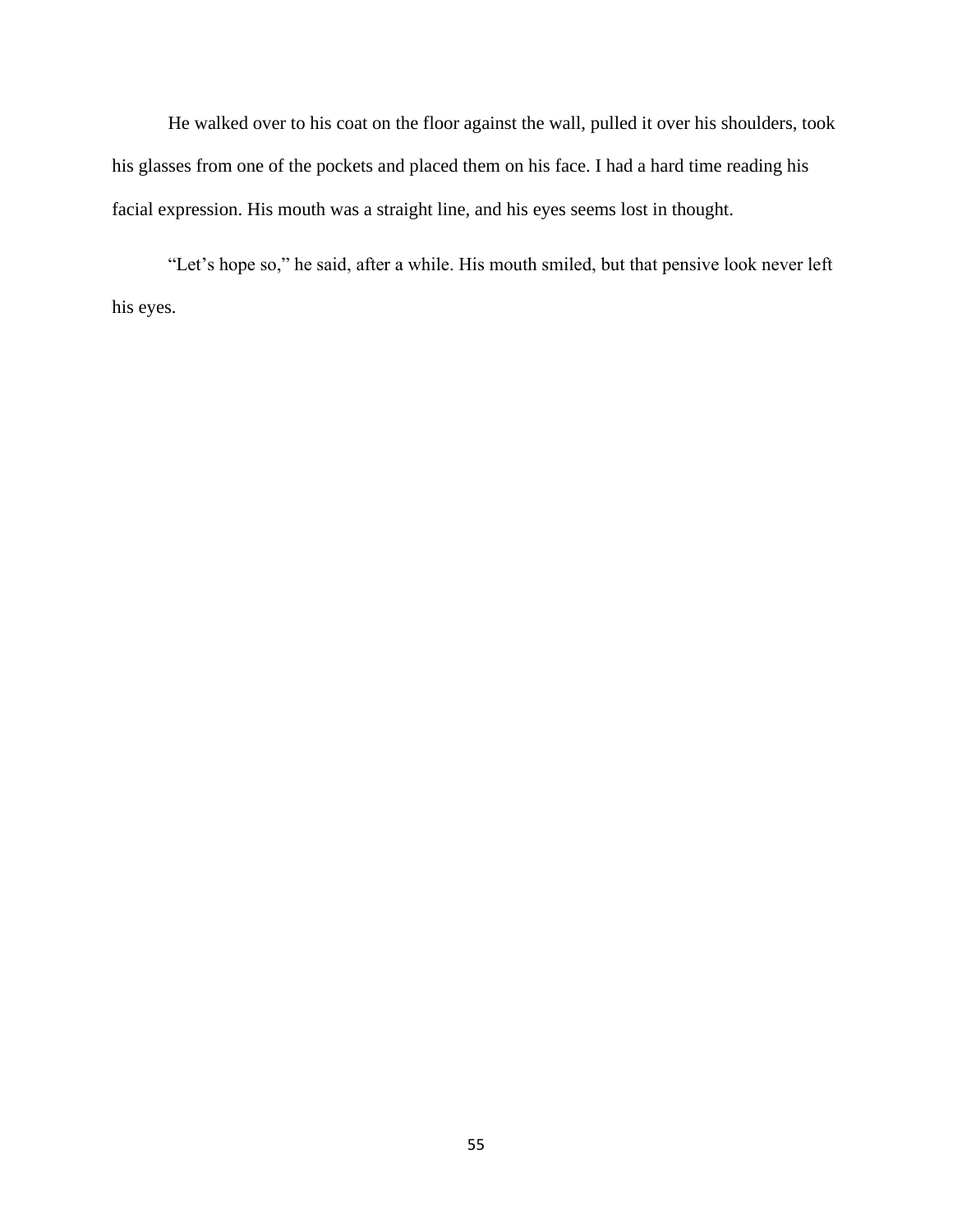## Chapter 16

## Spencer Delosier

I squinted through the thick wall of clouds outside of my window, trying and failing to spot anything beyond, as the jet that carried us soared 40,000 feet somewhere over Texas. Abandoning the window, I looked around at my colleagues. Hailey and Adrien had somehow managed to fall asleep while Lacey and Jake, who were seated across from them, were having a chat, but I couldn't hear what they were saying over the aircraft's engine. Cordelia, meanwhile, was sitting by herself, taking full advantage of our first-class treatment with a glass of champagne in one hand while the other typed away at some business of another on her laptop.

*The six of us are my responsibility, and mine alone.* I took hold of the necklace's pendant, cradling it in my palm and admiring its green lustre. My thoughts couldn't help but turn to Todd, and the conversation we'd had when he had given me the necklace the day prior.

"Here, take this, and good luck," he had said. "And hey, I probably overreacted yesterday. Gabriel must have his reasons and I'm sure you'll do fine."

"How can you be so sure?" was my reply.

"That you'll be fine?"

"No, that Gabriel must have his reasons."

"How many times do we have to have this conversation, Spencer? We need to have faith in those on top. Gabriel was chosen to be our leader by the government's highest officials. He must know what he's doing."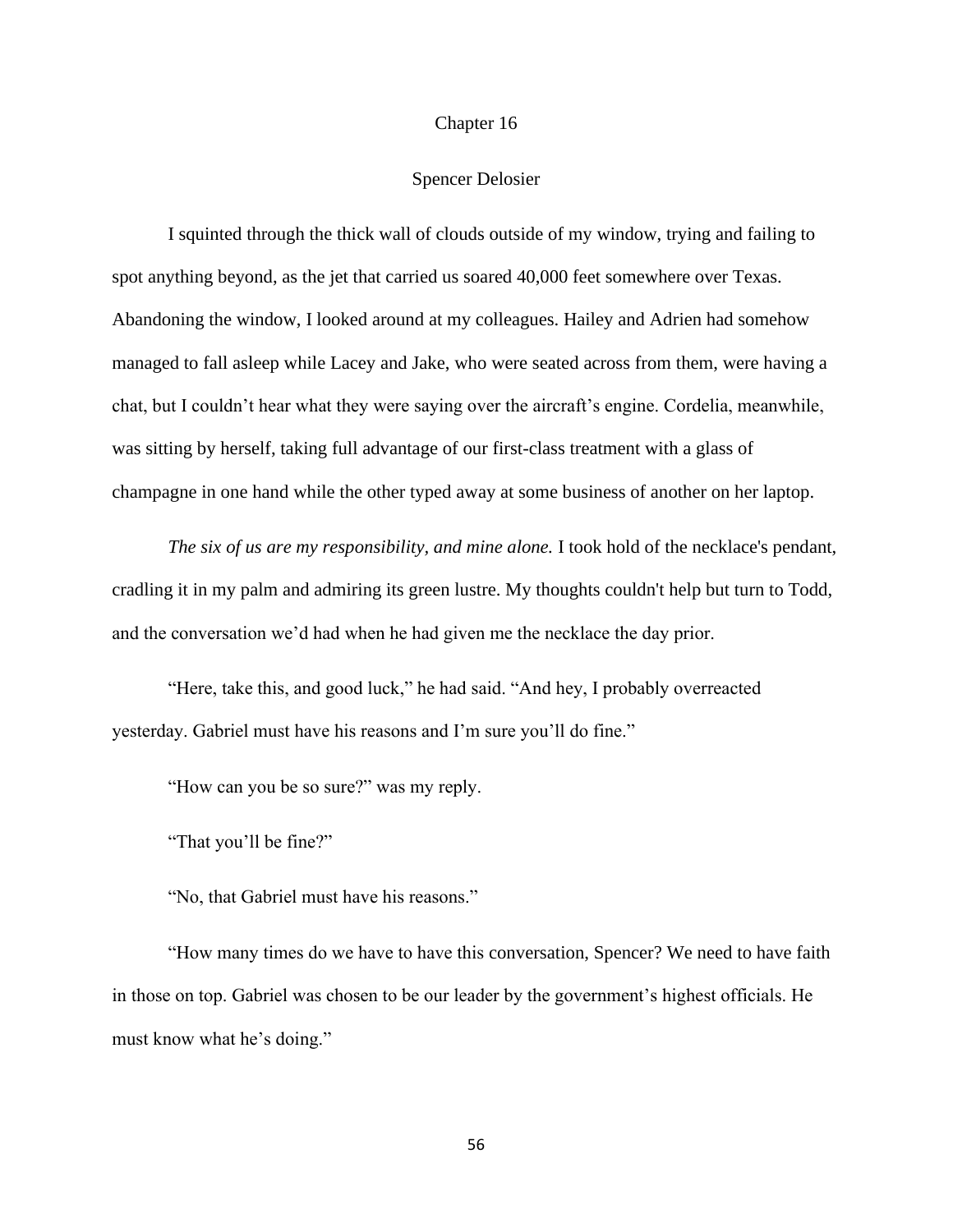From as far back as I can remember, Todd has always prioritized rules over anything else. For him, rules provide structure, and structure is necessary for a society to run. It fits, given that we were raised by two police officers. I have a similar respect for leadership, but Todd's reverence went well beyond respect. Todd was much stricter than either of our parents had ever been. He was a teacher's pet in school, and he's always been a chronic backseat driver. As soon as had his diploma, he resolved to follow in our parents' footsteps and by the time he was twenty-one, he had passed all of the NYPD's exams with flying colours and was ready to be appointed an officer.

Todd's worldview had completely solidified by the time our father was arrested and sent to prison for fraud. Some of the higher-ups in the department had gone crooked and found a scheme in which they could turn a profit from falsely accusing innocent people of their own crimes. When our father eventually discovered this corruption, they ordered him to stay silent, but he couldn't. He tried to bring his bosses to justice and they, in turn, pinned much of what they had been doing behind the City's back on him.

I can't imagine the betrayal my father must have felt at the fact that the department he'd dedicated his life to, the department in which he'd met our mother, would do this to him, but it must have been nothing compared to the betrayal he would have felt when Todd, his own flesh and blood, believed his accusers over him. My mother and I were the only ones who fought to maintain his innocence, while Todd even went so far as to abandon the Delosier family name for our mother's maiden name, much to her dismay.

"I don't want to be stained with the name of a criminal," he'd said on more than one occasion.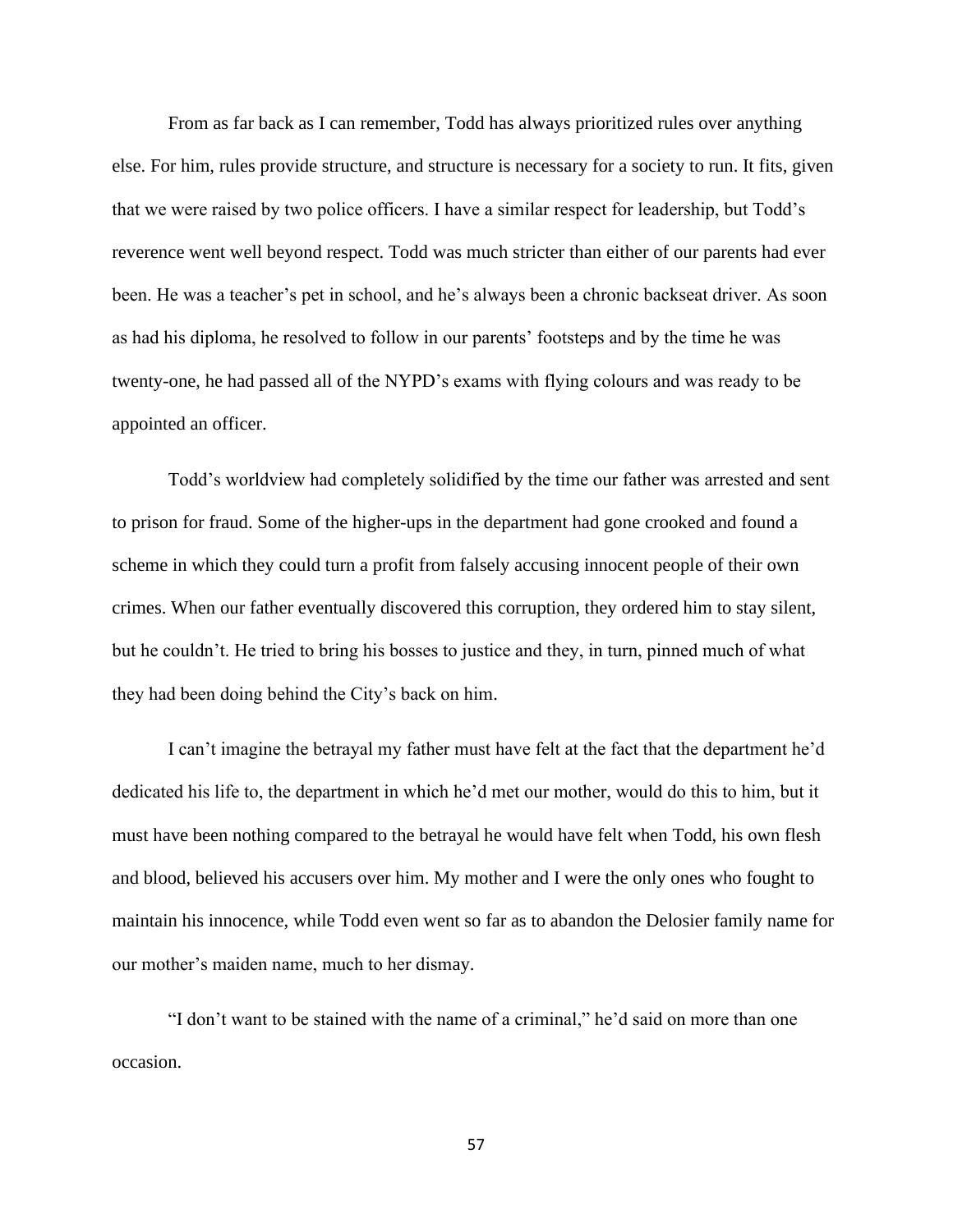Even when bribes were exchanged in the prison system to assure that no guards would be assigned to protect our dad, Todd never faltered in his conviction up until the day they found a shiv sticking out of our father's lifeless neck.

"He didn't deserve that," Todd would admit, but would discuss the matter no further with anyone. That was seven years ago, and we haven't had any meaningful conversations about the subject since, and not for lack of trying. Our poor mother couldn't be more distraught at the idea that her beloved husband's legacy will forever be tarnished in Todd's eyes.

To say I don't understand what Todd is thinking is an understatement, but I can't help but hazard a guess that his misplaced faith in authority is what keeps him going. After all, everyone needs to have some ideal to cling onto, whether spiritual or philosophic, that gives them hope. For me, it's truth that I choose to believe in, not some arbitrary set of rules or laws. In any case, whatever faith I had in authority was erased the moment that the law condemned my father, an innocent man trying to tell the truth. It was then that I began on the path to becoming a freelance investigative journalist, up until I was roped into this whole situation. I wanted the truth to be transparent for as many people as possible, and I wanted to expose those who would spout lies to cover their own asses.

And yet, here I am, miles above a state that I've never set foot in, heading to a foreign country to lead a group of superpowered government agents to fight a drug cartel. If the me from two years ago could see me now, he'd wonder what kind of drugs I'd been taking to conjure such a nonsensical psychosis.

The jet began its descent, breaching the thick layer of clouds so that I could finally see the sights below. The distinctly dark greens of live oak trees were juxtaposed against the softer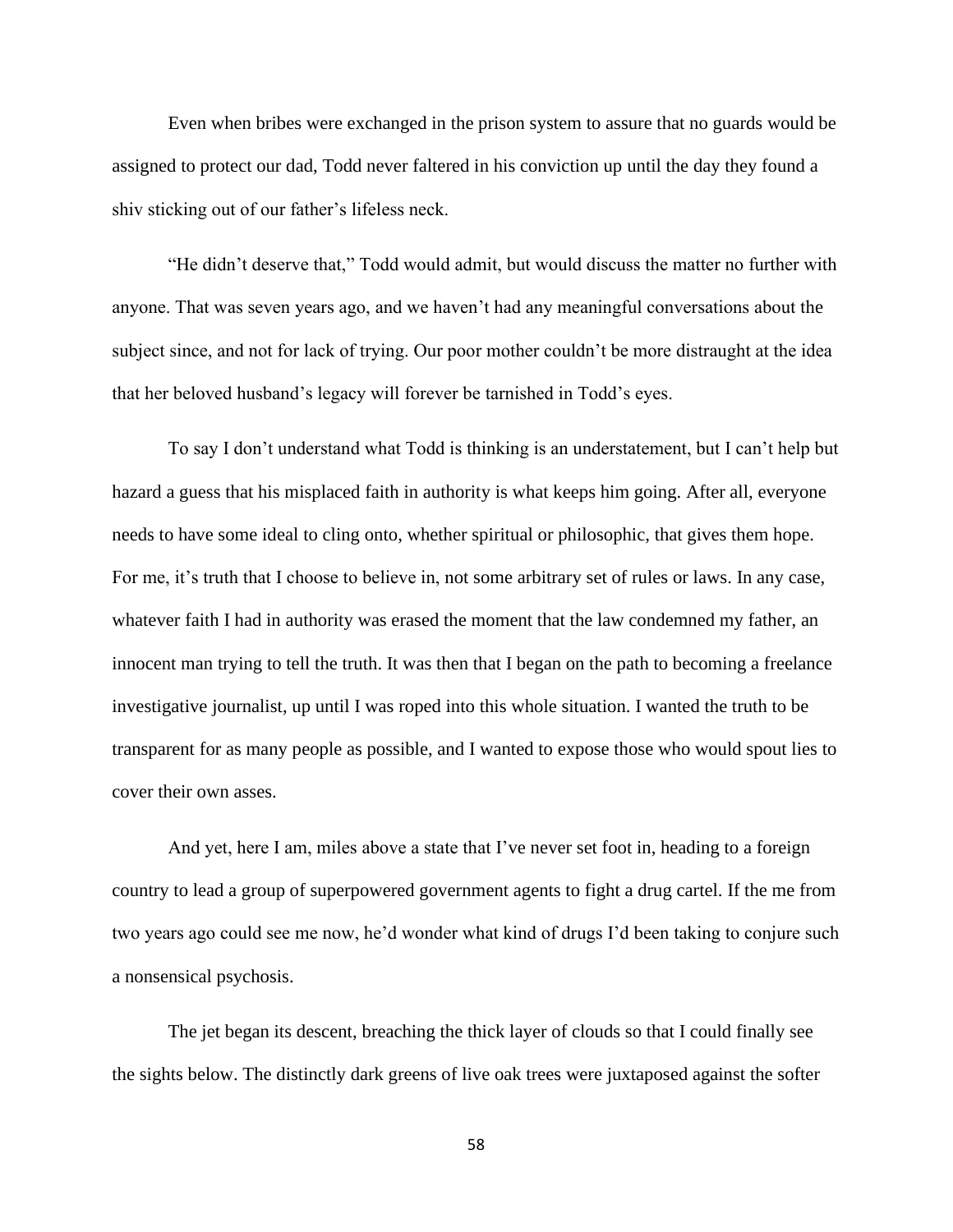greens, yellows, and browns of farmland. In the distance, I could just make out the narrow coastal isles that served as a buffer between the Gulf of Mexico and the Lone Star State.

We touched down on the sole runway of a small private airport on the outskirts of Brownsville. The pilot, a CIA operative, helped retrieve our luggage from the hold.

On the other side of the tarmac, two men wearing windbreakers emblazed with 'DEA' in large, yellow letters were standing beside two unmarked SUVs. One of the men waved us over. As we got closer, I could make out that the man who was waving was an older white man, while the younger man at his side had more of a tanned skin tone. Meanwhile, as the older man watched us approach, he scrunched up his face in confusion.

"You..." He stammered as we reached earshot. "Are y'all really the representatives from the CIA?"

"Yessir," I presented my badge from the pocket of my blazer.

"But you're nothin' but a bunch of kids," he exclaimed before I could explain further. "Who's in charge, here? You?" He turned to Adrien.

"No," the Frenchman replied. He put a hand on my shoulder. "That honour goes to my friend, here."

The DEA agent took a step towards me. He was a tall man; I had to tilt my head up to look into his scrutinous eyes.

"You're in charge? You can't be older than thirty, and you're the leader?" his gruff voice grated my ears.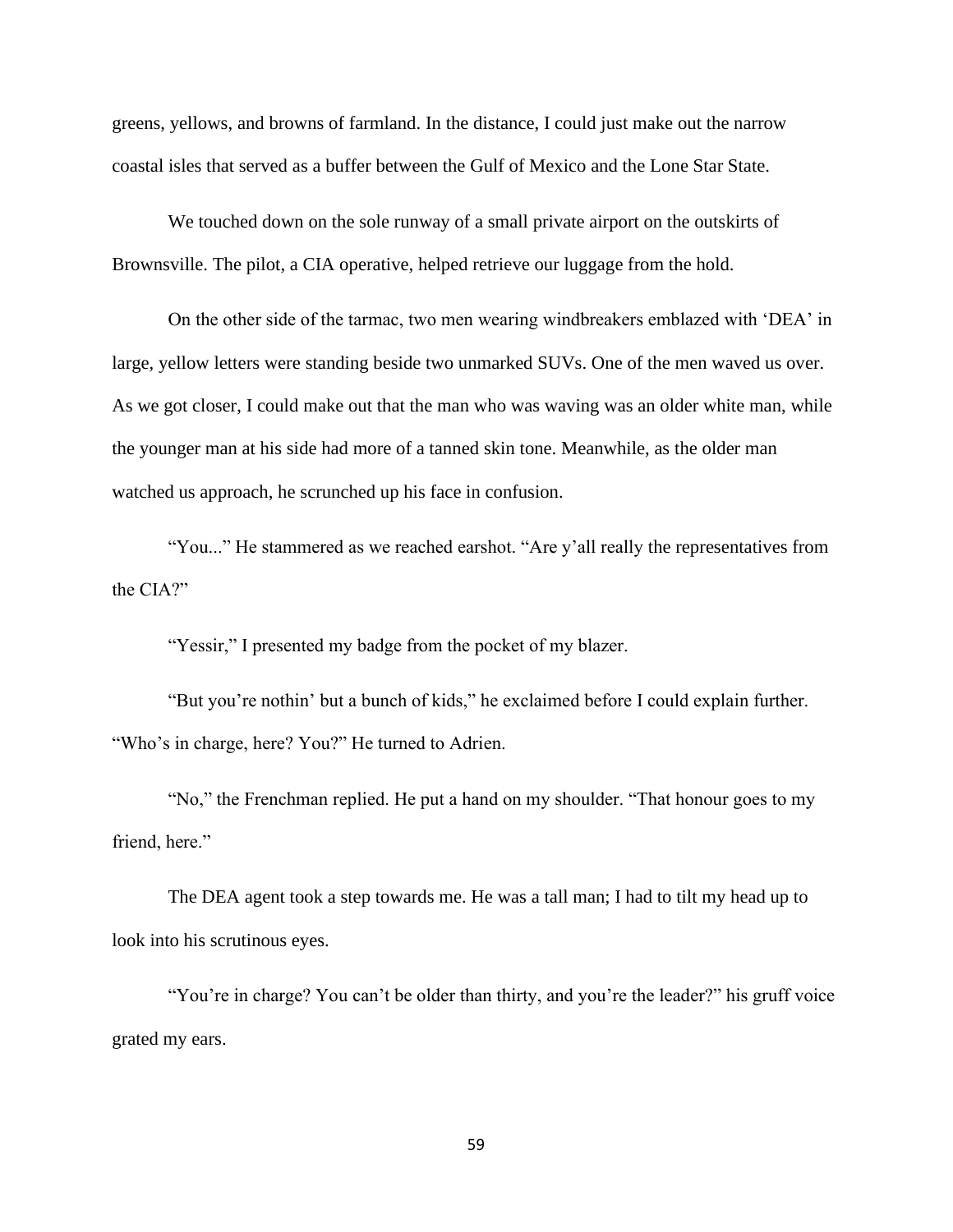"I'm twenty-seven," I admitted, "but it's not like that matters. What matters is that the CIA sent us. Are you really doubting their judgement?" With dismay, I realized that I sounded just like my brother, and my momentary spark of rage turned to embarrassment.

"Struck a nerve, did I?" The agent smirked and adjusted his cowboy hat as he turned to his partner. "What do you think, Espinoza?"

The younger man was leaning against the hood of the nearest SUV with his arms crossed and his face unamused. "It doesn't really matter, does it? This is the group they sent down, and this is the group we'll work with."

The first man sighed. "You're right about that. All right, kiddos," he turned back to us, "pick a car and hop in."

Cordelia and Adrien piled into the backseat of the frontmost SUV, while I pulled myself into the passenger seat. The Texan, who introduced himself as Henry Browns, hopped into the driver's seat and started the engine.

When the others were all loaded into Espinoza's vehicle, Mr. Browns began to drive into town as his partner followed behind.

It only took a few minutes for us to arrive at the border. The US Customs agent recognized the DEA agent and waved us through without a search. At the Mexican border station, they let us go when Mr. Browns showed them his badge and said something to them in Spanish.

"So..." Henry said once we were moving again. "What was your name, again?" "Spencer."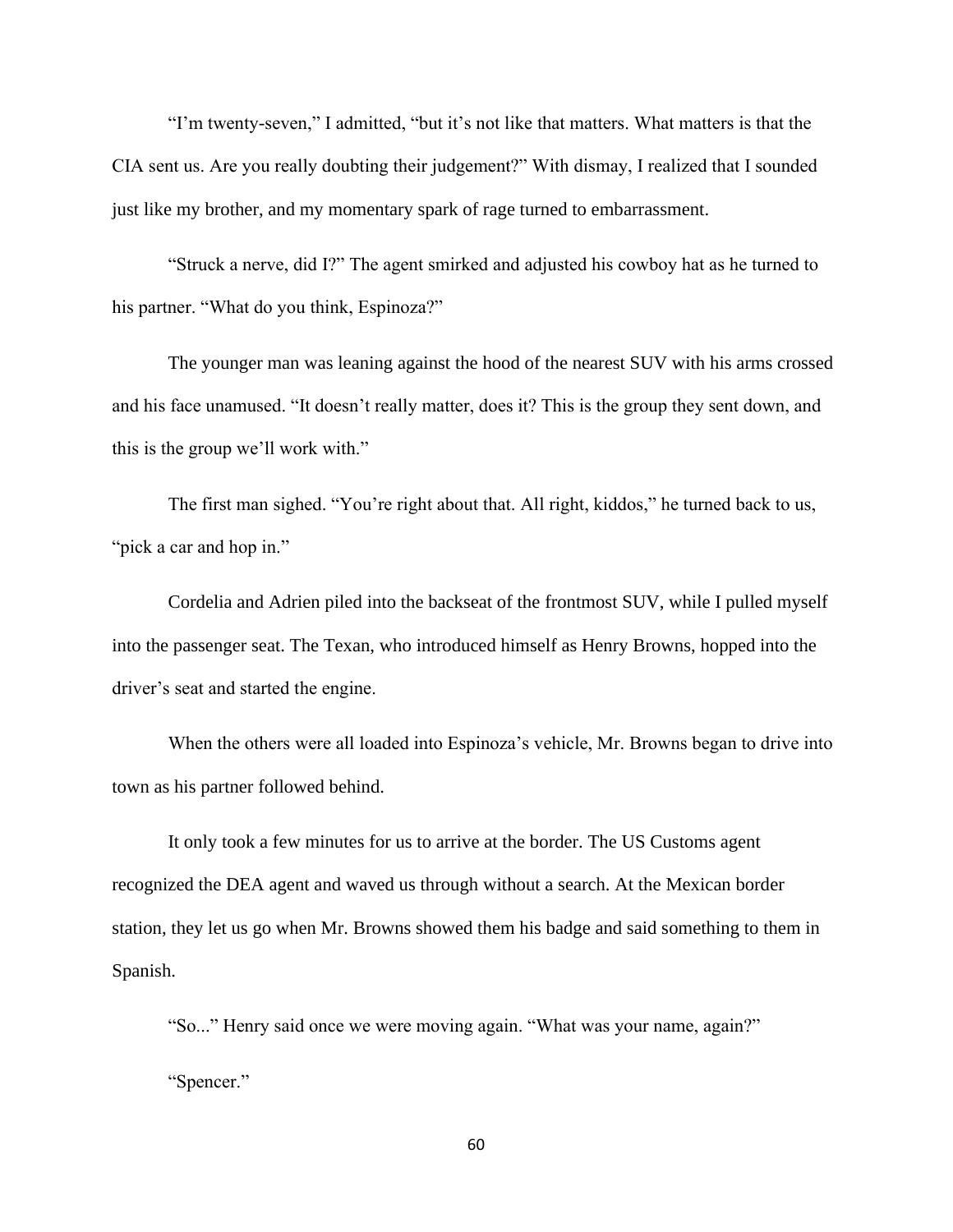"Right. So, Spencer, do you know anything about who you're up against?"

It was too embarrassing to admit that I didn't, particularly when it was obvious that Mr. Browns didn't think much of me already. I cursed Gabriel for not supplying us with more information sooner. Shouldn't we have had a much more detailed briefing by now, for such an important and dangerous task?

"I only know that they're members of a cartel called the Los Zetas."

"Well then, I reckon I've got some explaining to do."

Our convoy of two made its way through the city of Matamoros until we reached highway 101. For some reason, I've always had the idea that the other side of the border would be desert, but the pastures on either side of the road could have been straight out of a particularly impoverished area of the Midwest. The only signifier I had that I wasn't still in the U.S. were the road signs that I, despite their familiar symbols, colours, and fonts, could barely read with what little I could remember from the Spanish class I took in high school. The architecture, too, was different, perhaps more cubical, but not as different as I had expected.

"They call this road the Highway of Death," Henry said.

"Oh. Why?"

"It's a popular drug route and a cartel hotspot. Carjackings, drive-by shootings, all kinds of degenerate shit. Sometimes they'll leave decapitated bodies on the side of the road, just as a warning not to mess with them. They're evil people, I'll tell you."

As we passed a farmhouse, I noted another distinguishing feature that set it apart from a typical American farmhouse: the fence that surrounded the property was not wooden and its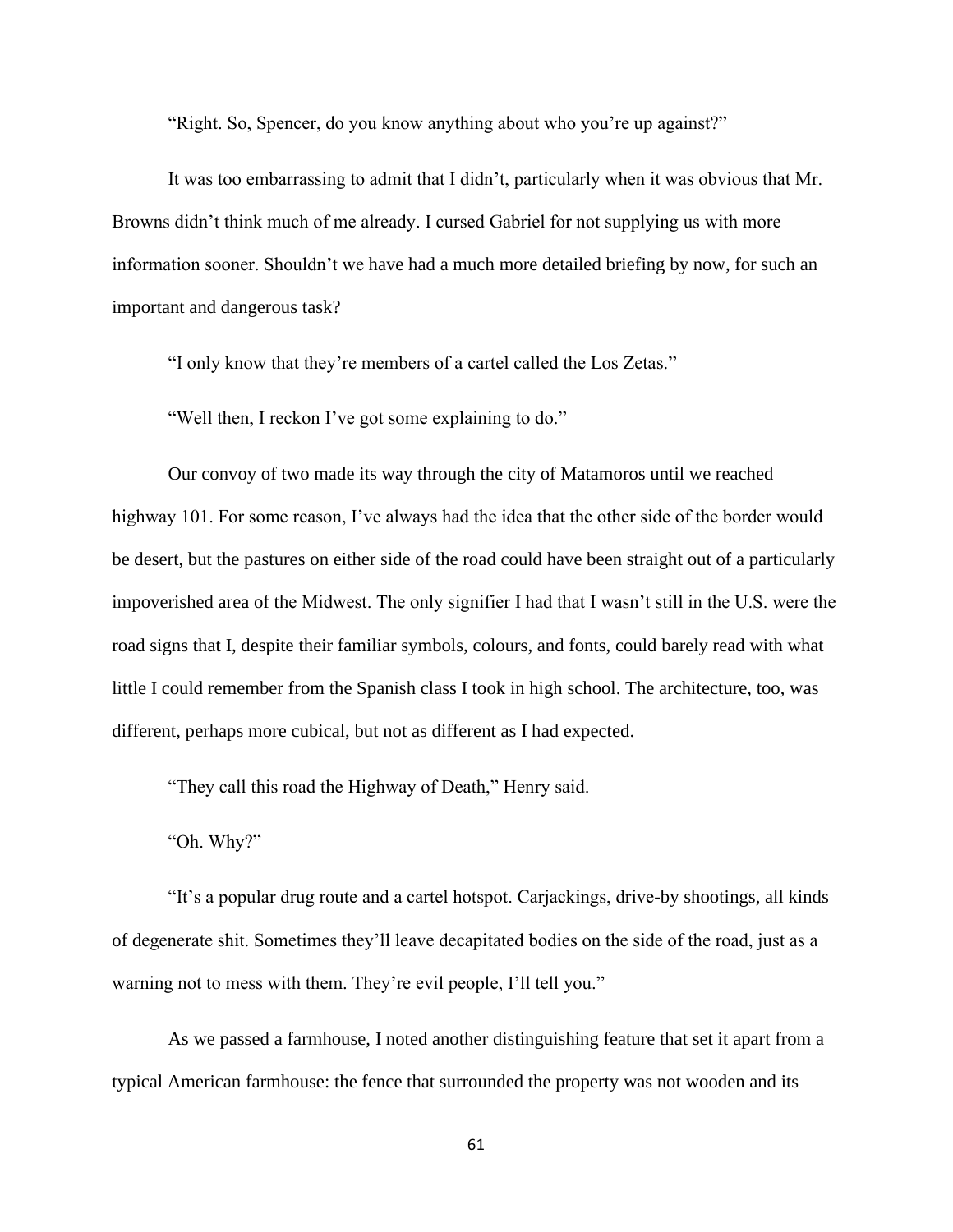purpose was not to keep animals in. It was tall, made of metal, topped with barbed wire, and it had a thick lock chained around the front gate. Within the fence, a little boy and a little girl were kicking a ball between them while a pit bull barked enthusiastically as it circled the playing children in an attempt to join in their game. My heart panged for them, that they were forced to live in such a dangerous area by no fault of their own.

"And it's the Los Zetas doing all of this?" I asked.

"For sure, but they're not alone." Mr. Browns cleared his throat. "You see, the Los Zetas started out as a faction of the much larger Gulf Cartel – have you heard of them?"

The name sounded familiar enough that I nodded. Browns gave me a brief look, and I couldn't tell if he believed me or not.

"Right, well, the Zetas were made up of ex-commandos that ditched the Mexican army for the much more lucrative smuggling business. They had the skills and equipment of soldiers, and they used them to bring new levels of violence to the trafficking game. As the start of last year, though, they had a falling out with the wider Gulf Cartel, and the two groups have been at war ever since. And just so you know – and I'm not saying this to scare you or anything, it's important – if they get the better of you and your group, here, they will make a message out of you, and by that, I mean that they'll torture you to death and film it."

My comfort with this mission had slowly been improving, but my body involuntarily tensed up and I felt beads of sweat beginning to form all over my head at that last sentence.

"Thanks for the warning," I stammered.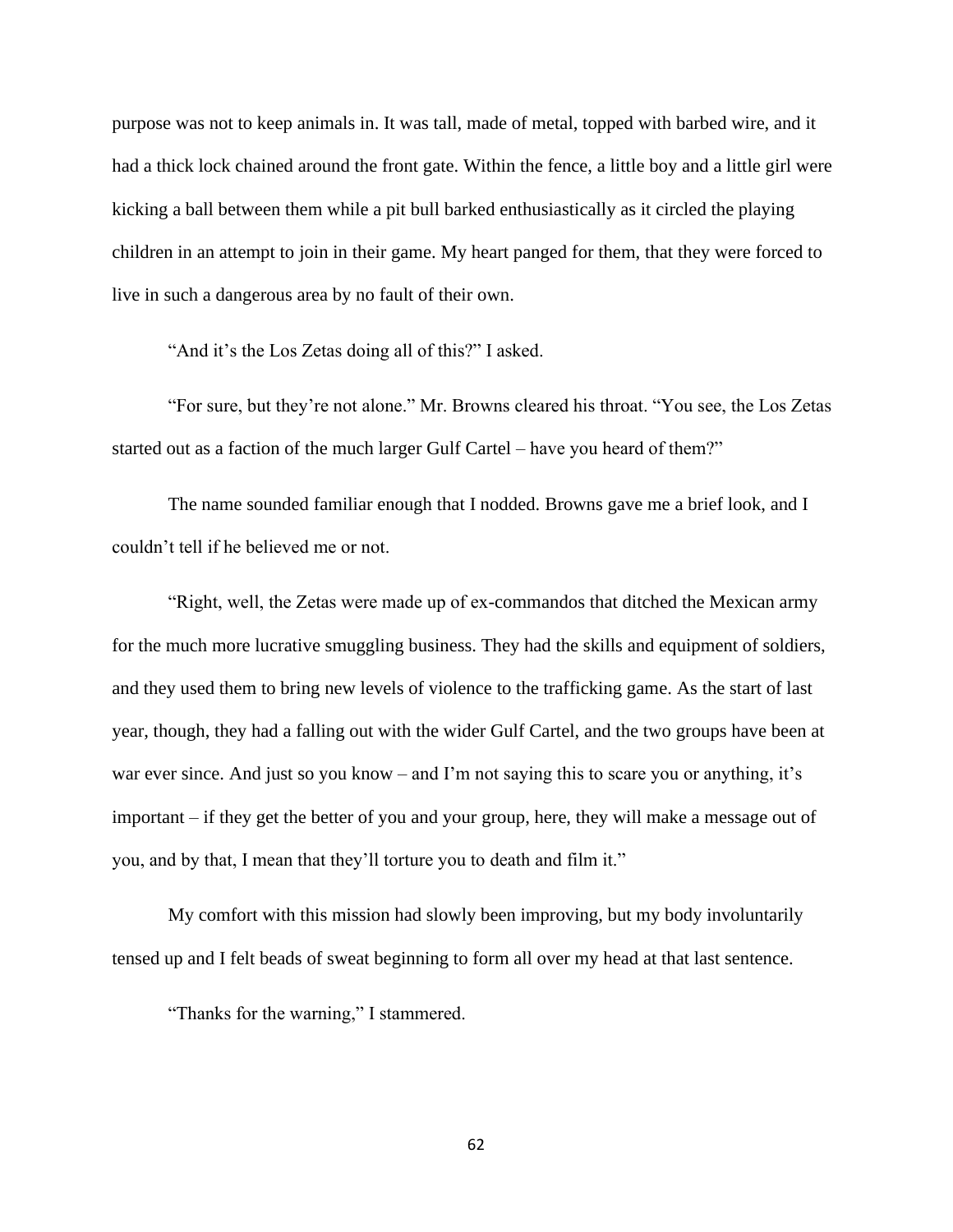"I really hope there's more to you than meets the eye. Do you people have previous experience dealing with gangs, or something?"

"We are trained and equipped with the States' latest and most advanced technology," I chose my words carefully. "I'm afraid that the details are classified, but rest assured, we will not falter."

Mr. Browns gave me a nervous look, then refocused on the road. "I don't see and fancy equipment, but I'll take your word for it. Better you than me, anyway."

I finally realized why Gabriel didn't give us more details himself. If he had, no one in their right mind would consent to partake. I flicked my eyes to the backseat to see if the others felt the same, but Adrien and Cordelia both appeared unsurprised or, at least, unconcerned. I wondered if the man called Espinoza was having a similar conversation with Jake, Lacey, and Hailey in the SUV behind us.

After an hour and some change, we passed through San Fernando, the site of the massacres, both last year's and the one we're responding to. Mr. Browns pointed out one of the mass gravesites as we passed, as well as the location where the bus that the victims had been travelling in had been hijacked.

"God bless their souls," he shook his head. "The poor bastards. They had a hard end. Apparently, they made the men fight to the death and then forcibly recruited the victors. You don't want to know what they did to the women, but you can probably guess."

Jesus, I didn't think this could get any worse. Again, I found myself wondering how much Espinoza was telling the others.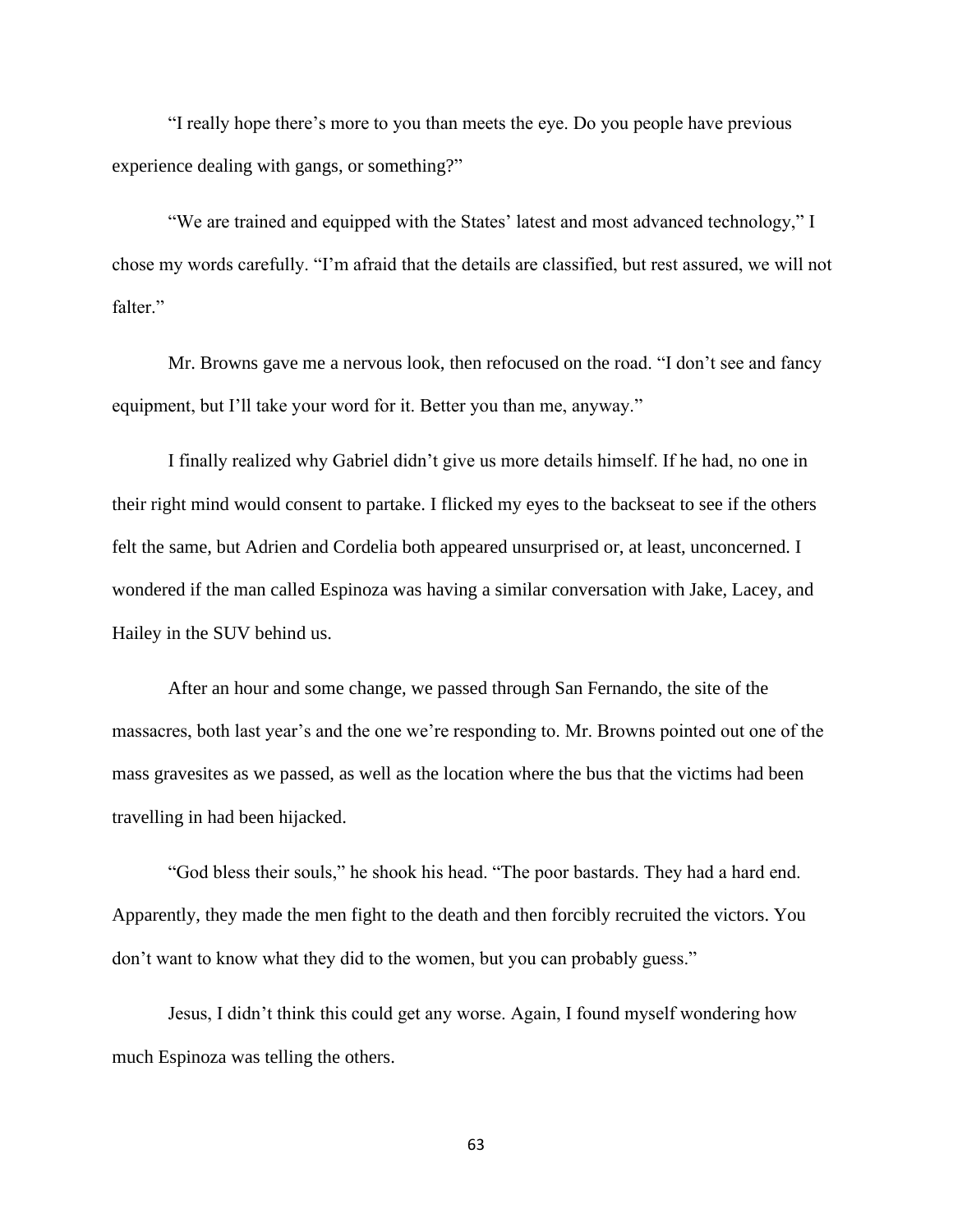We continued along the Highway of Death for another two hours, during which time I did my best to make small talk with Mr. Browns. I learned that he has been a member of the DEA since the '80s, he speaks only enough Spanish to get by, and that his headgear was part of a collection of more than two dozen 10-gallon hats.

"Really?" I asked. "I'm a bit of a collector, myself."

"I didn't know that," I heard Adrien remark. "What do you collect?"

"Stamps, for the most part. I have a smaller coin collection, too."

"That's unique for someone your age," Henry commented. "Anyway, we're here," he nodded to a passing road sign. "Ciudad Victoria, the capital of the state. The men who are said to be responsible for the massacre have fled to a ranch on the edge of the city. They're working for a man who goes by El Kilo."

The sun was setting behind a distant chain of mountains to the west and the orange light it had been casting was beginning to fade. After driving for another mile or two, Mr. Browns exited off the highway into the parking lot of a motel. Espinoza's SUV pulled up next to ours.

"This is where we've been instructed to take you," the Texan told us, as we got out of the vehicle. "It should be safe. There are two rooms ready and waiting for you."

Whilst I reflected on what he could have meant by "should be," Cordelia sighed. "Surely, they could have opted for something with at least a little class." She was looking at the billboard advertisement at the side of the highway, coated on both sides with graffiti.

"Of course you'd say that," Lacey laughed as she, Jake, and Hailey rejoined us.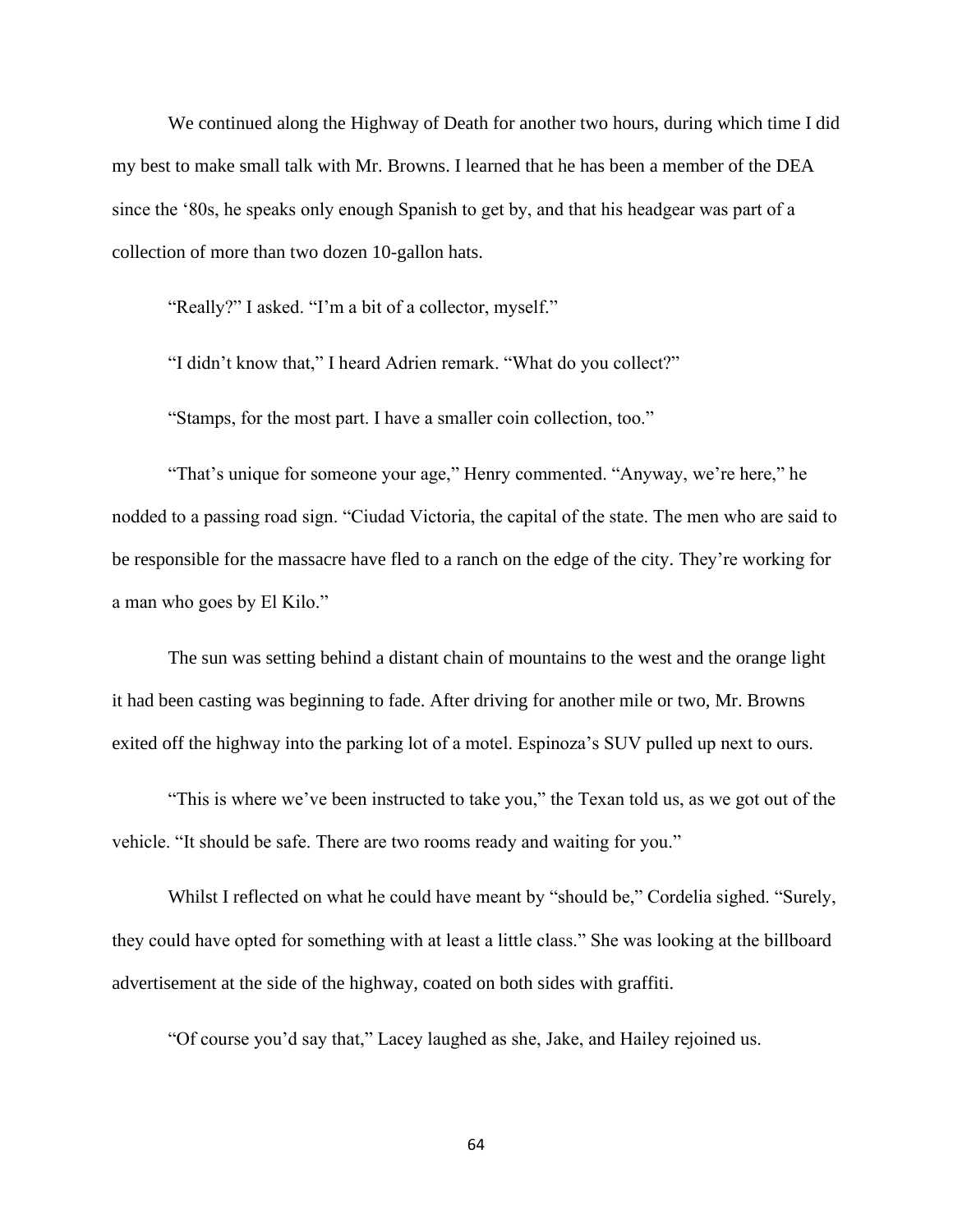Espinoza walked over to me and pushed a stack of papers into my hands. Paperclipped to the top of the stack was a photo of a wide faced man with a shaved head underneath which the name 'El Kilo' was written.

"Thanks," I said. After an awkward moment, I asked, "is there anything else that we should know?"

"Be careful," he answered. "More careful than you've ever been in your lives. These people will use the dirtiest, rottenest tactics you can imagine. They would use hostages in a heartbeat."

"All right, Victor, let's get going," Browns called from the driver's side of his car.

Espinosa nodded, looked me once more in the eye, then walked away.

"Good luck," Browns said to us. "We'll be staying nearby. You have my number if you need backup, or anything else. Stay safe."

We watched the jet-black SUV, now stained with dust from the journey, as they merged back onto the highway and further into the city. They left the other SUV for our own use.

The sun had disappeared behind the mountains by this point, and the darkness was setting in. Once the taillights of our guides had faded into the dark, I turned to Jake.

"Did that guy, Victor... How much did he tell you?"

"He told us about the bodies they found last year," Jake replied. "And how they were all bound and gagged before they were killed. He also talked a bit about what they think happened based on the gravesites they found, but he was pretty quiet for most of the drive."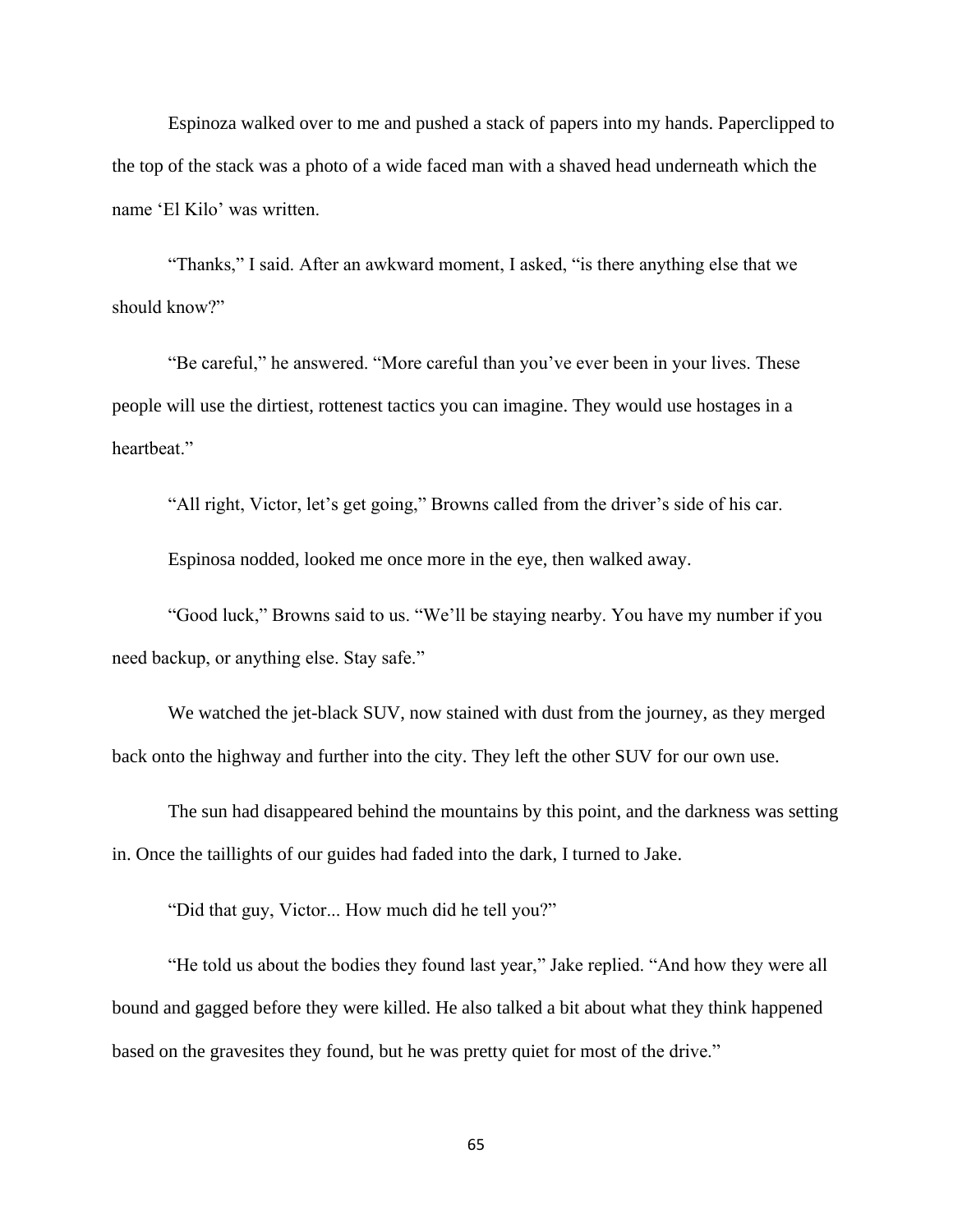"He had good taste in music, though," Lacey chimed in. As much as I admired her attempts to lighten the mood, I couldn't help but wonder if this was the appropriate time for such frivolity.

Adrien put a hand on my shoulder. "So, what's the plan, boss?"

"We act in the morning." I flipped through the paper in my hands and found a map. "I'll fill you in on the plan after we've rested up and gotten something to eat." *And after I think of it.*

- - -

The hideout that El Kilo and his men were using was a small, single-story ranch house on a tiny, unassuming cattle farm on some backroad just outside the city limits. We had parked the SUV on the shoulder a minute up the road, with me and Adrien in the front seats, and Hailey, Jake, and Lacey in the back. I examined the mechanisms on the dashboard as we waited.

Eventually, there was a flash of pink light from just outside my window followed by a tap on the glass. I held down the button to lower the window and looked up at Cordelia.

"There are twelve of them," she said, "or at least, that's how many I could see from the windows. They're all wearing what look to be bullet-proof vests, and there are also three men that look like hostages."

"Thank you, and awesome work." I turned so that those in the backseat could hear more easily. "All right, listen up. We have two distinct advantages, which we'll be using to the fullest: they shouldn't be able to see our powers, and, theoretically, they shouldn't be able to understand us." I paused to make sure everyone was on the same page. "Here's the plan. First, Lacey, I want you to start a fire to cut off any escape route. With no escape, they'll be forced to confront us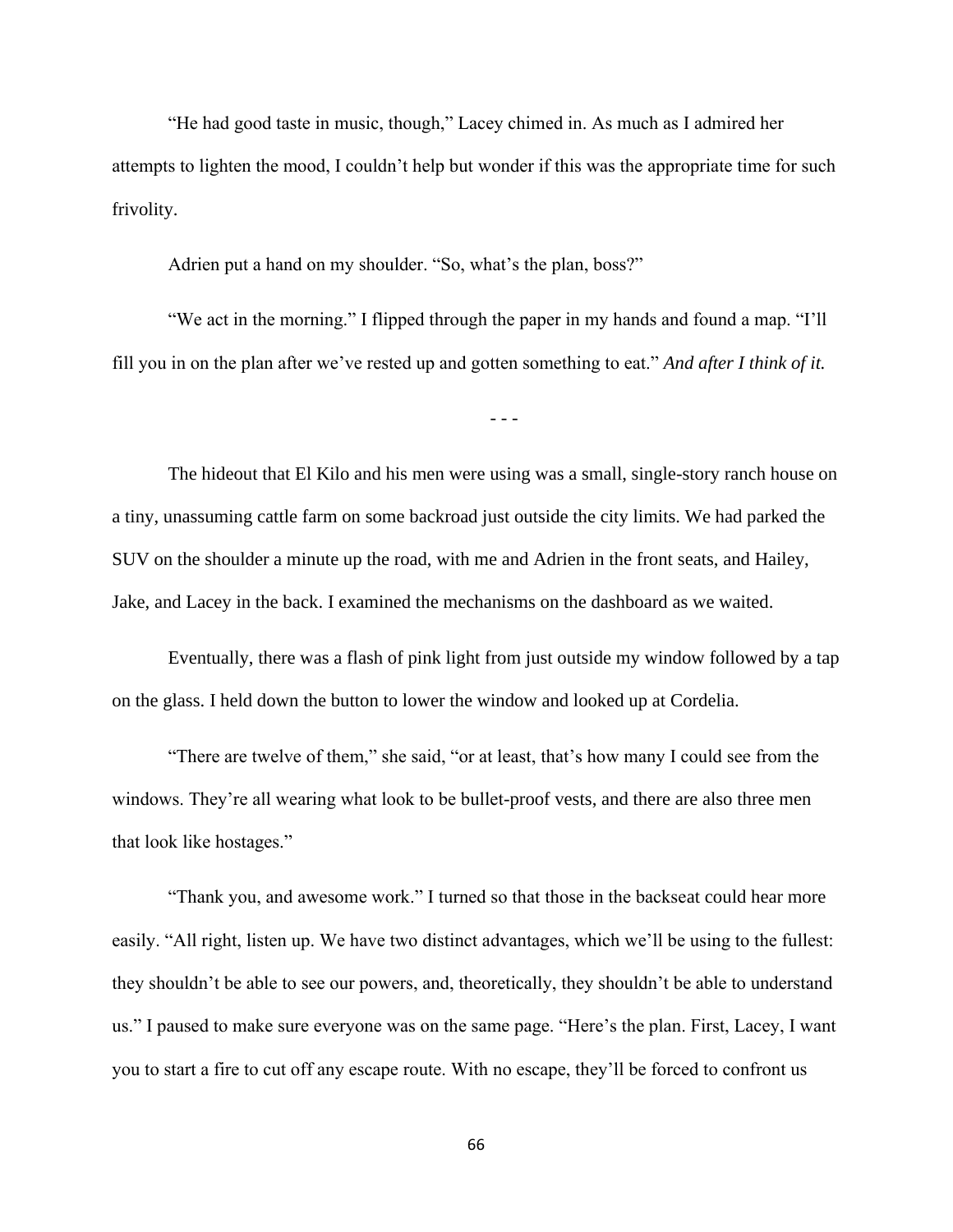directly, which they'll probably use their hostages to do." I pointed a thumb towards the dashboard. "This car is equipped with a megaphone. We'll pretend to negotiate – Adrien, you translate – while I use my power to get close enough to separate them from the hostages. Jake, I want you to make armour for everyone, as usual, and Adrien, I want you to enhance the armour's strength. Hailey, you and Cordelia should stand by so that in case someone gets hurt, you can deal with them. Does everyone understand?"

All five of my teammates nodded, and so we put the plan into motion.

Adrien drove us up the road and parked directly in front of the ranch. Curtains shifted in the window, but other than that, the house was quiet.

Five of us got out of the car, enveloped in the blue light of Jake's armour, while Cordelia appeared from another flash of pink a moment later. As Jake reached out to Cordelia to surround her with her own blue armour, Lacey held out an arm towards the nearest part of the wooden fence that surrounded the property. The ruby on her bracelet lit up while the air around the fence morphed into a swirl of brilliant crimson flames. The wooden fence served as a conduit for Lacey's red fire as it spread almost instantaneously across to the other corners of the empty farm. More natural-looking orange flames were left wherever the red flames passed over and, soon enough, the entire fence was lit up in a large but controlled blaze.

Adrien, meanwhile, had finished enhancing Jake's power with his own and reached through the car's window for the microphone receptor. His amplified voice blared through the loudspeakers as he commanded all the occupants of the building to come out and surrender, in Spanish. Jake and I unholstered our Glocks and stood in the open gate, the only part of the fence that wasn't burning.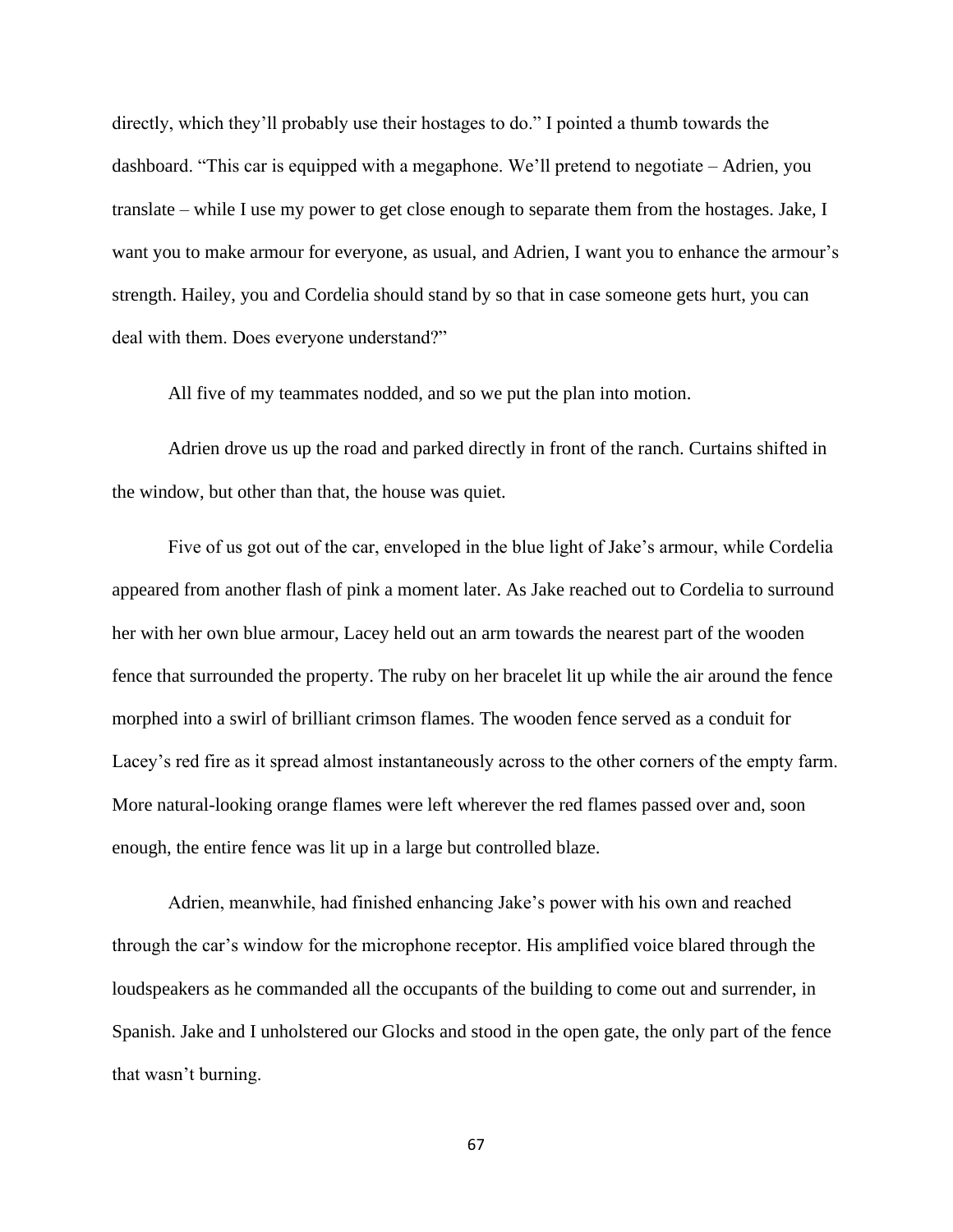After a few tense moments backdropped by the crackling of flame, the front door of the farmhouse swung open. The man who stepped out was holding a pistol in front of him, but he was not wearing a bullet-proof vest, or any gear at all, for that matter. His thin clothes were torn and he was barefoot, and his face looked bruised and bleeding. A larger man, clad all in black, stood behind him with one hand grasping the back of the hostage's neck and the other holding an assault rifle to his spine.

"*Suelten las armas*," the man in black bellowed. "*O le volaré la cabeza*!"

"Drop your guns or they'll kill him," Adrien translated.

Jake and I let our pistols fall to the ground. At the same time, a vine sprouted from my palm and dropped to the ground as well.

The cartel member barked another order.

"He's telling us to get back in the car and leave," Adrien said.

"Tell him that we will if they release the hostages," I told him.

As he relayed the message, my vine began slithering through the overgrown grass towards the building. The man in black pushed the hostage farther out onto the patio. From the doorway behind them, two more armed hostages each with a Zeta member hiding behind them. I recognized one of the Zetas as El Kilo, and this time, it was him that spoke.

"Go now," he yelled, in English. "Or we shoot."

"We will," I yelled back, "if you let them go."

Adrien began to translate, but he was cut off by the sound of a gunshot.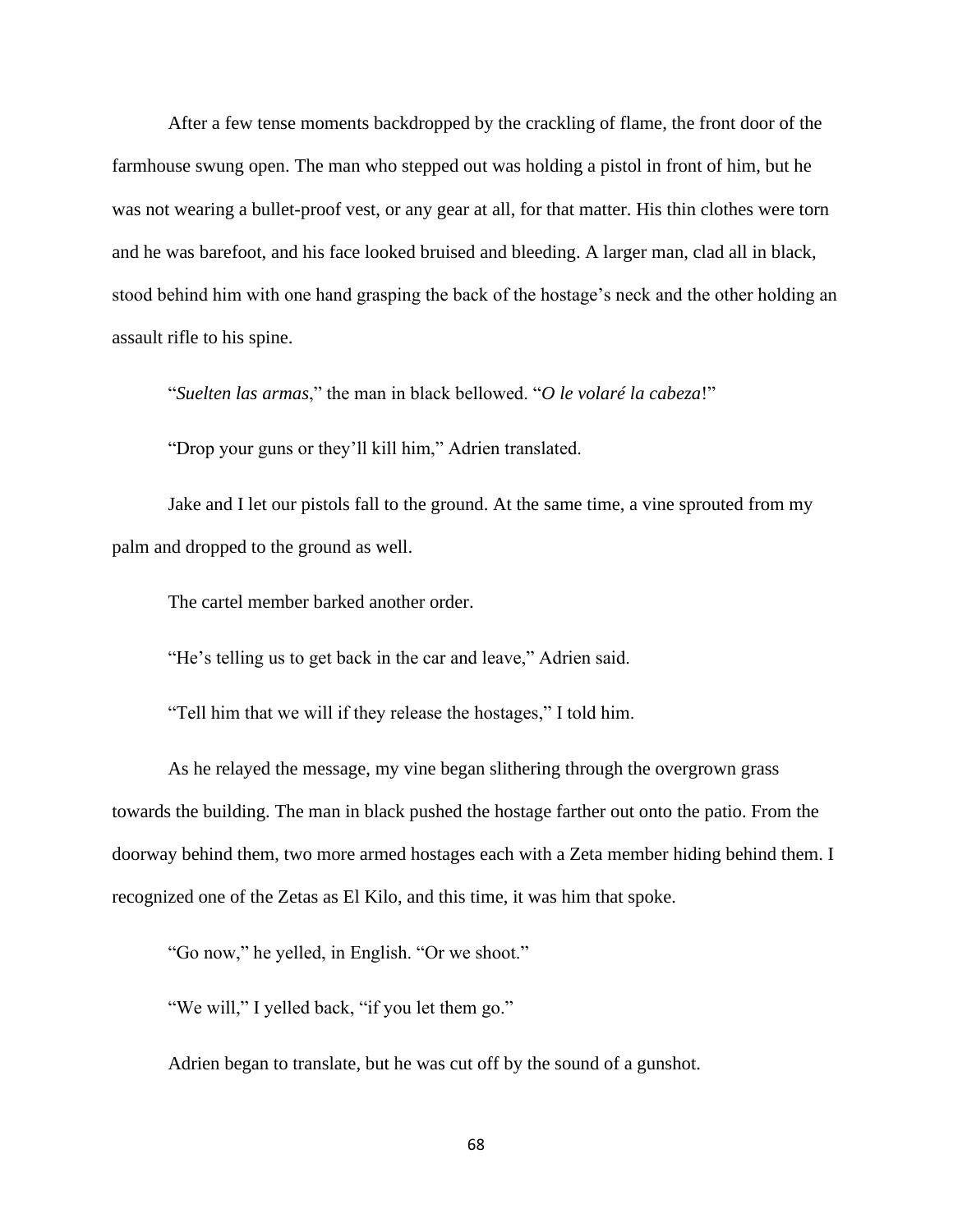The bullet ricocheted against my chest plate and tore a hole in the ground next to me, stirring a plumb of dust. It was El Kilo's hostage who had pulled the trigger, his hands still trembling.

"*Más*," Kilo shouted, over and over, violently jerking around the man at his mercy. More gunshots sounded as the hostage emptied his clip, each bullet either missing or deflected by our armour. The hostage was joined by the others, who also emptied their guns in a frenzied flurry of lead. My vine, meanwhile, had covered almost three quarters of the distance between us and the hideout.

Once the air was silent again, Adrien repeated our response: we will not leave unless the hostages are freed.

The tip of my vine splintered into three, with each of the branches slowly growing up the side of the patio. When I was just about in position to launch my attack, four more cartel members burst through the front door and all hell broke loose.

"*Cuidado*," one of the men was shouting and pointing frantically. "*Vides verdes!*"

Adrien gasped. "Spencer, they can see your vines!"

*What? That's not possible!* 

I froze, watching as the panicking Zeta pointed his handgun at the closest strand of vine and fired three shots. Only one bullet hit the mark, but it was enough to cut the vine in two. The tip that has been severed shattered into tiny fragments of green light as it hit the ground. The other cartel members unloaded their own clips in our direction. El Kilo readjusted his grip on his hostage so that the barrel of the gun was against the man's temple.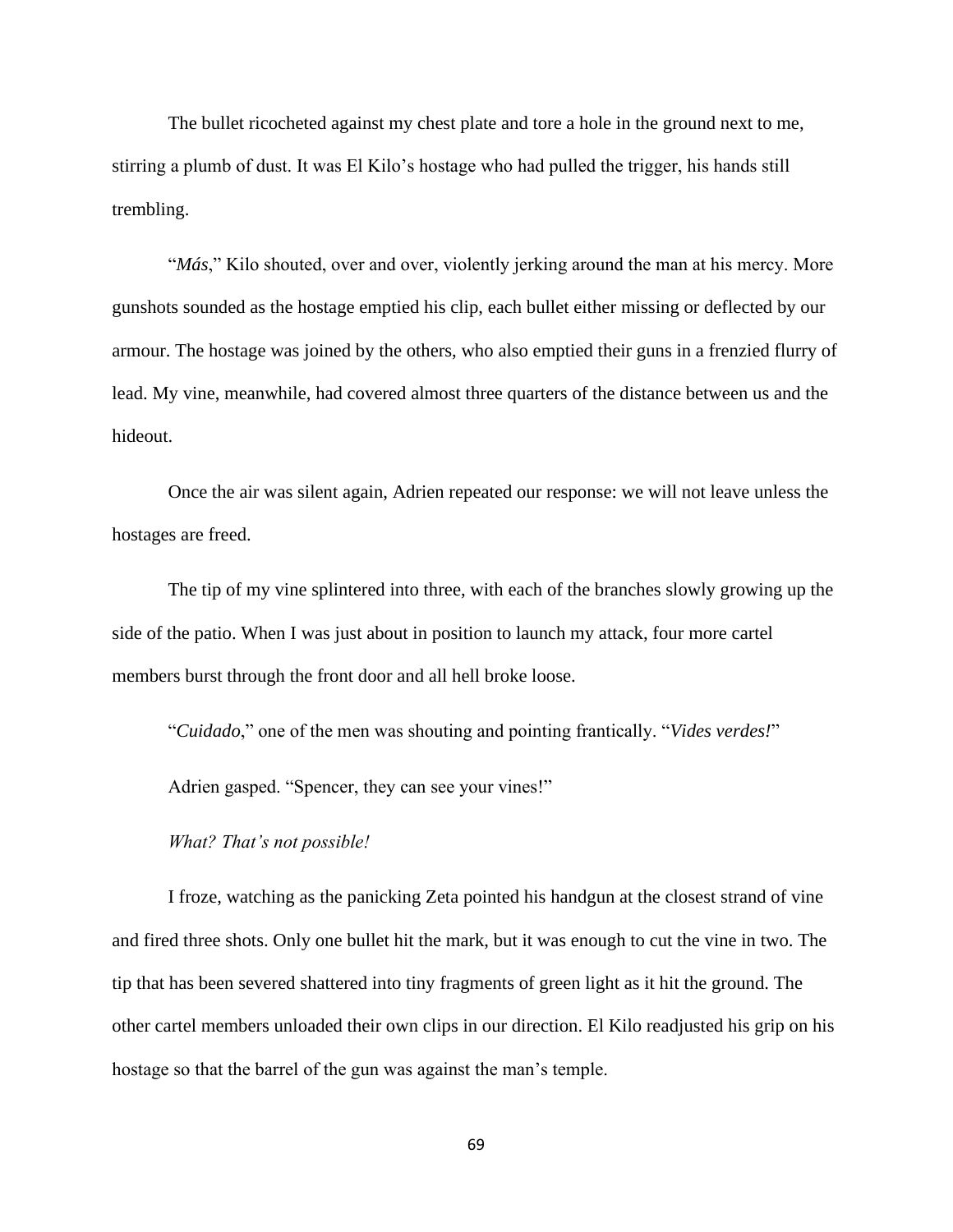"One move," El Kilo roared, "he's dead."

My mind seemed to work as fast as the bullets whizzing past either side of me. I knew they'd kill the hostage if Cordelia teleported or if Jake made a move, and Lacey is focused on controlling the fire. I was the only one who could do anything.

"Adrien," I said, trying to sound calm, "stop enhancing Jake's power and enhance mine instead."

For the briefest moment, Adrien hesitated, a wary look in his eyes, but then the ring on his hand flashed orange and I felt a surge of energy coarse though my body. The dim green light emanating from my vines turned orange as they became stronger, thornier, and easier to control.

The Zeta who had first seen my vines began shooting at them again, but the stem flicked back and forth, weaving through the bullets. El Kilo turned his head at the noise, and before he could do anything, the orange vine sliced upwards, cutting through the air like a whip, into his arm. The gun he'd been holding flew uselessly into the air, unfired.

As El Kilo screamed, clutching at the invisible thorns in his arm, his men fired another volley. A bullet found my arm and this time, instead of deflecting the bullet, my blue gauntlet shattered into light. My helmet broke as another bullet found its mark, followed quickly by my chest plate, and two more whizzed by my ear. At the same time, I was maneuvering and multiplying my vines as quickly as I could.

The patio was turning into a thick jungle of orange vines until, in one swift moment, they struck all at once. They wrapped around the wrists of the six remaining cartel members and jerked them upwards to that their weapons flew in all different directions. The hostages, terrified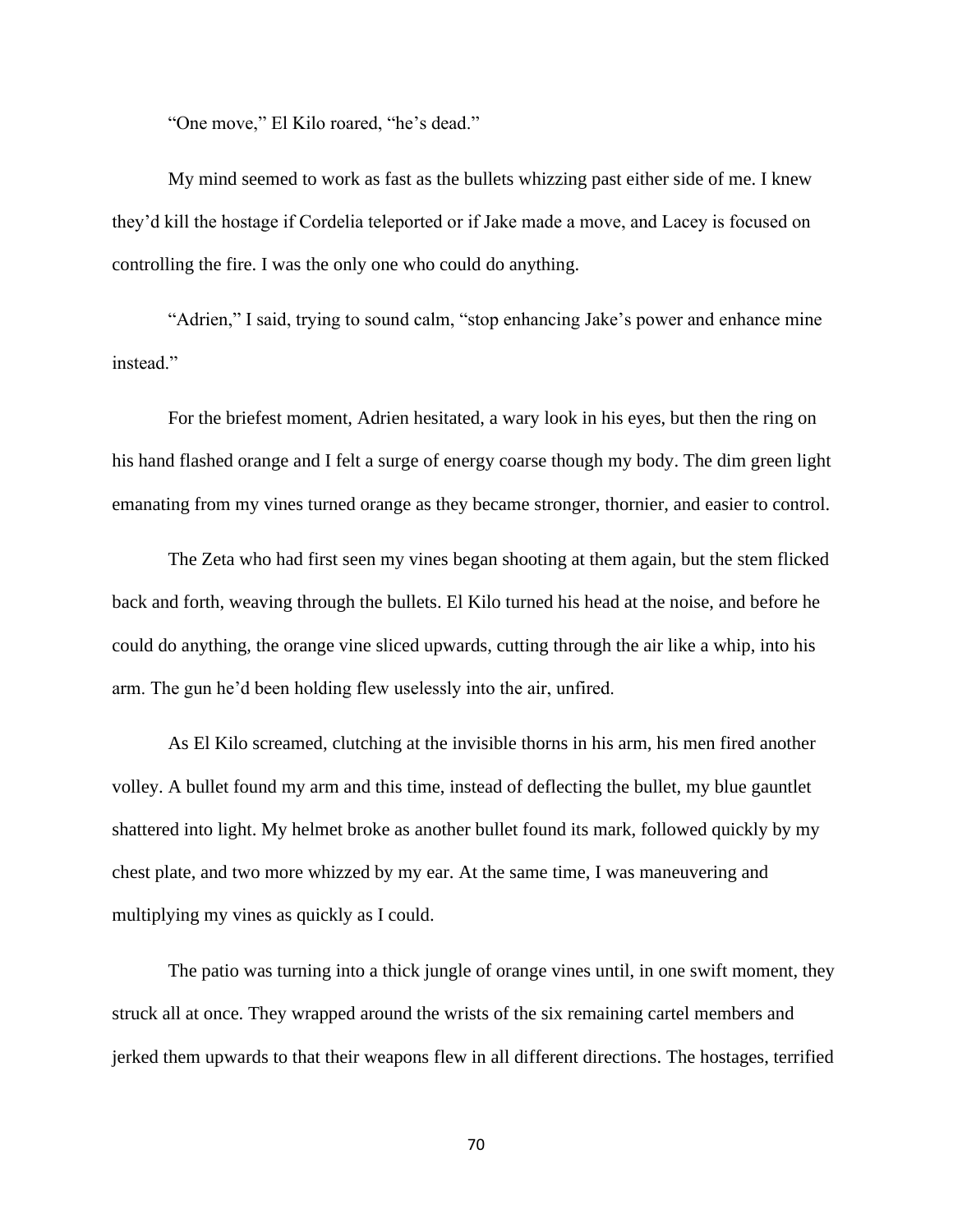beyond measure, threw down their empty guns and cowered on the ground, finally free from the grips of their captors.

"There should be more of them inside," I started running towards the house with Jake hot on my heels. "Get the hostages to Hailey, quick."

The five thugs that were still inside the ranch home didn't put up much of a fight. Once they realised that the majority of their gang had already been restrained, including their leader, they surrendered their weapons and held up their hands. Their poor preparation told me they hadn't even considered the possibility that their comrades would need their backup.

By the time we had all twelve Zetas in handcuffs and Hailey had healed all three hostages, a fleet of police and army vehicles had pulled up to the ranch with their sirens blaring. At the front of the convoy was the familiar SUV of Agents Browns and Espinoza.

"Is it over already?" Henry Browns was incredulous.

"It is," was all I said.

Espinoza looked over at the hostages, who were surrounding Hailey, trying their best to convey their thanks to the girl who didn't speak their language. He looked back to me and nodded, and for the first time, he cracked a smile.

"Well," Henry began, once he'd recovered from his shock. "I suppose we can leave it to the Mexican officials to clean up from here. We should start heading back." He patted my shoulder. "Well done."

I called out for the others. Jake was supporting Lacey, who was sweating from the effort of controlling the now extinguished flames. Hailey and Cordelia were saying goodbye to the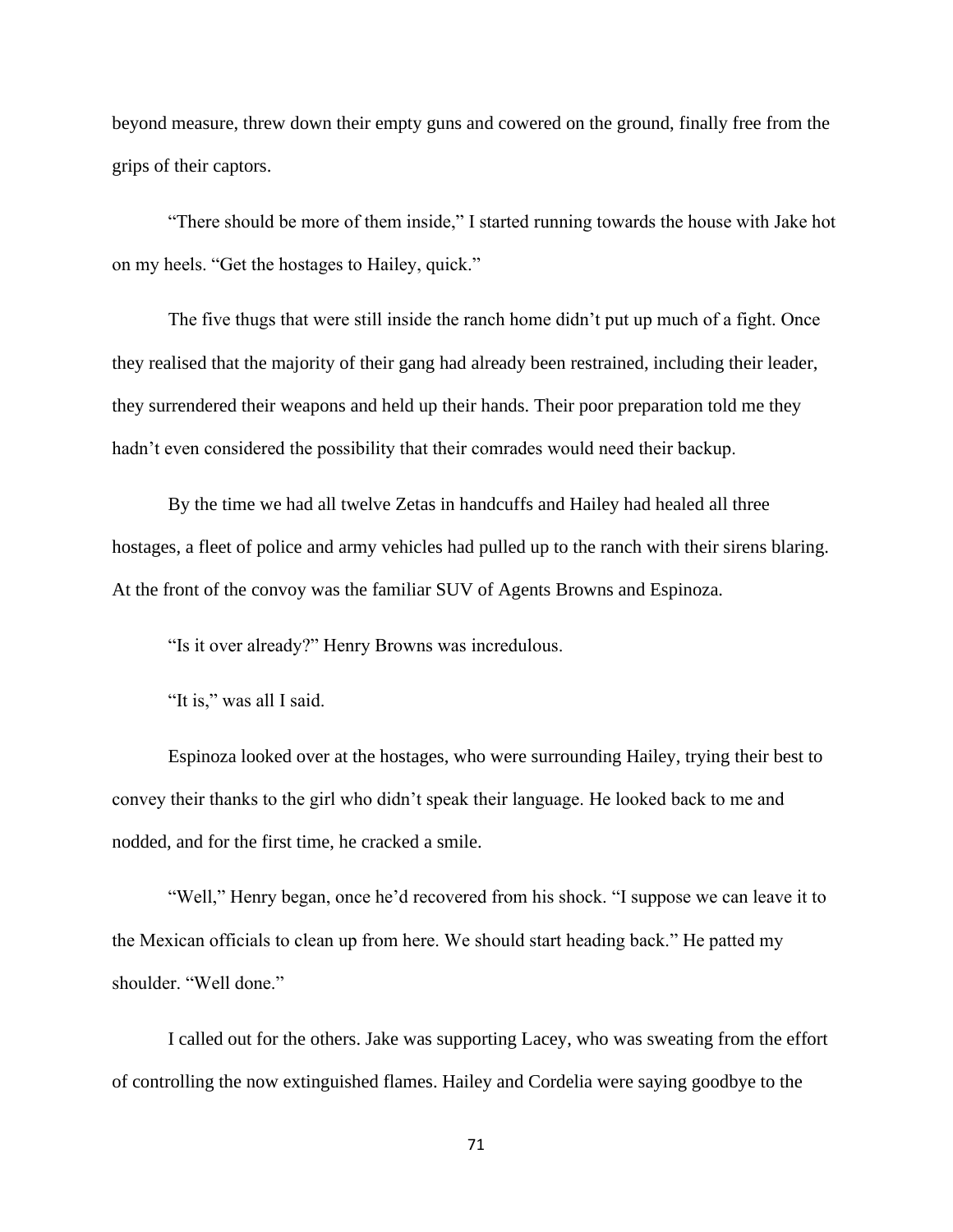hostages and making their way towards us. Adrien was talking with one of the Mexican commanders, and I thought I saw him hand the other man some cash, but I couldn't be sure.

"Let's go, Adrien," I called, and the redhead turned from the commander and walked over to me. When he was close enough, I leaned in to ask, "what was that?"

"I was just encouraging him to minimize our involvement in the official reports," he whispered.

"Good idea." I sighed with relief. "It's a good thing you're here. I don't know how I would have done this without you."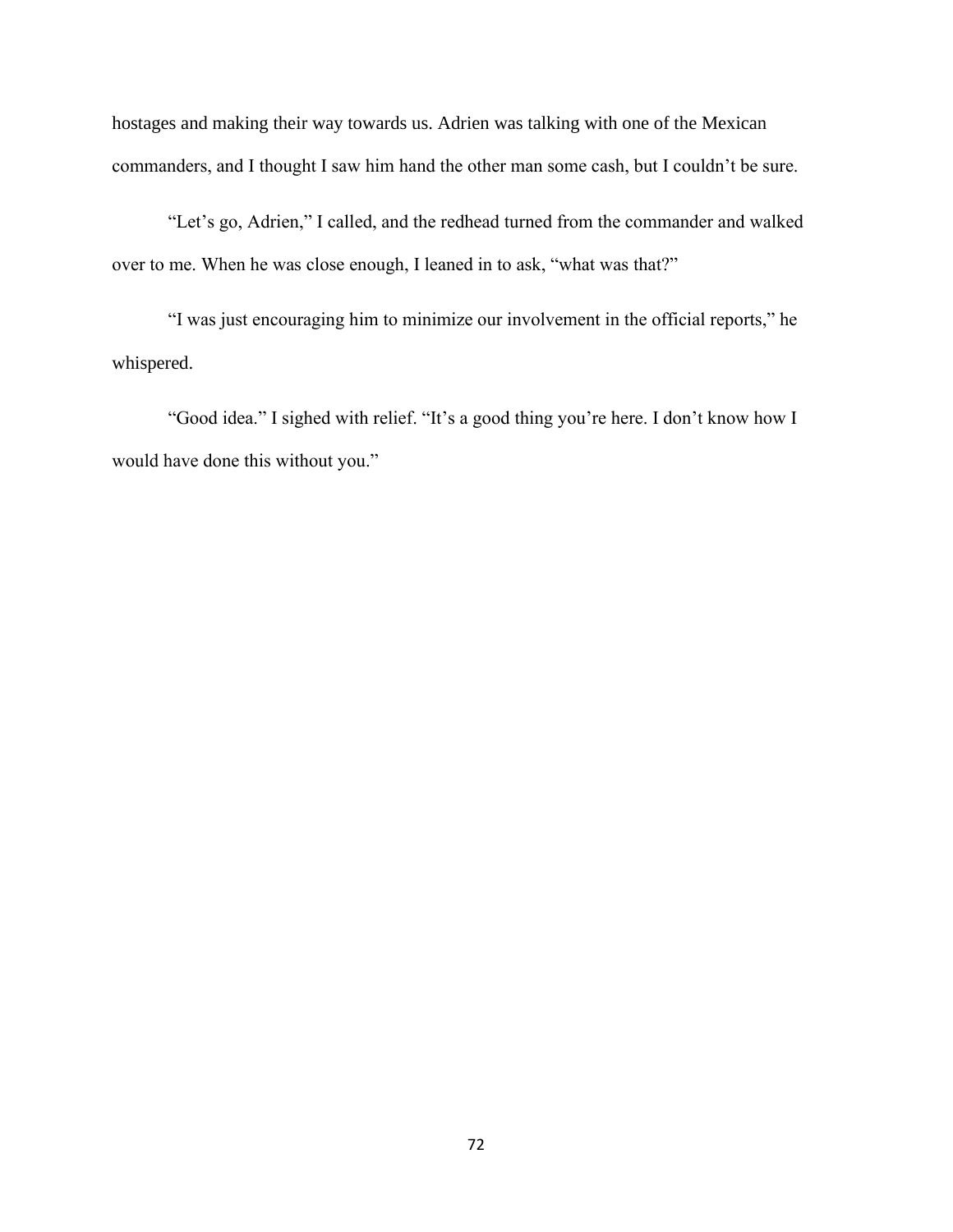## Chapter 17

## Hailey Kinder

I knocked on the door and took a step back, clutching the vanilla cake I'd bought from the grocery store on my walk over.

"Hi Hailey," Lacey greeted me as she opened the door. "What's this?" she indicated the cake.

"I thought I'd bring over a snack for everyone."

Lacey suppressed her laughter. "That's more of a dessert, don't you think?"

"Snacks and desserts aren't mutually exclusive."

"Fair enough." She opened the door and ushered me into the apartment. Spencer was sitting in an armchair in the corner of the living room, while Jake lounged on one side of the matching sofa. I greeted both men as I noticed them, then I set my cake down on the coffee table amongst mostly full bottles of liquors and mixers.

"Are Cordelia and Adrien coming?" I asked, taking a seat on the opposite side of the couch from Jake.

Lacey rolled her eyes. "I invited them, but they're too busy or whatever."

"That makes sense. Cordelia probably has a lot to deal with at her pub, and Adrien always seems to be doing some experiments. Actually, he asked me to help him with some, tomorrow."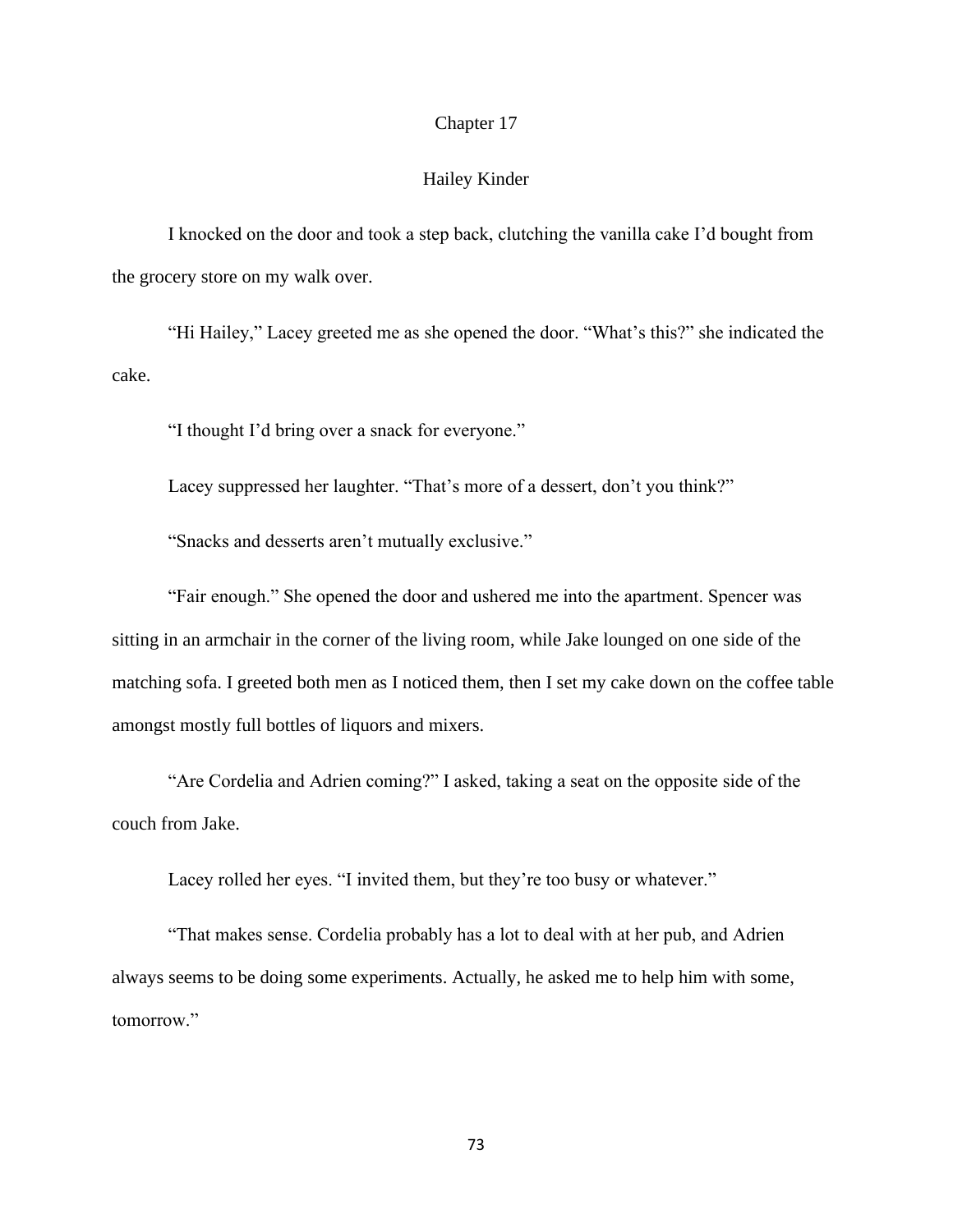"Yeah," Lacey sighed, sitting Jake and I. "it makes sense, but you'd think they'd at least take a day off. It was only yesterday that we were risking our lives in Tamaulipas."

Spencer, who had been cradling a rum and coke in his lap, brough his drink to his lips and finished it before pouring himself another.

"Spencer," I said. He looked up from his drink. "Thanks for doing such an amazing job as leader."

Lacey nodded her agreement. "We would probably all be dead, if not for you."

"You would have figured something out," a red-faced Spencer stammered. "It wasn't a very complicated plan."

"But it was a good one," Lacey took a glass of tequila from the coffee table and raised it above her head. "Cheers to Spencer's leadership."

"Let's hope it doesn't happen too often," Spencer added. The three of them drank.

"Help yourself," Lacey told me, nodding to the array of alcohol before us.

I poured a splash of Smirnoff vodka into a glass and tried it, then, recoiling at the taste, I filled the rest of the glass with coke.

"So, what did everyone think of Mexico?" Lacey asked.

"Beautiful place," I said, her question having stirred some excitement within me. "It's such a shame that my first time there was so gruesome, but it's definitely on my bucket list to go back and see the less dangerous parts of the country."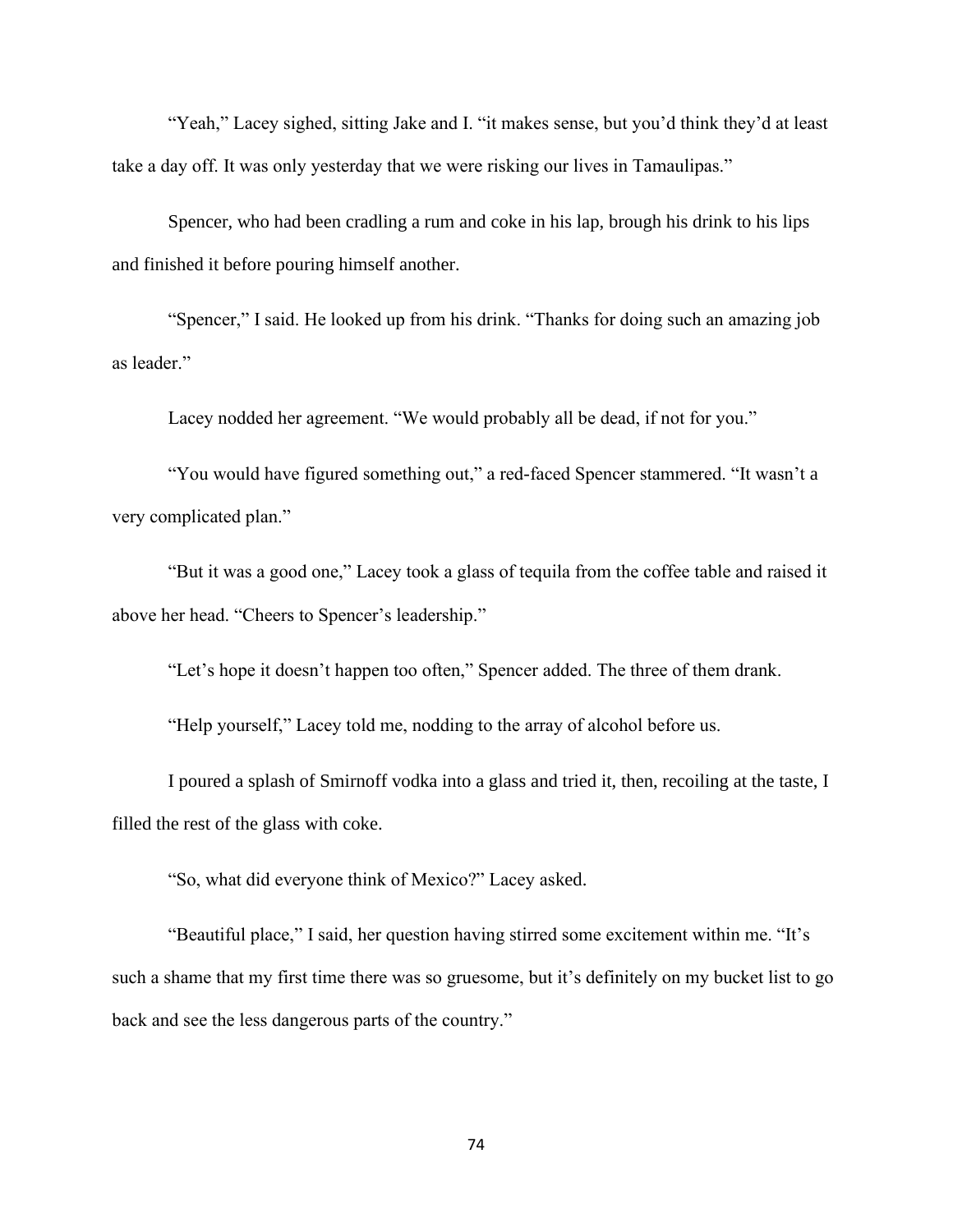"I'd like to visit again, too," said Jake. "But it's so hot. If we end up going again, we should aim to do it in the winter."

"Winter is the best time for it," Lacey agreed. "My family used to take a vacation every winter to the tip of the Baja California peninsula. You know, we should do this, just the four of us. Whenever we have some vacation time saved up, let's have a peaceful yet exciting trip down South. Was yesterday the furthest south any of you have ever been?"

"By far," I replied. Jake and Spencer were nodding.

I thought about the notebook buried in my purse, and about the page labeled 'Latin America' and the many names of landmarks scribbled below.

"I'd like to go even further south, some day," I thought aloud. "I want to see the Amazon and the Panama Canal. I want to visit the ruins of Machu Picchu. I want to stand on the edge of the world, at the tip of Tierra del Fuego."

"This is sounding more and more like the perfect vacation," Lacey beamed. "What do you two think?"

Jake and Spencer hesitated.

"That's all a bit much, wouldn't you say?" Spencer said. "I mean, all at once, at least. Why don't we take it one little step at a time? A country-hopping journey just sounds a little too exciting for me, but I wouldn't mind going back to Mexico for a day or two, so long as we stay away from the cartels."

"I'd be up for that," Jake agreed. "If you'd really want me to come."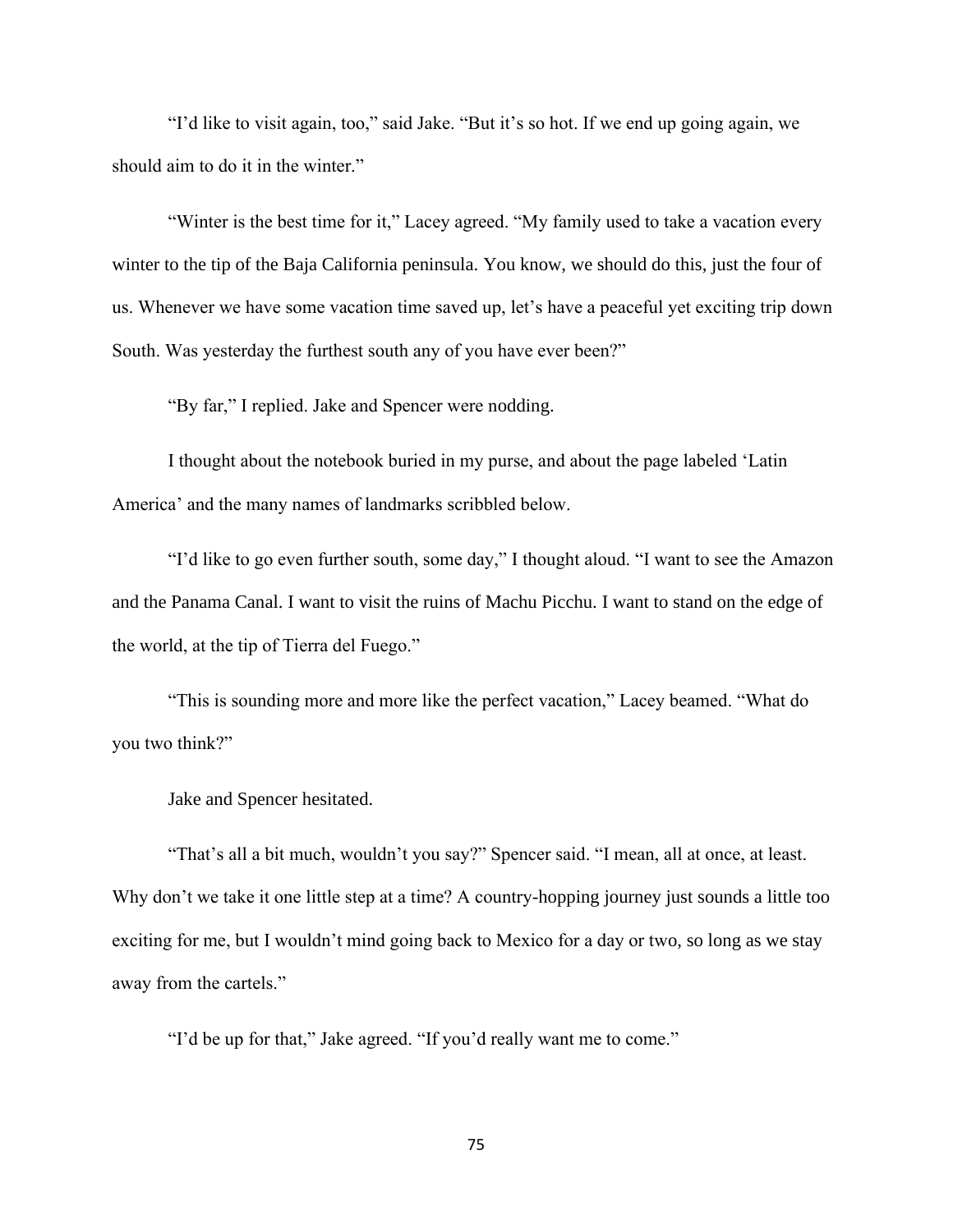"Why wouldn't we want you to come," Lacey exclaimed, playfully pushing his shoulder. "Don't be silly."

Butterflies were swarming in my chest and I couldn't keep the goofy grin off of my face. For the first time in my life, I had something to look forward to. As I listened to Lacey ramble excitedly about all of the sightseeing spots in Mexico that she remembered as a kid, from the National Museum of Anthropology to the ruins of Chichen Itza, I fiddled with the golden ring on my finger. *Finding this ring was the best thing that could have ever happened to me.*

Growing up, I never ate three meals a day. I was lucky if I got one meal, whenever my mom could afford it from the leftover money she hadn't wasted on her dirty habits. From an early age, I learned that I had to support myself independently if I wanted to survive. I worked under the counter for some of the shopkeepers around the neighbourhood until I could legally get a job working the drive-thru at McDonald's when I was fourteen. I never thought I would ever get to set foot outside of Indianapolis, let alone the country, and yet, thanks to Gabriel and this opportunity he has given me, I've been to Canada, England, and Mexico, all within the span of a year. I've also gotten to meet some amazing people to call friends, and now I'm even planning a vacation with them! Two years back, I never would have thought that this kind of luck was possible.

Sure, there have been some downsides. It's terrifying, knowing you could get hurt or even killed any day, and I'd love to be able to live the rest of my life without ever again feeling the knot I get in the pit of my stomach when I know the others are in danger. At the same time, though, it's nice to be needed, especially knowing that my presence can help keep everyone safe. I'd felt needed at my previous jobs, of course, but there's really no comparison between your boss needing you to stock a shelf and your teammate needing a life-saving medical treatment that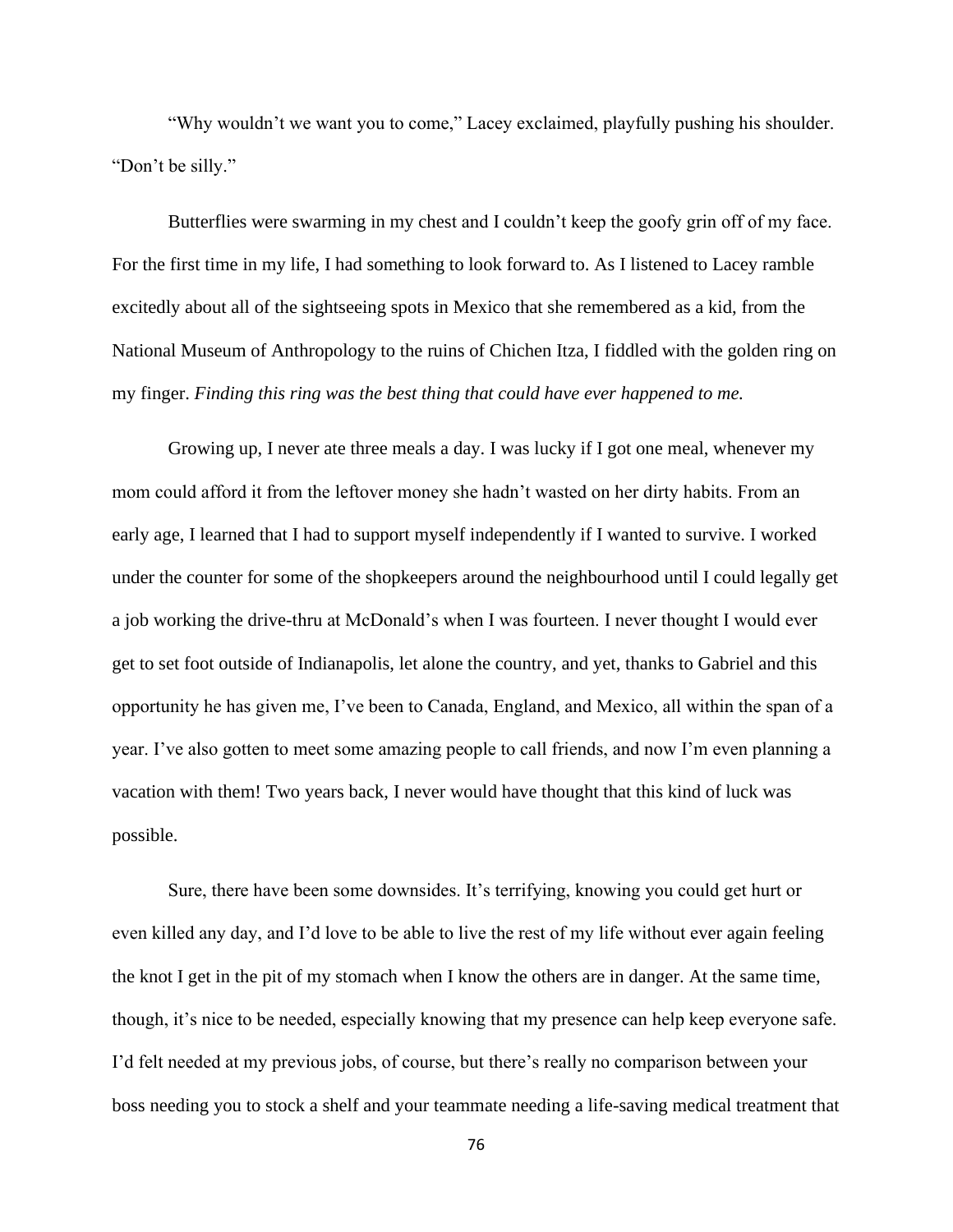only you can provide. It may be possible to find purpose in the former, but not once you've experienced the latter.

Lacey's eventually shifted from wistful to bored, then livened up again as an idea came to her. "We should play something," she said. "I've got some board games." She got up and left the room, returning a moment later carrying a tower of colourful boxes. "What does everyone think, huh? I've got Monopoly, Jenga, Buckaroo... Oh, and Guess Who? No, wait, that's only for two players."

Monopoly was the only game she had listed that I had ever played, or had even heard of, but I was too embarrassed to say as much. An old friend of mine from middle school had a version of Monopoly, but it had American landmarks and cities instead of the fictional real-estate of the original game.

"I'd be okay with Monopoly," I said.

"Any objections?"

Spencer took another swig of his rum and coke, but there were no objections.

Lacey set down the pile of boxes and took Monopoly from the top. As she pulled out the pieces and started handing the fake money out like a dealer handing out playing cards, I popped open the plastic case of my vanilla cake and pushed away the familiar pang of regret that I felt whenever I thought about what my childhood could have been.

- - -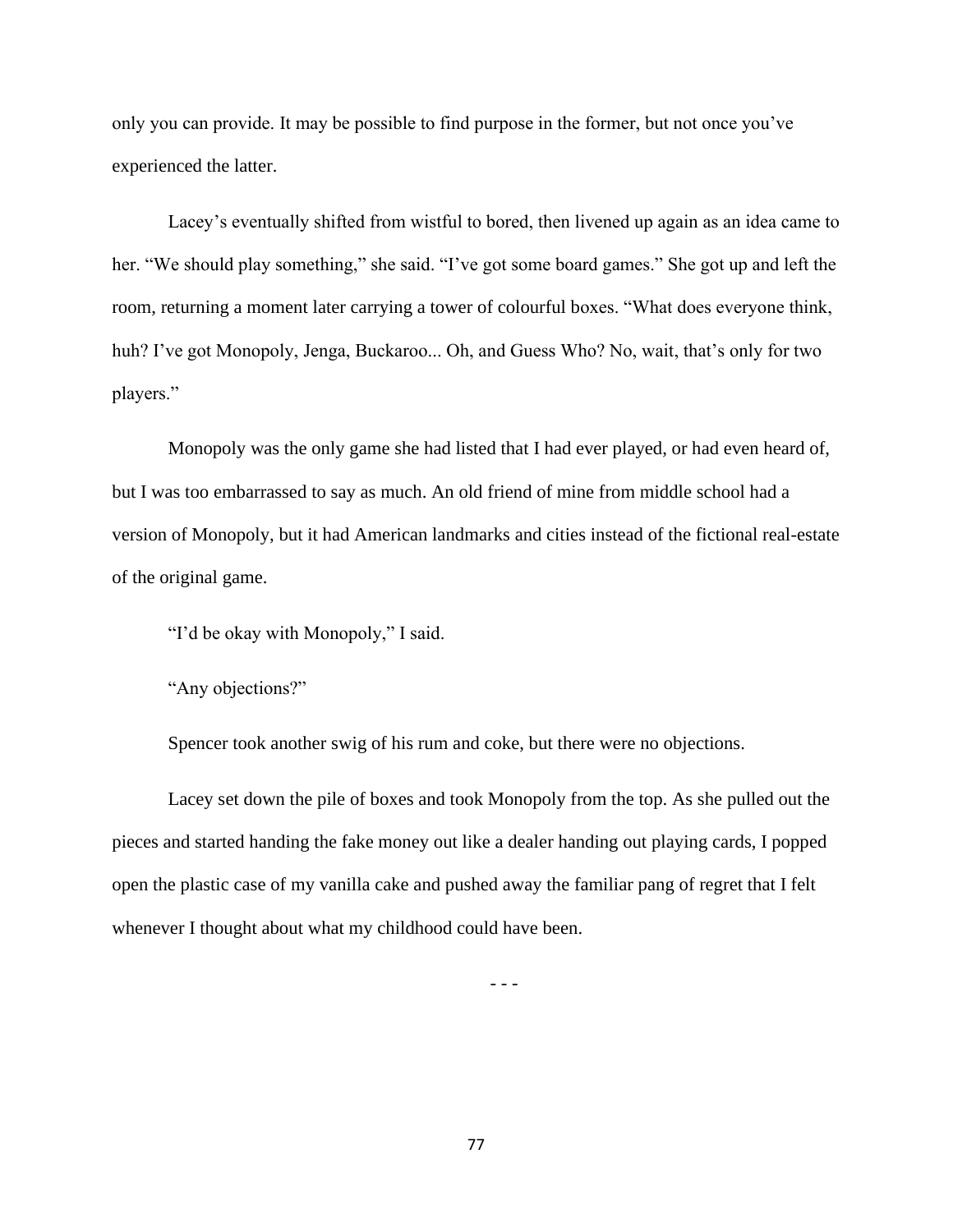Adrien held open the door to the medical laboratory, giving me a warm smile as I entered. Dr. Peter Bright, who had been sitting behind his pristine desk, lifted his eyes from the clipboard full of documents that he had been scrutinizing.

"Hello, Hailey," the doctor greeted me with his typical cheery enthusiasm. "Thank you for coming in."

Dr. Bright is a friendly man who, as one of the leading researchers of medical technology in the United States, has been studying the effects of our powers – mine in particular – alongside Adrien's own research team and the other scientists that Gabriel employs. Out of all the researchers, Dr. Bright is one of the few researchers that always has time to chat, with many of the others being too professional – or uptight, in some cases – to give me the time of day. When asked why he thinks that might be, Dr. Bright chalks it up to his daughters. "It's hard to be gloomy when you've got such a great family to come home to every night," he'd say. Adrien, on the other hand, has suggested to me in private that both he and Dr. Bright simply weren't ensnared by the tendency towards egotism and over-competitiveness that is prevalent in certain scientific circles.

There were a few other lab technicians at work around us but, case in point, they didn't bother to look up from their work. The only exception was a man with straight jet-black hair who stood from his seat in the corner of the room. With a shock, I realized this man wasn't just another technician, it was Gabriel wearing a white lab coat over his standard black suit and tie.

"Good morning, Hailey. You look well."

"Hi, Gabriel," I returned. "Thanks, you too. So, what are we doing today?"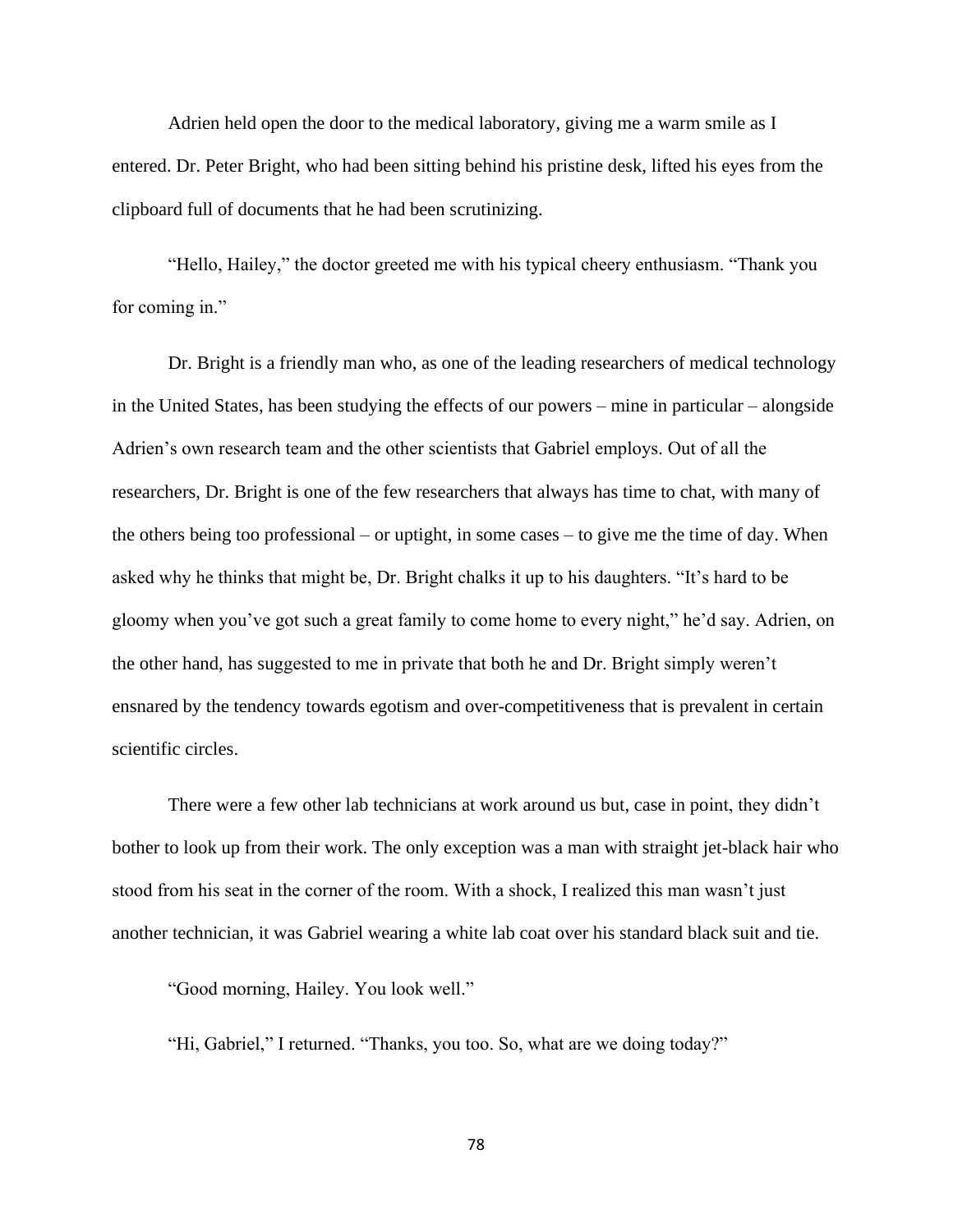It was Dr. Bright who answered. "We'll be working with some patients again today. Gabriel's here because he wants to see the results for himself."

*That's weird,* I thought, trying to keep my uncertainty from showing. Dr. Bright and I had worked with live patients before, but this is the first time Gabriel has decided to involve himself, and I couldn't help but wonder why.

"Sounds good. Are the patients here, yet?" I asked.

"They're each in their own examination room. Are you ready to begin?"

"Whenever you are."

There's no better feeling in the world than taking someone else's pain away. No job benefits, not the money or even the travel, can compare to witnessing the sense of relief that accompanies my patients' sincere gratitude.

Dr. Bright lead Adrien, Gabriel, and I to the first exam room.

The patient inside was a woman with a several fractures to one of her legs. There were already a pair of technicians in the room working to set up an x-ray machine, wheeling it closer to the bed and adjusting it to the proper height. An anesthetist stepped away from the patient as we entered the room.

"She's under," the anesthetist said. "You may begin the procedure."

The cast had already been cut away to give me room to work. This poor woman's leg looked like it had been crushed; vivid splotches of bruised skin had overtaken most of the thigh and shin, culminating with her ankle, which was swollen to the size of a soft ball and the bone jutted out at an unnatural angle.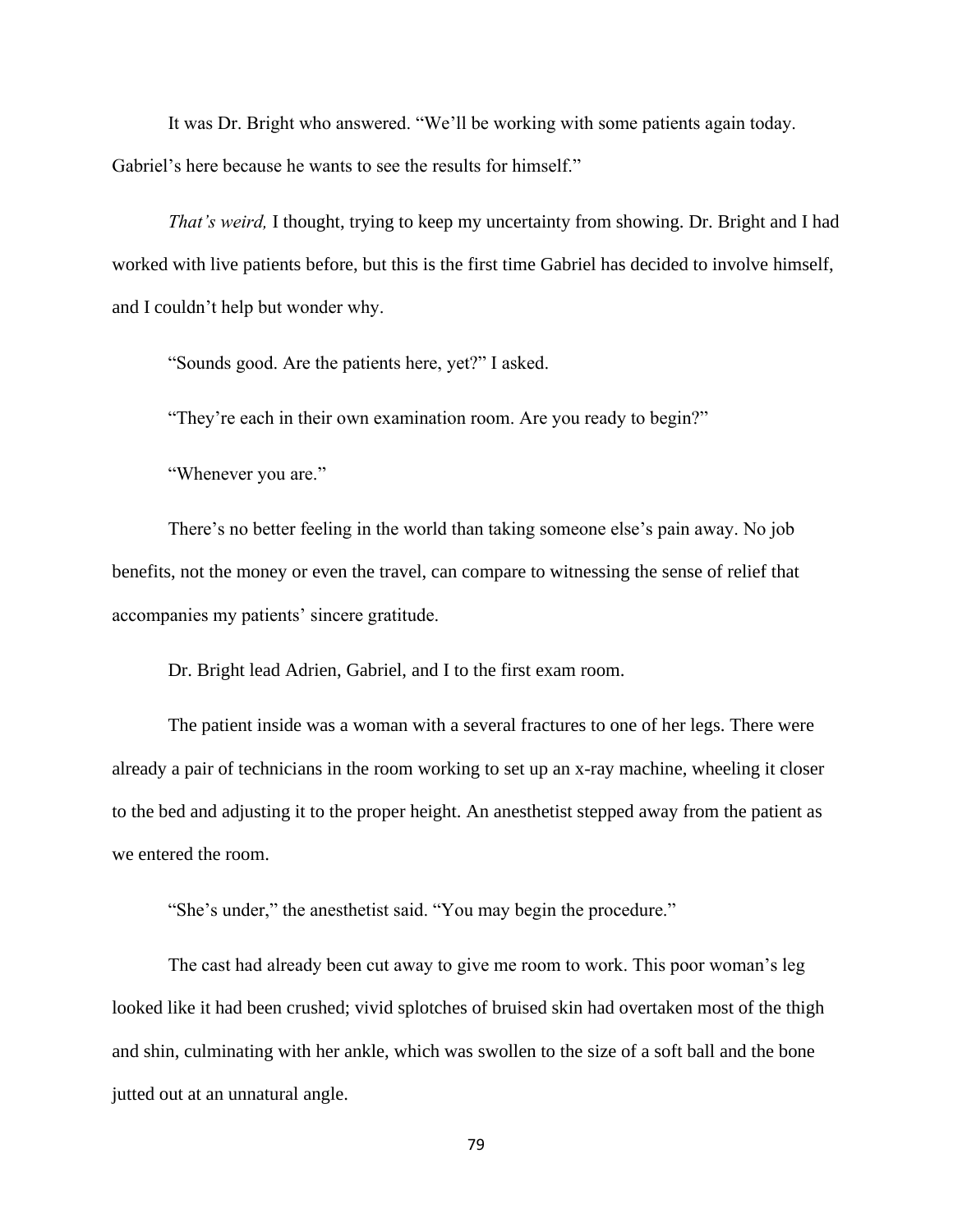I looked away from the leg to see Gabriel, Adrien, and Bright sitting behind the screen of the x-ray machine.

"Let me know if there's anything I can do."

Although it wasn't the first time Dr. Bright had offered up those words, the novelty of hearing them from a figure of such authority had yet to wear off. It was as if I were the doctor, and he was a nurse. Even so, I shrugged off my feelings of self-satisfaction and got to work.

The ring on my finger flashed and, for a moment, visible only to Adrien and I, the white walls of the room flushed a golden yellow.

I brought my hand to the woman's foot, close enough to feel the heat radiating from her skin. The air between us changed, and her foot started to wobble back and forth, to the awe of the technicians watching on. After another moment, the ankle joint jerked itself back into place with a sickening *crack*. Once the swelling had subsided, I moved my hand up her leg, erasing the bruises as I went.

"Amazing." Dr. Bright pulled away from the x-ray machine, shaking his head in disbelief, as has become his routine for these procedures. "Flesh and bone, mended just like that."

I backed away from the unconscious woman and the anesthetist took my place, but the rest of us didn't stay to see the patient wake up.

Before entering the second patient's room, Adrien pulled me aside to brief me.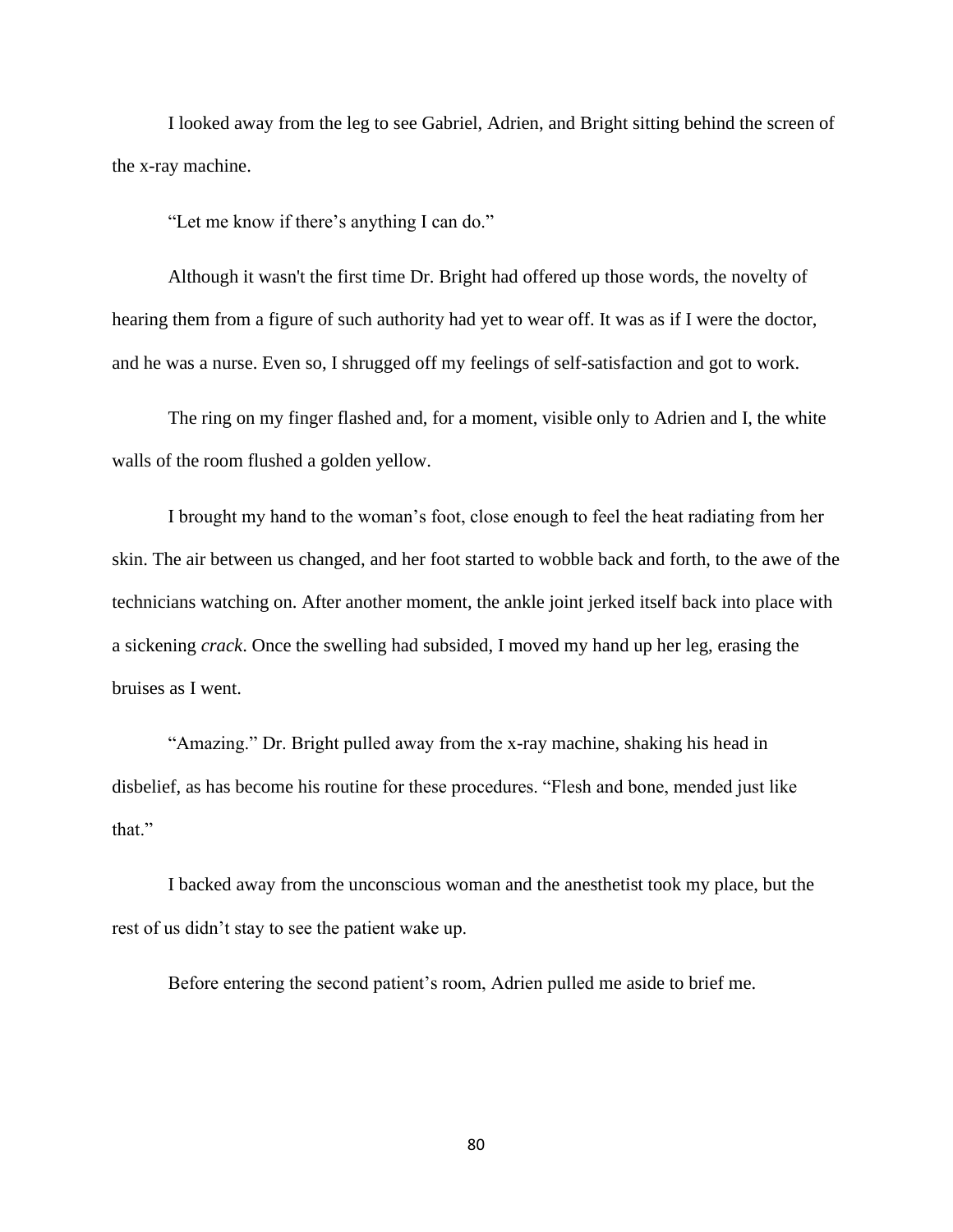"You've healed broken bones before, but the rest of today's tests would be so simple. The ailments of our next patients are typically thought to be incurable. Today's the day that we test the limits of your powers."

"Let's do it," I replied. Even with the chance of failure, I will not be deterred. It's not as though it costs me anything to try, and not matter how slim the chances, you've got to try if you want to succeed.

Patient Two, a young man who, despite his age, was greying and losing hair, lay unconscious on the examination table. The only other abnormality I could see was a portion of his forearm and the palms of his hands were bright red. He was nonetheless hooked up to all kinds of beeping machines that I couldn't identify with my ironically limited medical knowledge.

"What is this?" I gestured to the man's red skin. It looked like a sunburn, but I felt strangely uncomfortable just looking at it.

"Radiation poisoning." Dr. Bright's tone was more somber than I thought he was capable of. "He came into contact with some radioactive scrap metal at a nuclear facility in Illinois. Normally, there wouldn't be much more we could do for him than pray."

I felt a rush of sympathy and a spark of determination as I channeled the ring's energy through my hands once again. The red faded from the irritated skin as my magic took effect. I watched the man's face as I worked. Despite his unconsciousness, I thought I could see a hint of relief in his expression.

Once all the red skin had returned to normal, I took a step back to observe. The expression of relief I thought I'd seen gave way to a grimace and he twitched with pain. Looking back to his arm, I noticed a small splotch of red skin remained. Symptoms of irritation were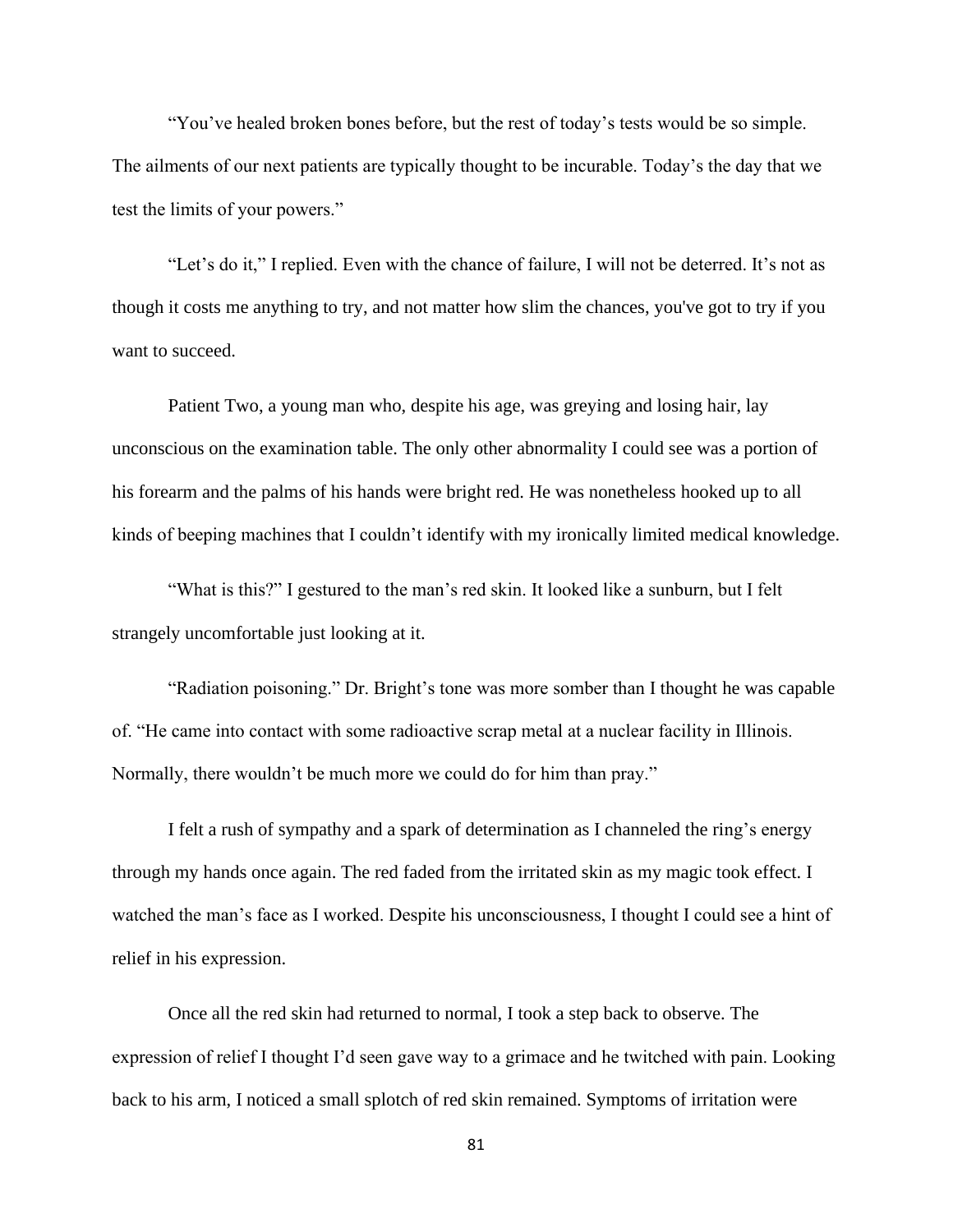returning to the palms, as well. My ring flashed as I tried again to heal the man, but the affected area refused to recede any further.

Adrien appeared at my side.

"Here, let's try this," he said, taking my hand in his.

Orange light flowed from his own ring into mine and I felt a sudden rush of energy flow through my veins. Adrien let my hand go, and I brought it once more to the red spot on the patient's arm.

In an instant, all of the man's flesh returned to normal. The red disappeared from his limbs while a livelier colour returned to his face. This time, there was no guessing; the relief was palpable through every fibre of the man's body, not just his facial expression. His skin was smooth and soft, and a sheen had returned to his thinning hair.

"Incredible," Dr. Bright uttered. He seemed to be in a momentary trance, unable to process the results until Adrien addressed him.

"Peter?"

Dr. Bright snapped out of it and told the nearby technicians to begin testing for any sign of radiation that might remain. "All right," he said, turning back to Adrien and me, "let's go see the next patient."

I began to step towards the door, but as soon as I shifted my weight, I collapsed. My legs seemed to have no strength left at all. Adrien quickly moved to catch my fall.

"Are you okay?" He asked.

"I'm fine," I gasped. "Wow, that took a lot out of me."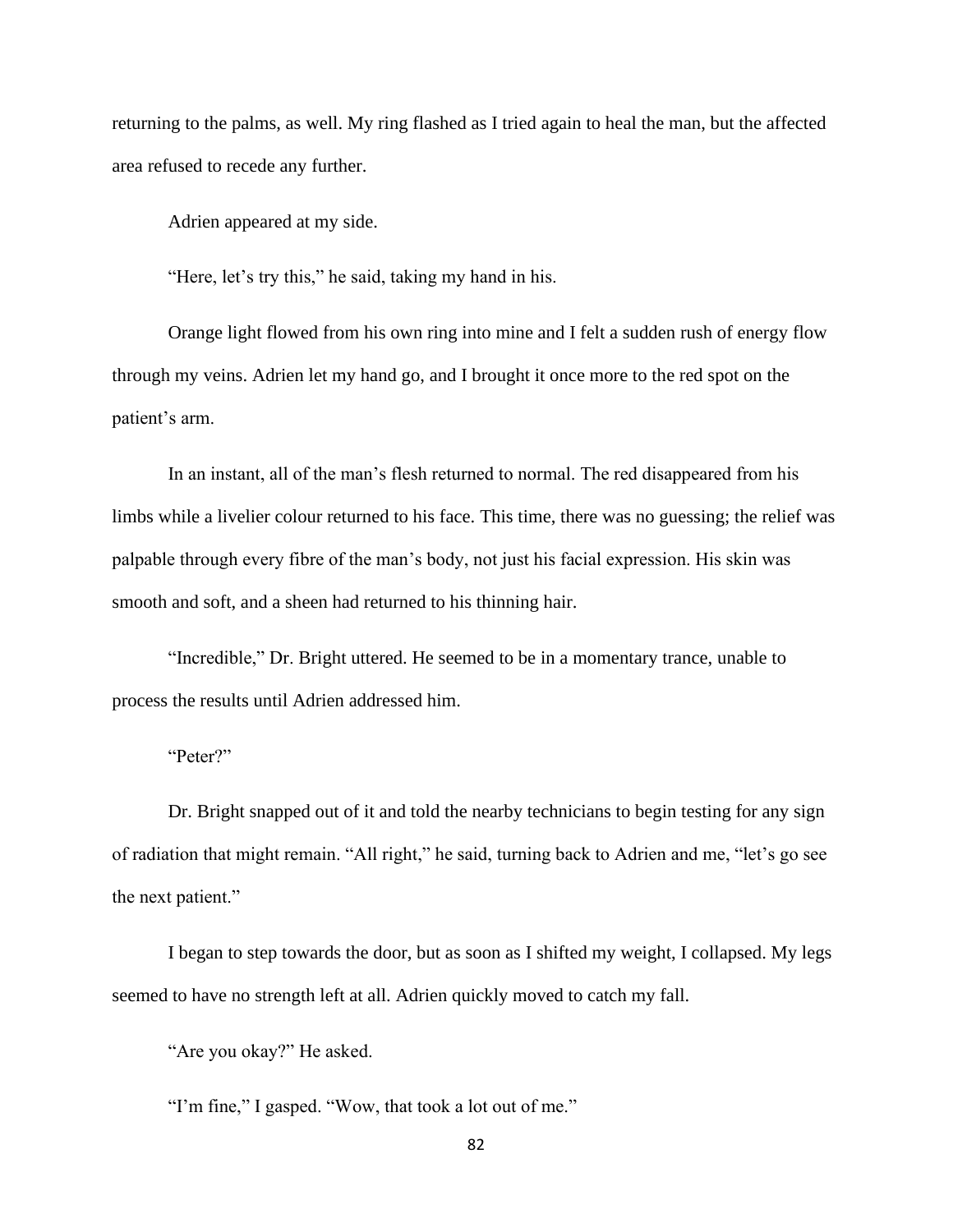"It's all right, just take it slow."

"Do you think you can handle one more?" Gabriel spoke for the first time since he'd greeted me in the lab.

Adrien helped me steady myself as I took deep breaths. I made a fist, feeling my strength slowly returning. I put some weight on one leg and focused on the tension in my muscles as they moved. My body felt normal again.

"I can. That was nothing." I stood up straighter. "Let's go."

Gabriel and Dr. Bright led us to the next room over, where the anesthetist was watching over another unconscious patient. Like the last, this man was hooked up to all sorts of monitors and mechanisms. The heart-rate monitor was the only gadget in the room that I could name. The patient himself appeared to be weak, but there were no obvious injuries about him.

"What's the diagnosis?" I turned to the doctor.

"Astrocytoma," Bright replied, and again, his tone was severe. "A clump of malignant tumours on the cerebrum. They grow aggressively and, in this case, aren't responding well to treatment."

I was turning back to the patient when I noticed the look on Gabriel's face. His dark eyes, which were usually clear and attentive, were clouded as he stared into space. His mouth formed a grimace, as if whatever he was thinking of was hurting him deeply. Then, he caught my eye, and his face tightened back into the calm, analyzing face I was used to.

"I'll power you up again," Adrien said, bringing my attention back to the patient. "Ready?"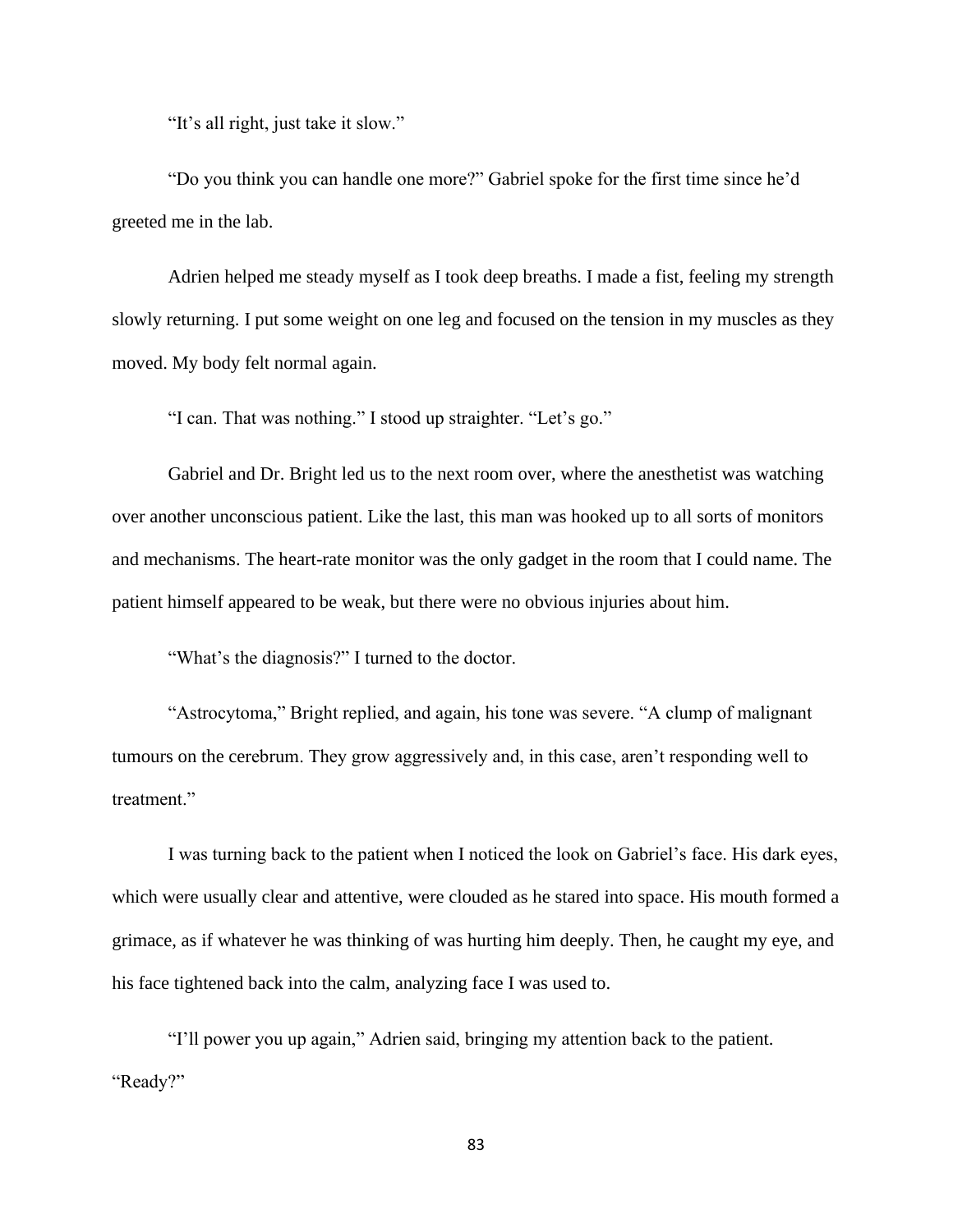I nodded and held out my hand. Adrien brushed his fingers against mine and both of our rings flashed.

As I brought my palm to the man's forehead, I visualized the inside of his head. In my mind's eye, I saw a gorging mass of black flesh nested in the cervices of the soft, gray brain. Then, as energy was sapped out of me, I saw the mass shrinking before vanishing altogether.

"I think it's done," I gasped. Like with the last patient, I was left completely drained, heaving for breath, but I was steadier on my feet now that I was expecting the weakness.

"Get this patient ready for a CAT scan," Dr. Bright ordered the nearby techs, who, along with the anesthetist, began the effort of disconnecting the patient from all of the machines. The doctor turned back to me. "Great job, Hailey. Are you up for one more?"

"Of course," I replied, but I was once again distracted by Gabriel. He was staring at the patient with such intensity that I wondered if he would stare a hole right through him. I could not tell if the look in his eyes bore anger or sorrow. Before I could figure it out, he took a few steps backwards and then wordlessly left the room.

Dr. Bright's attention was back on his technicians, assuring they were handling everything carefully. Adrien was the only one who noticed my apprehension. He grabbed my sleeve and turned me away from the others.

"Gabriel lost his wife to brain cancer a few years ago," he whispered. "I believe it was meningioma. I'm sure it's hard to see something so similar cured as if it were nothing more than a common cold, but I doubt he wants to talk about it. I'm sure he'll be fine. He's a strong man."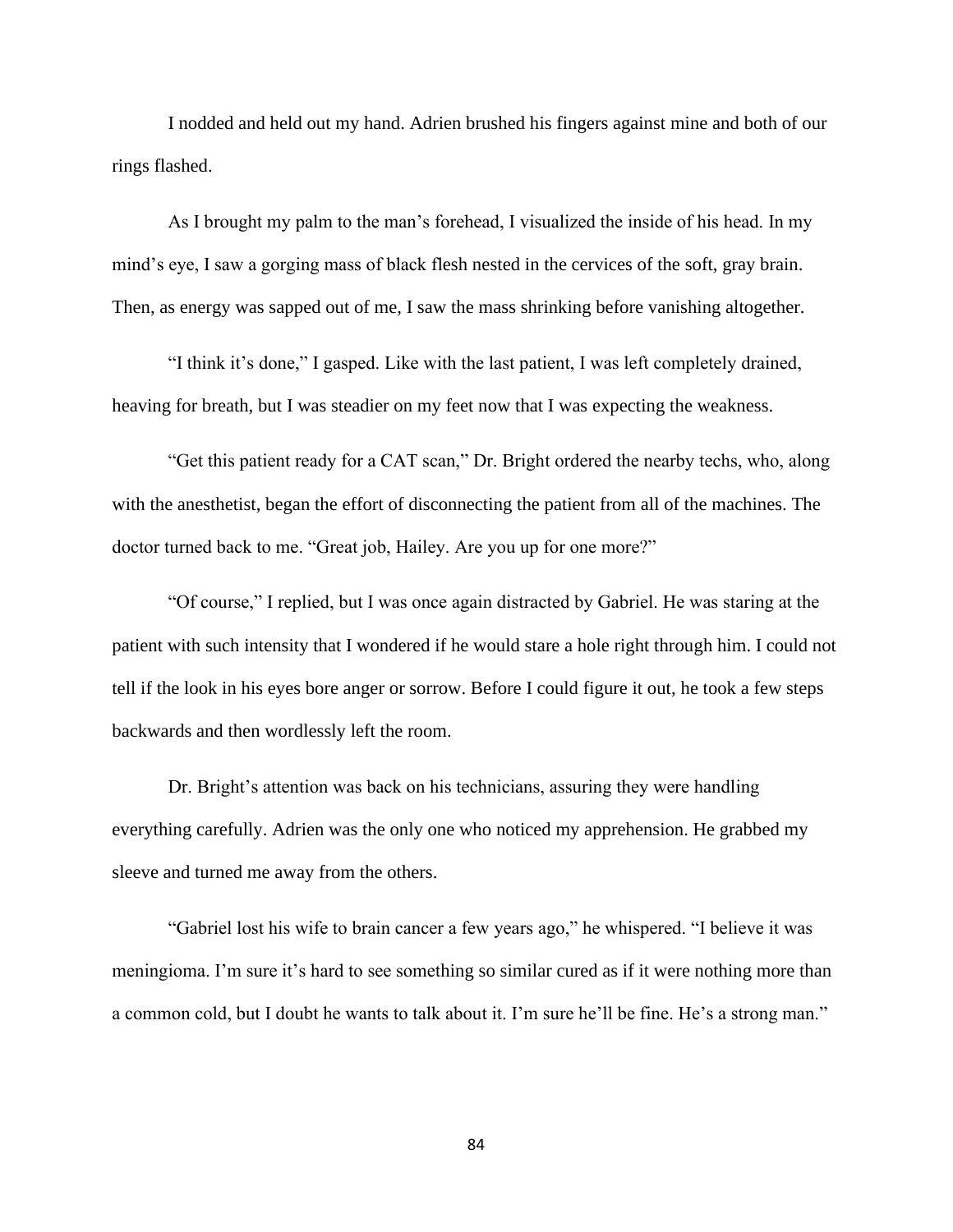*Even so, it can't be healthy to keep that bottled up.* My heart lurched for Gabriel, but I knew there was nothing I could do. I wouldn't even know where to start. *If only my powers could heal emotional wounds as well as the physical ones and provide comfort in the face of trauma and grief.*

Finally, Dr. Bright was ready to move on to the last patient, a middle-aged woman who, as the doctor explained, developed mesothelioma because of a childhood incident in which she was exploring a demolition site and was exposed to some asbestos fibers.

"If it's all right with you," Adrien whispered, while Dr. Bright examined the woman's condition, "I'd like to take this chance to do an additional experiment." He slid the ring from his finger and discreetly handed it to me. "I'd like to know if you could use two powers at once. Gabriel would have noticed, but the doctors won't."

I didn't see any problem with trying, and I was admittedly curious to see for myself if it would be possible. Adrien's ring was too big for my fingers, so I closed my fist around it before letting its power flow into me and mine into it. The interchange of energy I felt was incredibly unique but somehow also nostalgic, as if this ability had already been channeled through my body at some point in the past.

The orange light that enveloped my fist filtered to yellow as I tapped into my own power. I closed the distance between myself and the patience and poured my essence into her.

The exhaustion was immediate. My power was being drained twice as fast as normal and, before I knew it, my vision faded to black.